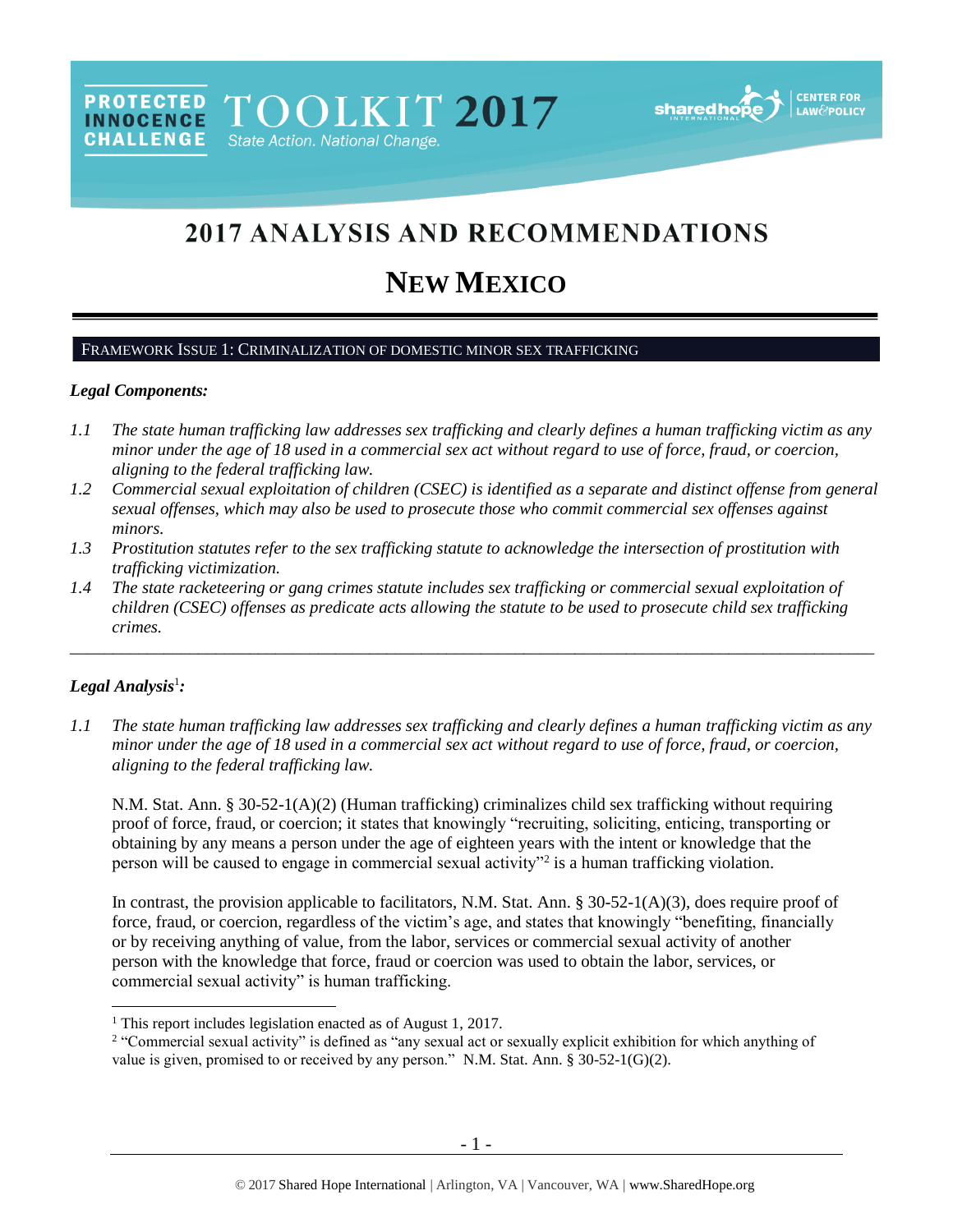If the victim is 16–17, a conviction under N.M. Stat. Ann. § 30-52-1(A)(2) or (3), is punishable as a third degree felony by imprisonment for 3 years and a possible fine not to exceed \$5,000. N.M. Stat. Ann. §§  $30-52-1(C)$ ,  $31-18-15(A)(11)$ ,  $(E)(11)$ .<sup>3</sup> If the victim is 13–15, the offense increases to a second degree felony punishable by imprisonment for 9 years and a possible fine not to exceed \$10,000, and if the victim is under 13, the offense further increases to a first degree felony punishable by imprisonment for18 years and a possible fine not to exceed \$15,000. N.M. Stat. Ann. §§ 30-52-1(C)(1)–(2), 31-18-15(A)(3),  $(A)(7)$ ,  $(E)(3)$ ,  $(E)(7)$ . In addition to criminal penalties, N.M. Stat. Ann. § 30-52-1.1 (A) provides civil remedies for victims of trafficking discussed in detail in 5.10 and 5.11 below.

<span id="page-1-1"></span>*1.2 Commercial sexual exploitation of children (CSEC) is identified as a separate and distinct offense from general sexual offenses, which may also be used to prosecute those who commit commercial sex offenses against minors.*

The following statutes treat CSEC as distinct crimes:

1. N.M. Stat. Ann. § 30-6A-4 (Sexual exploitation of children by prostitution) criminalizes a wide range of conduct related to the commercial sexual exploitation of a child.

<span id="page-1-0"></span>Under N.M. Stat. Ann. § 30-6A-4(A), "Any person knowingly receiving any pecuniary profit as a result of a child under the age of sixteen engaging in a prohibited sexual act<sup>4</sup> with another is guilty of a second degree felony, unless the child is under the age of thirteen, in which event the person is guilty of a first degree felony." A second degree felony is punishable by imprisonment for 9 years and a possible fine not to exceed \$10,000. N.M. Stat. Ann. § 31-18-15(A)(7), (E)(7). A first degree felony is punishable by imprisonment for 18 years and a possible fine not to exceed \$15,000. N.M. Stat. Ann. § 31-18-15(A)(3),  $(E)(3)$ .

N.M. Stat. Ann. § 30-6A-4(B) states that "hiring or offering to hire a child under the age of sixteen to engage in any prohibited sexual act" is punishable as a second degree felony by imprisonment for 9 years and a fine not to exceed \$10,000. N.M. Stat. Ann. §§ 30-6A-4(B), 31-18-15(A)(7), (E)(7).

Lastly, N.M. Stat. Ann.  $\S$  30-6A-4(C) states,

 $\overline{a}$ 

Any parent, legal guardian or person having custody or control of a child under sixteen years of age

<sup>3</sup> N.M. Stat. Ann. § 31-18-15 varies the punishment level for second and third sdegree felonies based on whether the offense is a "sexual offense against a child" or "sexual exploitation of a child." Unless the statute expressly states the offense is a "sexual offense against a child," or a "sexual exploitation of a child" this report assumes that the offense is neither a "sexual offense against a child" nor a "sexual exploitation of a child." N.M. Stat. Ann. § 30-52- 1 does not state whether the offense of human trafficking is a "sexual offense against a child" or "sexual exploitation of child." However, if it were considered a sexual offense against a child, a second degree felony sexual offense against a child is punishable by 15 years imprisonment and a possible fine not to exceed \$12,500, and a third degree felony sexual offense against a child is punishable by 6 years imprisonment and a possible fine not to exceed \$5,000. N.M. Stat. Ann. § 31-18-15(A)(5), (A)(9), (E)(5), (E)(9). If it were considered sexual exploitation of a child, a second degree felony sexual exploitation of a child is punishable by 12 years imprisonment and a possible fine not to exceed \$5,000, and a third degree felony sexual exploitation of a child is punishable by 11 years imprisonment and a fine not to exceed \$5,000. N.M. Stat. Ann. § 31-18-15(A)(6), (A)(10), (E)(6), (E)(10).

<sup>4</sup> "Prohibited sexual act" is defined as "(1) sexual intercourse, including genital-genital, oral-genital, anal-genital or oral-anal, whether between persons of the same or opposite sex; (2) bestiality; (3) masturbation; (4) sadomasochistic abuse for the purpose of sexual stimulation; or (5) lewd and sexually explicit exhibition with a focus on the genitals or pubic area of any person for the purpose of sexual stimulation." N.M. Stat. Ann. § 30-6A-2(A).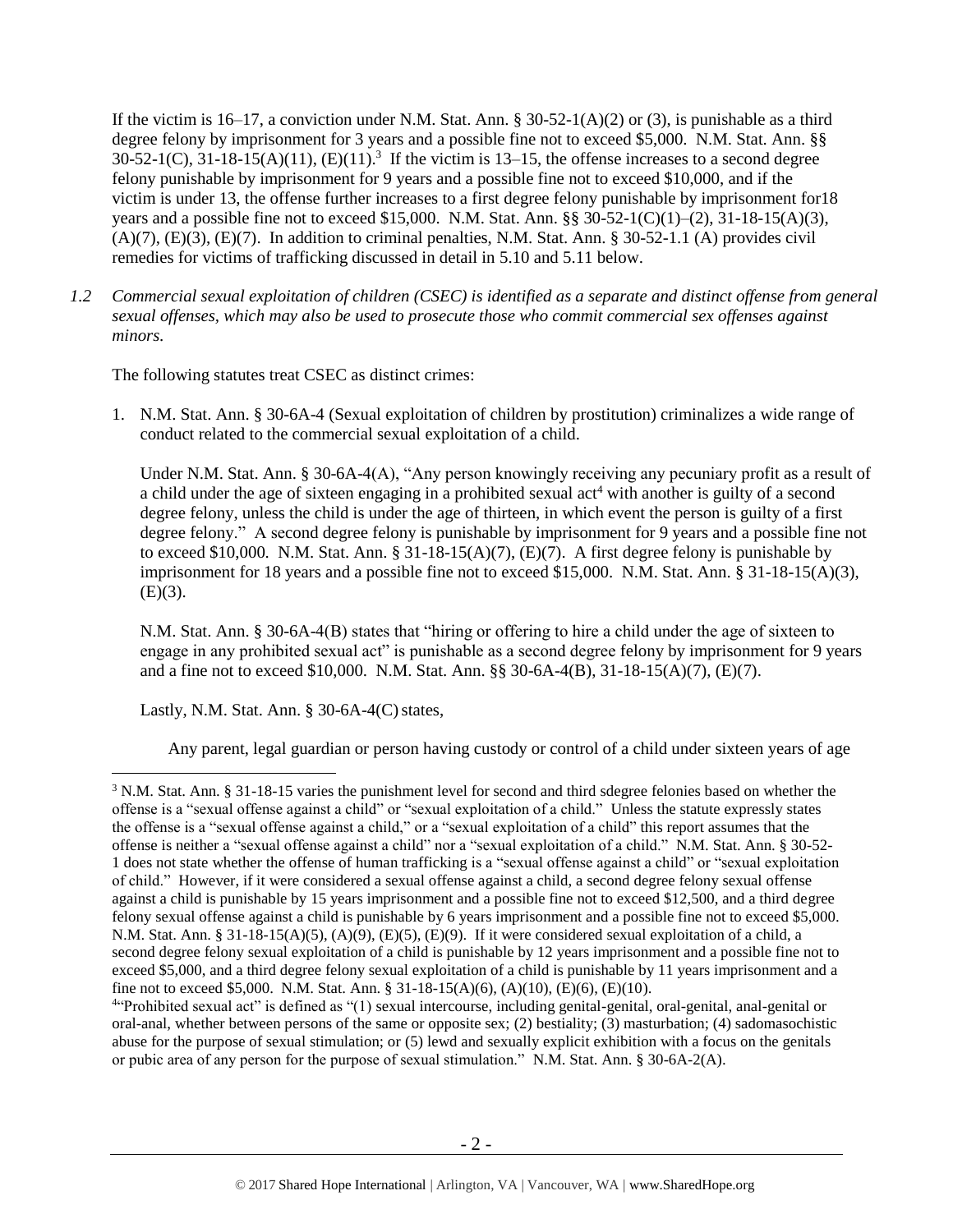who knowingly permits that child to engage in or to assist any other person to engage in any prohibited sexual act or simulation of such an act for the purpose of producing any visual or print medium<sup>5</sup> depicting such an act is guilty of a third degree felony.

A third degree felony is punishable by imprisonment for 3 years and a possible fine not to exceed \$5,000. N.M. Stat. Ann. § 31-18-15(A)(11), (E)(11).

- 2. N.M. Stat. Ann. § 30-6A-3(D) (Sexual exploitation of children) states that it is illegal to "intentionally cause or permit a child under eighteen years of age to engage in any prohibited sexual act or simulation of such an act if that person knows, has reason to know or intends that the act may be recorded in any obscene visual or print medium or performed publicly."<sup>6</sup> A conviction under N.M. Stat. Ann. § 30-6A-3(D) is punishable as a third degree felony for sexual exploitation of children by imprisonment for 11 years and a possible fine not to exceed \$5,000; however, if the victim is under 13, the crime is a second degree felony for sexual exploitation of children punishable by imprisonment for 12 years and a possible fine not to exceed \$5,000. N.M. Stat. Ann. §§ 30-6A-3(D), 31-18-15(A)(6), (A)(10), (E)(6), (E)(10).
- 3. Pursuant to N.M. Stat. Ann. § 30-9-1 (Enticement of child),

Enticement of child consists of:

<span id="page-2-0"></span>A. enticing, persuading or attempting to persuade a child under the age of sixteen years to enter any vehicle, building, room or secluded place with intent to commit an act which would constitute a crime under Article 9 [30-9-1 to 30-9-9 NMSA 1978]<sup>7</sup> of the Criminal Code; or B. having possession of a child under the age of sixteen years in any vehicle, building, room or secluded place with intent to commit an act which would constitute a crime under Article 9 of the Criminal Code.

Whoever commits enticement of child is guilty of a misdemeanor.

A misdemeanor is punishable by a definite term of less than 1 year in county jail, a fine not to exceed \$1,000, or both. N.M. Stat. Ann. § 31-19-1(A).

Although not specifically commercial, the following sexual offense laws could apply to CSEC in New Mexico:

1. N.M. Stat. Ann. § 30-9-11(A) (Criminal sexual penetration) defines "criminal sexual penetration," as "the unlawful and intentional causing of a person to engage in sexual intercourse, cunnilingus, fellatio

 $5$  N.M. Stat. Ann. 30-6A-2(B) defines "visual or print medium" as,

<sup>(1)</sup> any film, photograph, negative, slide, computer diskette, videotape, videodisc or any computer or electronically generated imagery; or

<sup>(2)</sup> any book, magazine or other form of publication or photographic reproduction containing or incorporating any film, photograph, negative, slide, computer diskette, videotape, videodisc or any computer generated or electronically generated imagery.

<sup>6</sup> N.M. Stat. Ann. 30-6A-2(C) defines "performed publicly" as an action "performed in a place that is open to or used by the public."

<sup>7</sup> Article 9 (Sexual offenses) includes, among others, N.M. Stat. Ann. § 30-9-1 (Enticement of child), § 30-9-2 (Prostitution), § 30-9-3 (Patronizing prostitutes), § 30-9-4 (Promoting prostitution), § 30-9-4.1 (Accepting earnings of a prostitute), § 30-9-8 (House of prostitution; public nuisance), § 30-9-11 (Criminal sexual penetration), § 30-9- 12 (Criminal sexual contact), and § 30-9-13 (Criminal sexual contact of a minor).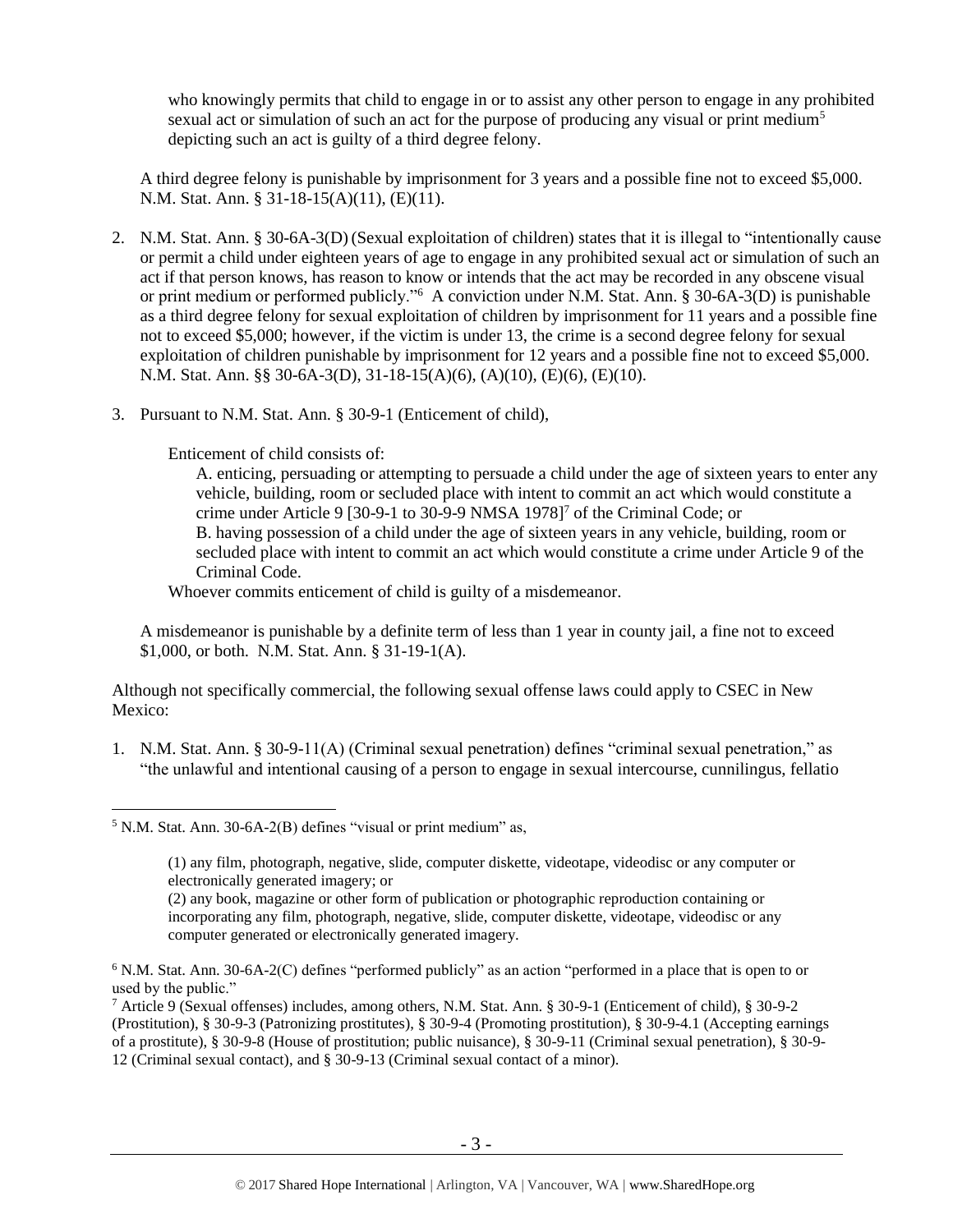or anal intercourse or the causing of penetration, to any extent and with any object, of the genital or anal openings of another, whether or not there is any emission."

A person is guilty of criminal sexual penetration in the first degree if the victim is under 13 or the defendant, regardless of the victim's age, uses "force or coercion that results in great bodily harm or great mental anguish to the victim." N.M. Stat. Ann. § 30-9-11(D). A conviction under N.M. Stat. Ann. § 30-9-11(D) is punishable as a first degree felony by imprisonment for 18 years and a possible fine not to exceed \$15,000. N.M. Stat. Ann. §§ 30-9-11(D),  $31-18-15(A)(3)$ , (E)(3).

A person is guilty of criminal sexual penetration in the second degree if the act involves, among other things, "the use of force or coercion on a child thirteen to eighteen years of age." N.M. Stat. Ann. § 30-9-11(E)(1).<sup>8</sup> A violation of N.M. Stat. Ann. § 30-9-11(E), as a second degree felony for a sexual offense against a child, is punishable by imprisonment for 15 years, with a mandatory minimum term of 3 years that may not be "suspended or deferred," and a possible fine not to exceed \$12,500. N.M. Stat. Ann. §§ 30-9-11(E), 31-18-15(A)(5), (E)(5).

Criminal sexual penetration is a fourth degree felony when, among other things, it is "perpetrated on a child thirteen to sixteen years of age when the perpetrator is at least eighteen years of age and is at least four years older than the child" and criminal sexual penetration in the first through third degrees does not apply. N.M. Stat. Ann. § 30-9-11(G). A conviction under N.M. Stat. Ann. § 30-9-11(G) is punishable as a fourth degree felony by 18 months imprisonment and a possible fine not to exceed \$5,000. N.M. Stat. Ann. §§ 30-9-11(G), 31-18-15 (A)(13), (E)(11).

2. N.M. Stat. Ann. § 30-9-13(A) (Criminal sexual contact of a minor) defines "Criminal sexual contact of a minor" as "the unlawful and intentional touching of or applying force to the intimate parts of a minor or the unlawful and intentional causing of a minor to touch one's intimate parts."<sup>9</sup> If the victim is 13–18 years old and certain aggravating conditions are present or anytime the victim is under 13, a violation is punishable as a third degree felony for a sexual offense against a child. N.M. Stat. Ann. §  $30-9-13(C)$ .<sup>10</sup> However, if the minor's "intimate parts" are unclothed, the violation is punishable as a second degree felony for a sexual offense against a child. N.M. Stat. Ann. § 30-9-13(B). A violation of N.M. Stat. Ann. § 30-9-13(B) is a second degree felony for a sexual degree felony for a sexual

 $\overline{a}$ 

(3) the use of threats, including threats of physical punishment, kidnapping, extortion or retaliation directed against the victim or another when the victim believes that there is an ability to execute the threats; . . . .

(a) the perpetrator is in a position of authority over the child and uses that authority to coerce the child to submit;

- (b) the perpetrator uses force or coercion that results in personal injury to the child;
- (c) the perpetrator uses force or coercion and is aided or abetted by one or more persons; or
- (d) the perpetrator is armed with a deadly weapon.

<sup>8</sup> N.M. Stat. Ann. § 30-9-10(A) (Definitions) defines "force or coercion" for purposes of Sections 30-9-10–30-9-16, in part as

<sup>(1)</sup> the use of physical force or physical violence;

<sup>(2)</sup> the use of threats to use physical violence or physical force against the victim or another when the victim believes that there is a present ability to execute the threats;

<sup>9</sup> "'[I]ntimate parts' means the primary genital area, groin, buttocks, anus or breast." N.M. Stat. Ann. § 30-9-13(A). <sup>10</sup> The conditions listed in N.M. Stat. Ann. § 30-9-13(C)(2) include when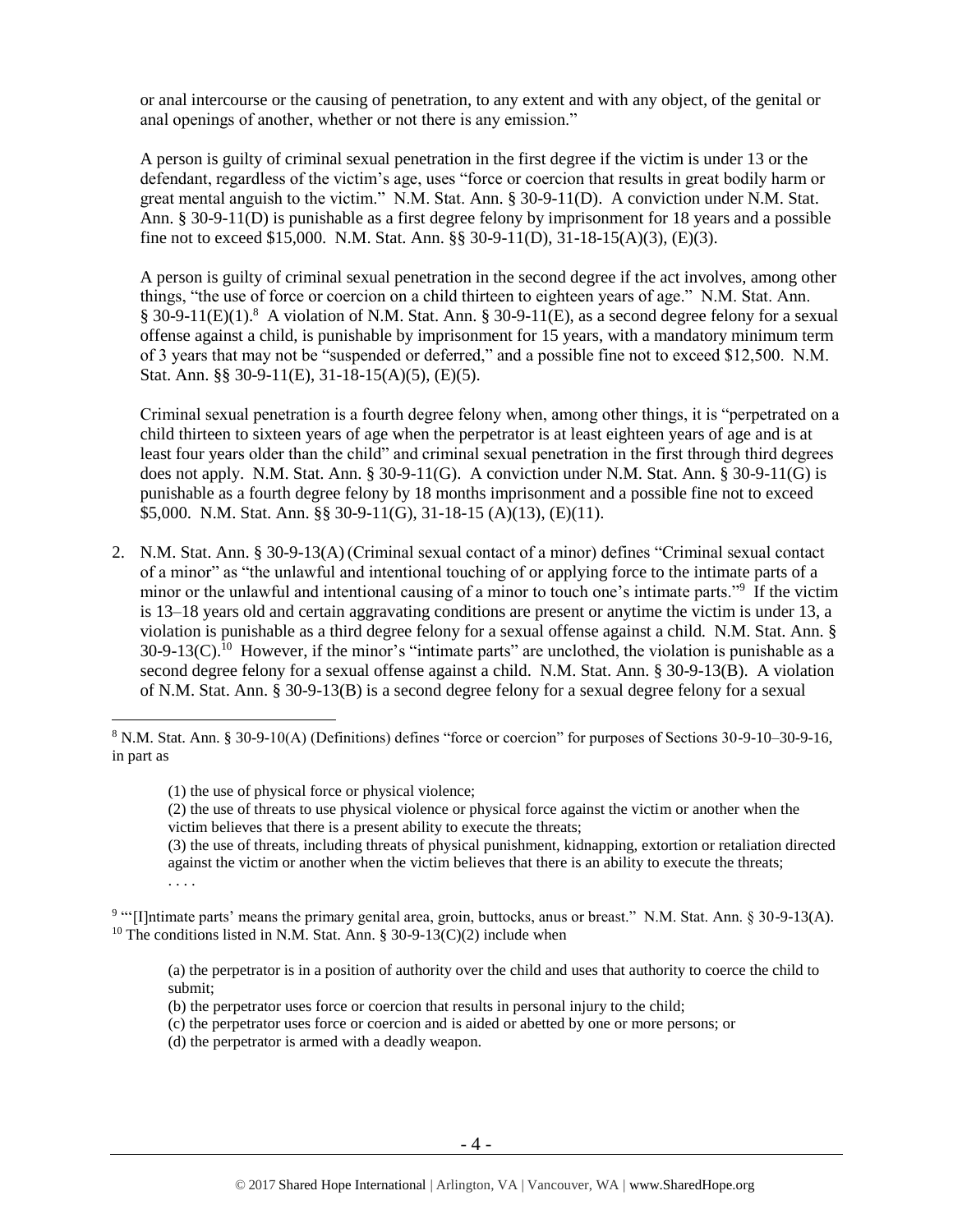offense against a child punishable by imprisonment for 15 years, with a mandatory minimum term of 3 years that may not be "suspended or deferred," and a possible fine not to exceed \$12,500. N.M. Stat. Ann. §§ 30-9-13(B), 31-18-15(A)(5), (E)(5). A violation of N.M. Stat. Ann. § 30-9-13(C) is punishable as a third degree felony for a sexual offense against a child by imprisonment for 6 years and possible a fine not to exceed \$5,000. N.M. Stat. Ann. §§ 30-9-13(C), 31-18-15(A)(9), (E)(9).

- 3. Lastly, criminal sexual contact is a fourth degree felony if, among other things, force or coercion was used on a 13–18 year old victim and none of the specifications listed in N.M. Stat. Ann. § 30-9-13(B), (C) apply. N.M. Stat. Ann. § 30-9-13(D). A violation of N.M. Stat. Ann.§ 30-9-13(D) is punishable by 18 months imprisonment and a possible fine not to exceed \$5,000. N.M. Stat. Ann. § 31-18-  $15(A)(13)$ , (E)(11).
- 4. N.M. Stat. Ann. § 30-37-3.2(A) (Child solicitation by electronic communication device) states,

<span id="page-4-0"></span>Child solicitation by electronic communication device<sup>11</sup> consists of a person knowingly<sup>12</sup> and intentionally soliciting a child under sixteen years of age, by means of an electronic communication device, to engage in sexual intercourse, sexual contact or in a sexual or obscene performance, or to engage in any other sexual conduct<sup>13</sup> when the perpetrator is at least four years older than the child.

Where the victim is 13–15 years old, a conviction under N.M. Stat. Ann. § 30-37-3.2(A) is punishable as a fourth degree felony by 18 months imprisonment and a fine not to exceed \$5,000. N.M. Stat. Ann. §§ 30-  $37-3.2(A)$ ,  $(B)$ ,  $31-18-15(A)(13)(E)(11)$ . If, however, the defendant "attends or is present at a meeting that the person arranged pursuant to the solicitation," the crime is punishable as a third degree felony by imprisonment for 3 years and a fine not to exceed \$5,000. N.M. Stat. Ann. §§ 30-37-3.2(B)(1), (C)(1), 31- 18-15(A)(9), (A)(11), (E)(11). Where the victim is under 13, a conviction under N.M. Stat. Ann. § 30-37- 3.2(A) is punishable as a third degree felony by imprisonment for 3 years and a fine not to exceed \$5,000, except that when the defendant "attends or is present at a meeting that the person arranged pursuant to the solicitation," the crime is punishable as a second degree felony by imprisonment for 9 years and a fine not to exceed \$10,000. N.M. Stat. Ann. §§ 30-37-3.2(B)(2), (C)(2), 31-18-15(A)(7), (A)(11), (E)(7), (E)(11).

*1.3 Prostitution statutes refer to the sex trafficking statute to acknowledge the intersection of prostitution with trafficking victimization.* 

N.M. Stat. § 30-9-2 (Prostitution) does not refer to § 30-52-1 (Human trafficking) when the person charged is a minor.

 $\overline{a}$ 

(1) the character and content of any material described herein, which is reasonably susceptible of examination by the defendant;

(2) the age of the minor.

<sup>11</sup> N.M. Stat. Ann. 30-37-3.2(F) defines "electronic communication device" as "a computer, video recorder, digital camera, fax machine, telephone, cellular telephone, pager, audio equipment or any other device that can produce an electronically generated image, message or signal."

 $12$  N.M. Stat. Ann. 30-37-1(G) defines "knowingly" as,

<sup>[</sup>H]aving general knowledge of, or reason to know, or a belief or reasonable ground for belief which warrants further inspection or inquiry or both, of:

<sup>13</sup> N.M. Stat. Ann. § 30-37-1(C) defines "sexual conduct" as an "act of masturbation, homosexuality, sodomy, sexual intercourse or physical contact with a person's clothed or unclothed genitals, pubic area, buttocks or, if such person be female, breast[.]"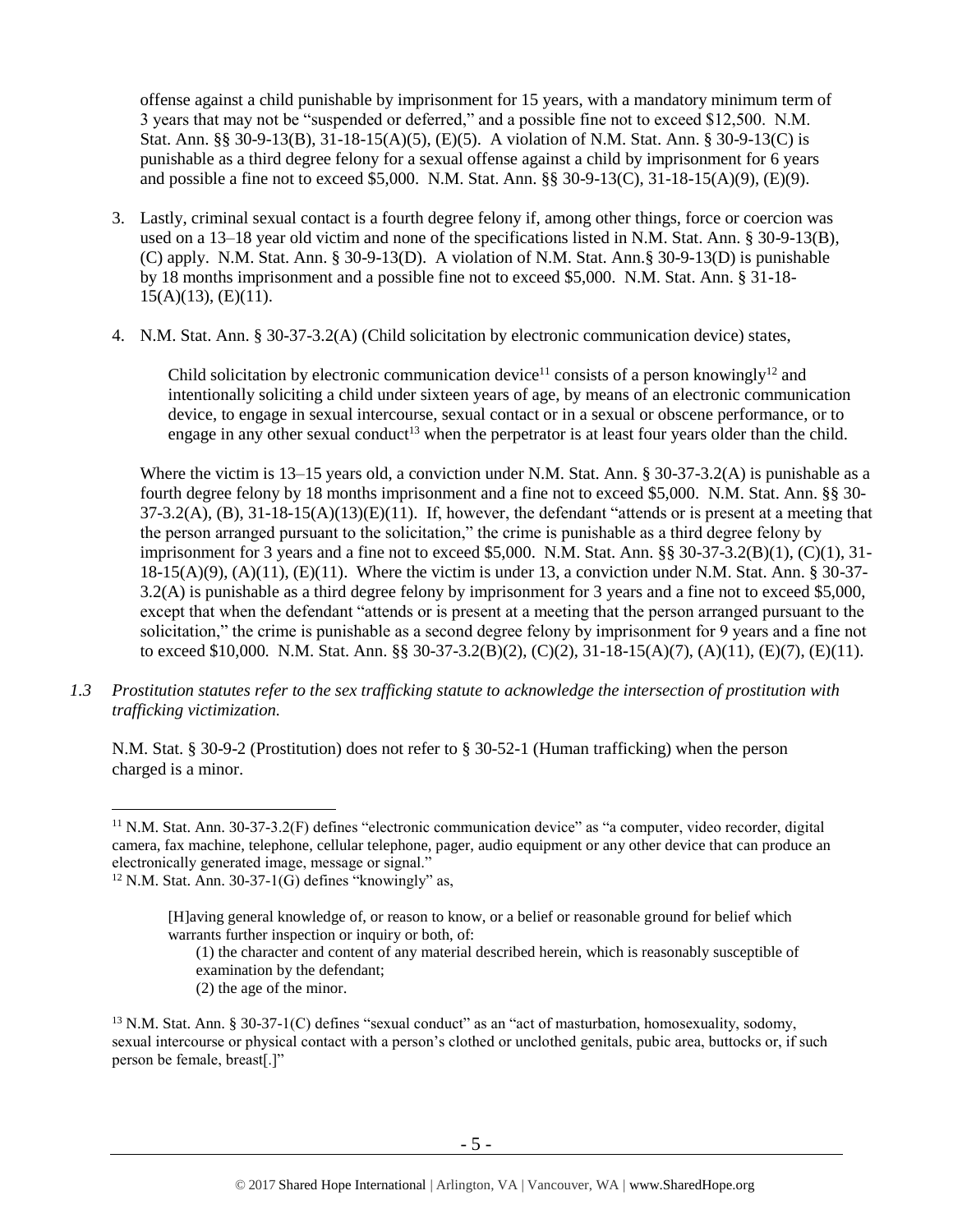- 1.3.1 Recommendation: Amend N.M. Stat. Ann. § 30-9-2 (Prostitution) when the person charged is a minor, to refer to N.M. Stat. Ann. § 30-52-1 (Human trafficking) to ensure that CSEC victims are properly identified as trafficking victims.
- *1.4 The state racketeering or gang crimes statute includes sex trafficking or commercial sexual exploitation of children (CSEC) offenses as predicate acts allowing the statute to be used to prosecute child sex trafficking crimes.*

N.M. Stat. Ann. § 30-42-4 (Prohibited activities; penalties), New Mexico's racketeering statute, provides in part,

A. It is unlawful for a person who has received proceeds derived, directly or indirectly, from a pattern of racketeering activity in which the person has participated, to use or invest, directly or indirectly, any part of the proceeds or the proceeds derived from the investment or use in the acquisition of an interest in, or the establishment or operation of, an enterprise . . . . B. It is unlawful for a person to engage in a pattern of racketeering activity in order to acquire or maintain, directly or indirectly, an interest in or control of an enterprise . . . . C. It is unlawful for a person employed by or associated with an enterprise to conduct or participate, directly or indirectly, in the conduct of the enterprise's affairs by engaging in a pattern of racketeering activity . . . .

. . . .

Pursuant to N.M. Stat. Ann. § 30-42-3(A),

"racketeering" means any act that is chargeable or indictable under the laws of New Mexico and punishable by imprisonment for more than one year, involving any of the following cited offenses:

. . . . (15) promoting prostitution, as provided in Section 30-9-4 NMSA 1978; . . . .

Accordingly, N.M. Stat. Ann. § 30-9-1 (Enticement of child) and § 30-52-1(A)(2) (Human trafficking) appear to fall within the definition of "racketeering" because both involve conduct criminalized under N.M. Stat. Ann. § 30-9-4 (Promoting prostitution).

Further, N.M. Stat. Ann. § 30-42-3(D) defines "pattern of racketeering activity" as,

[E]ngaging in at least two incidents of racketeering with the intent of accomplishing any of the prohibited activities set forth in Subsections A through D of Section 30-42-4 NMSA 1978; provided at least one of the incidents occurred after February 28, 1980 and the last incident occurred within five years after the commission of a prior incident of racketeering.

A violation of N.M. Stat. Ann. § 30-42-4(A)–(C) (Prohibited activities; penalties) constitutes a second degree felony punishable by 9–15 years imprisonment and a fine not to exceed \$10,000. N.M. Stat. Ann. §§ 30-42-4(A)–(C), 31-18-15(A)(5)–(7), (E)(7). A defendant who violates N.M. Stat. Ann. § 30-42-4 may be liable to "[a] person who sustains injury to his person, business or property" for three times the actual damages. N.M. Stat. Ann. § 30-42-6(A). Additionally, a defendant who violates N.M. Stat. Ann. §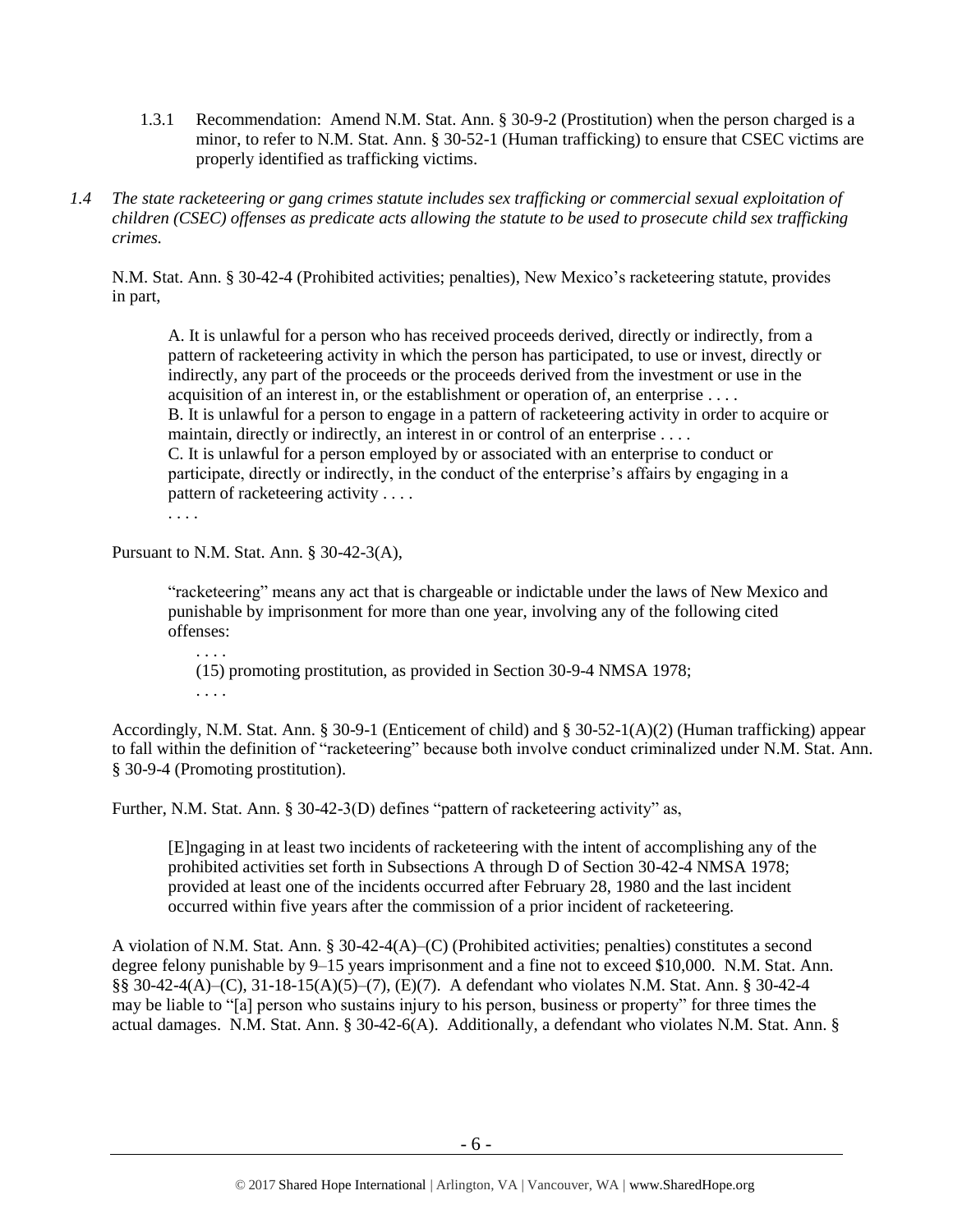$30-42-4(A)$ –(D)<sup>14</sup> will be required to forfeit assets under N.M. Stat. Ann. § 30-42-4(E), which states that a violator "shall forfeit to the state of New Mexico:

(1) any interest acquired or maintained in violation of the Racketeering Act [30-42-1 NMSA 1978]; and

(2) any interest in, security of, claim against or property or contractual right of any kind affording a source of influence over any enterprise that the person has established, operated, controlled, conducted or participated in the conduct of in violation of the Racketeering Act [30-42-1 NMSA 1978].

1.4.1 Recommendation: Amend the definition of "racketeering" in N.M. Stat. Ann. § 30-42-3(A) to include violations of N.M. Stat. Ann. § 30-52-1 (Human trafficking of a minor), § 30-6A-4 (Sexual exploitation of children by prostitution), § 30-37-3.2 (Child solicitation by electronic communication device), and § 30-6A-3 (Sexual exploitation of children).

<sup>&</sup>lt;sup>14</sup> N.M. Stat. Ann. § 30-42-4(D) states, "It is unlawful for any person to conspire to violate any of the provisions of Subsections A through C of this section. Whoever violates this subsection is guilty of a third degree felony."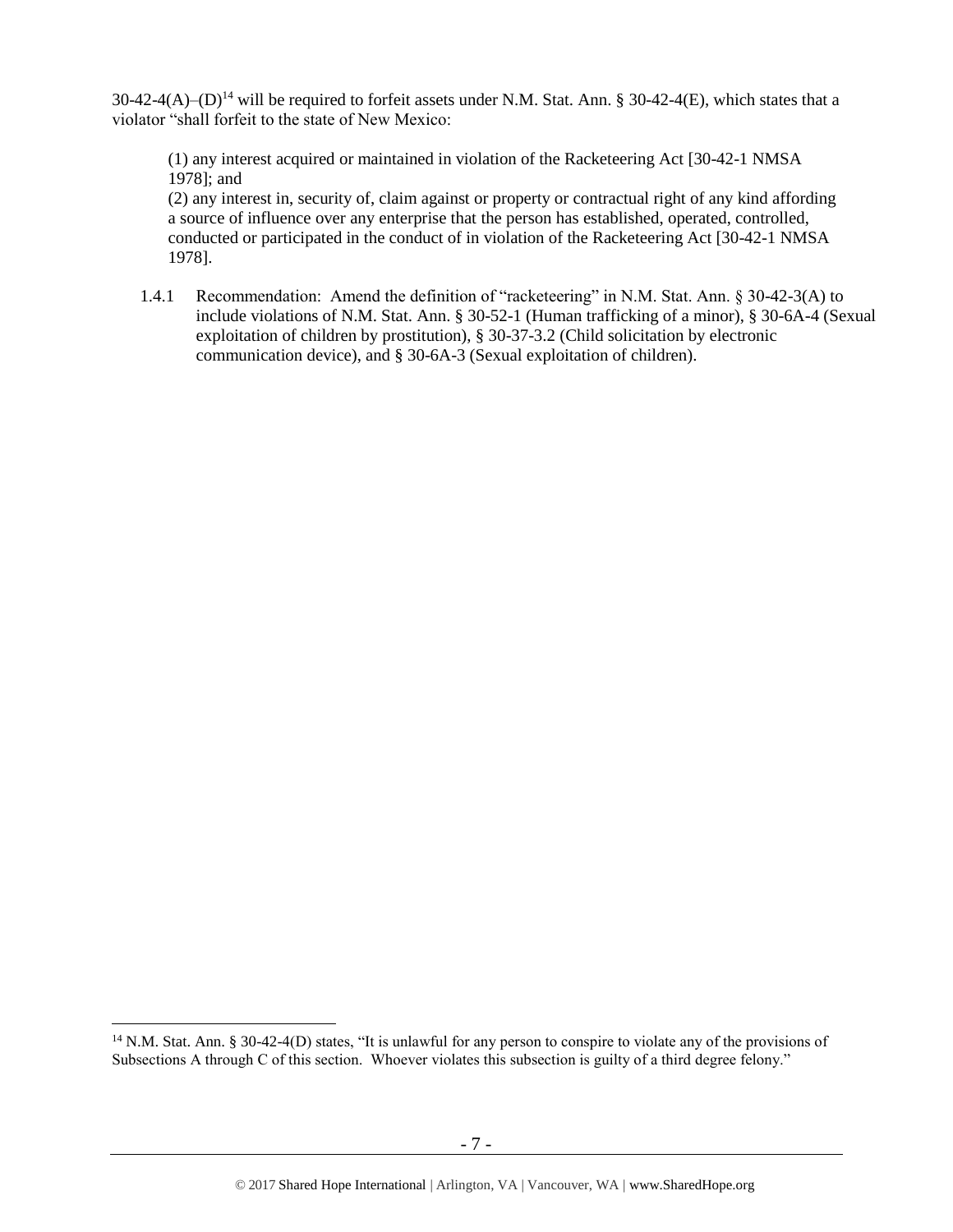#### *Legal Components:*

- *2.1 The state sex trafficking law can be applied to buyers of commercial sex acts with a minor.*
- *2.2 Buyers of commercial sex acts with a minor can be prosecuted under commercial sexual exploitation of children (CSEC) laws.*
- *2.3 Solicitation laws differentiate buying sex acts with an adult and buying sex acts with a minor under 18.*
- *2.4 Penalties for buyers of commercial sex acts with minors are as high as federal penalties.*
- *2.5 Using the Internet or electronic communications to lure, entice, or purchase, or attempt to lure, entice, or purchase commercial sex acts with a minor is a separate crime or results in an enhanced penalty for buyers.*
- *2.6 No age mistake defense is permitted for a buyer of commercial sex acts with any minor under 18.*
- *2.7 Base penalties for buying sex acts with a minor under 18 are sufficiently high and not reduced for older minors.*
- *2.8 Financial penalties for buyers of commercial sex acts with minors are sufficiently high to make it difficult for buyers to hide the crime.*
- *2.9 Buying and possessing images of child sexual exploitation carries penalties as high as similar federal offenses.*

\_\_\_\_\_\_\_\_\_\_\_\_\_\_\_\_\_\_\_\_\_\_\_\_\_\_\_\_\_\_\_\_\_\_\_\_\_\_\_\_\_\_\_\_\_\_\_\_\_\_\_\_\_\_\_\_\_\_\_\_\_\_\_\_\_\_\_\_\_\_\_\_\_\_\_\_\_\_\_\_\_\_\_\_\_\_\_\_\_\_\_\_\_\_

*2.10 Convicted buyers of commercial sex acts with minors are required to register as sex offenders.* 

#### *Legal Analysis:*

 $\overline{a}$ 

*2.1 The state sex trafficking law can be applied to buyers of commercial sex acts with a minor.*

N.M. Stat. Ann. § 30-52-1(A)(2) applies to buyers of sex with minors through the term "soliciting" and following federal precedent through the term "obtaining."<sup>15</sup> Specifically, N.M. Stat. Ann. § 30-52-1(A)(2) (Human trafficking) prohibits a person from "recruiting, soliciting, enticing, transporting or obtaining by any means a person under the age of eighteen years with the intent or knowledge that the person will be caused to engage in commercial sexual activity."

<sup>15</sup> *See United States v. Jungers*, 702 F.3d 1066 (8th Cir. 2013). In this case, the Eighth Circuit held that the federal sex trafficking law, 18 U.S.C. § 1591 (Sex trafficking of children or by force, fraud, or coercion) applies to buyers of sex with minors. Reversing a District of South Dakota ruling that Congress did not intend the string of verbs constituting criminal conduct under 18 U.S.C. § 1591(a)(1) ("recruits, entices, harbors, transports, provides, obtains, or maintains") to reach the conduct of buyers (United States v. Jungers, 834 F. Supp. 2d 930, 931 (D.S.D. 2011)), the Eighth Circuit concluded that 18 U.S.C. § 1591 does not contain "a latent exemption for purchasers" because buyers can "engage in at least some of the prohibited conduct." Jungers, 702 F.3d 1066, 1072. Congress codified Jungers clarifying that the federal sex trafficking law is intended to apply to buyers in the Justice for Victims of Trafficking Act (JVTA) of 2015 Pub. L. No. 114-22, 129 Stat 227), enacted on May 29, 2015. The JVTA adds the terms "patronize" and "solicit" to the list of prohibited conduct and expressly states, "section 108 of this title amends section 1591 of title 18, United States Code, to add the words 'solicits or patronizes' to the sex trafficking statute making absolutely clear for judges, juries, prosecutors, and law enforcement officials that criminals who purchase sexual acts from human trafficking victims may be arrested, prosecuted, and convicted as sex trafficking offenders when this is merited by the facts of a particular case." Id. at Sec. 109. The Eighth Circuit decision in *United States v. Jungers* and the federal sex trafficking law as amended by the Justice for Victims of Trafficking Act establish persuasive authority when state courts interpret the string of verbs constituting prohibited conduct in state sex trafficking laws (in particular the term "obtains") to the extent such interpretation does not conflict with state case law.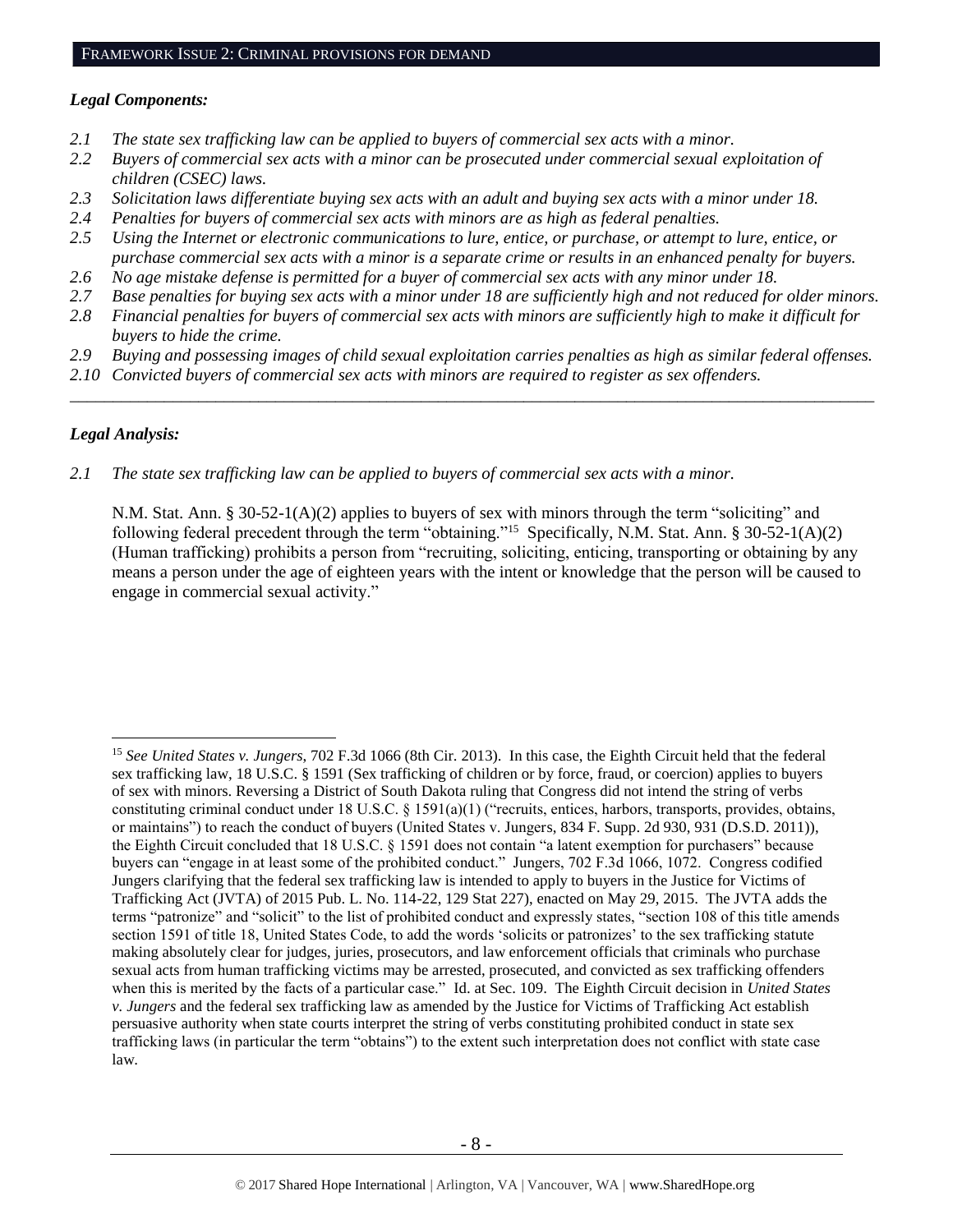*2.2 Buyers of commercial sex acts with a minor can be prosecuted under commercial sexual exploitation of children (CSEC) laws. 16*

N.M. Stat. Ann. § 30-6A-4(B) (Sexual exploitation of children by prostitution) states that "hiring or offering to hire a child under the age of sixteen to engage in any prohibited sexual act"<sup>17</sup> is a second degree felony, punishable by imprisonment for 9 years and a possible fine not to exceed \$5,000. N.M. Stat. Ann. §§ 30-6A-4(B), 31-18-5(A)(7), (E)(6).

N.M. Stat. Ann. § 30-9-1(B) (Enticement of child) may be used to prosecute buyers "having possession of a child under the age of sixteen years in any vehicle, building, room or secluded place with intent to commit an act which would constitute a crime under Article 9 [Sexual offenses] of the Criminal Code."<sup>18</sup> A conviction under N.M. Stat. Ann. § 30-9-1 is punishable as a misdemeanor by a definite term of less than 1 year in county jail, a fine not to exceed \$1,000, or both. N.M. Stat. Ann. § 30-9-1, 31-19-1(A).

## *2.3 Solicitation laws differentiate buying sex acts with an adult and buying sex acts with a minor under 18.*

New Mexico differentiates between buying sex with an adult and buying sex with minors who are under 16 by making each a separate crime. Under N.M. Stat. Ann. § 30-6A-4(B) (Sexual exploitation of children by prostitution), buying sex with a minor under 16 years old is a second degree felony punishable by imprisonment for 9 years and a possible fine not to exceed \$5,000. N.M. Stat. Ann. §§ 30-6A-4(B), 31-18-5(A)(7), (E)(6). It is also likely that N.M. Stat. Ann. § 30-9-11 (Criminal sexual penetration) and § 30-9-13 (Criminal sexual contact of a minor) could also be used to prosecute a person who pays for sexual acts with a minor.

In contrast, hiring a person 16 or older to perform an act of prostitution under N.M. Stat. Ann. § 30-9-3 (Patronizing prostitutes) is a petty misdemeanor punishable by up to 6 months in county jail, a fine not to exceed \$500, or both, unless the buyer has a prior conviction, in which case it is a misdemeanor punishable by less than 1 year in county jail, a fine not to exceed \$1,000, or both. N.M. Stat. Ann. §§ 30-9-3, 31-19-1(A), (B).

- 2.3.1 Recommendation: Amend N.M. Stat. Ann. § 30-6A-4 to include buying sex with all minors under the age of 18 in order to protect minors 16 and 17 years old from sex trafficking.
- *2.4 Penalties for buyers of commercial sex acts with minors are as high as federal penalties.<sup>19</sup>*

A conviction under N.M. Stat. Ann. § 30-52-1(A)(2) (Human trafficking) if the victim is 16–17, is punishable as a third degree felony by imprisonment for 3 years and a possible fine not to exceed \$5,000. N.M. Stat. Ann. §§ 30-52-1(C), 31-18-15(A)(11), (E)(11). If the victim is 13–15 years old, human trafficking is punishable as a second degree felony by imprisonment for 9 years and a possible fine not to exceed \$10,000. N.M. Stat. Ann. §§ 30-52-1(C)(1), 31-18-15(A)(7), (E)(7). If the victim is under 13, the violation further increases to a first degree felony punishable by imprisonment for 18 years and a possible fine not to exceed \$15,000. N.M. Stat. Ann. §§ 30-52-1(C)(2), 31-18-15(A)(3), (E)(3).

Knowingly hiring a person under 16 to engage in a prohibited sexual act, under N.M. Stat. Ann. § 30-6A-4(B),(Sexual exploitation of children by prostitution), is a second degree felony punishable by imprisonment for 9 years and a possible fine not to exceed \$10,000. N.M. Stat. Ann.

<sup>16</sup> *See supra* Component 1.2 for a discussion of the relevant text of the statutes listed in this component.

<sup>&</sup>lt;sup>17</sup> *See supra* note [4](#page-1-0) for the definition of "prohibited sexual act."

<sup>18</sup> *See supra* note [7](#page-2-0) for a list of offenses included in Article 9.

<sup>19</sup> *See supra* Component 1.2 for a discussion of the relevant text of the statutes listed in this component.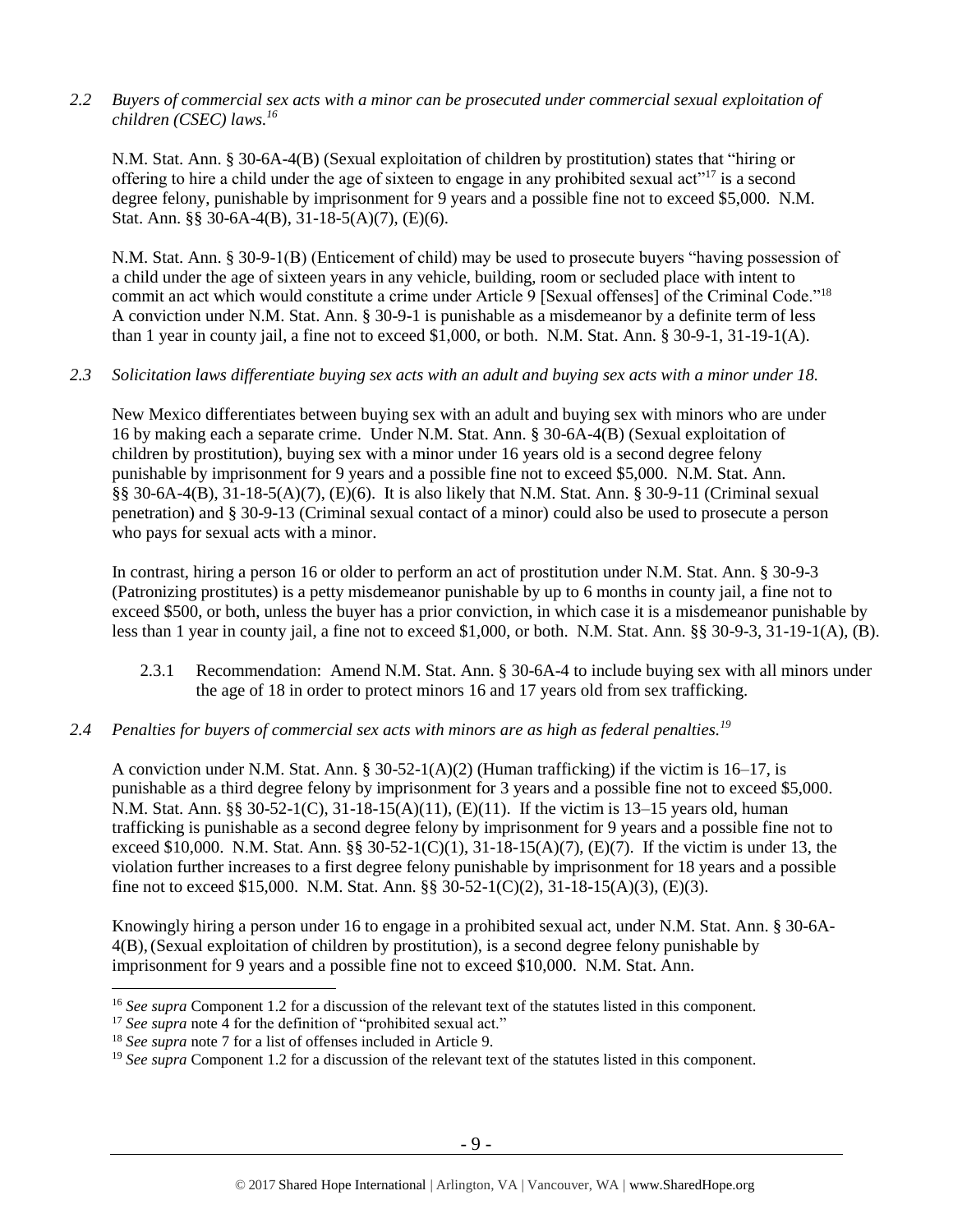§§ 30-6A-4(B), 31-18-15 (A)(7), (E)(7). N.M. Stat. Ann. § 30-6A-3(A) (Sexual exploitation of children), with regard to possessing images of child sexual exploitation (ICSE), is a fourth degree felony for sexual exploitation of children, punishable by 10 years imprisonment and a possible fine not to exceed \$5,000. N.M. Stat. Ann. §§ 30-6A-3(A), 31-18-15(A)(12), (E)(12). N.M. Stat. Ann. § 30-9-1 (Enticement of child) is a misdemeanor punishable by a definite term of less than 1 year in county jail, a possible fine not to exceed \$1,000, or both. N.M. Stat. Ann. §§ 30-9-1, 31-19-1(A). In contrast, a buyer convicted of N.M. Stat. Ann. § 30-9-3 (Patronizing prostitutes), a petty misdemeanor, may be punished for a first offense by up to 6 months in county jail, a fine not to exceed \$500, or both. N.M. Stat. Ann. §§ 30-9-3, 31-19-1(B).

A buyer who habitually commits any of the above stated noncapital felonies faces enhanced penalties pursuant to N.M. Stat. Ann. § 31-18-17 (Habitual offenders; alteration of basic sentence). A defendant's sentence is increased 1 year if he has 1 prior felony conviction,<sup>20</sup> 4 years if he has 2 prior felony convictions, and 8 years if he has 3 prior felony convictions. N.M. Stat. Ann. § 31-18-17(A)–(C). In all three cases, the prior felonies had to be "parts of separate transactions or occurrences." N.M. Stat. Ann. § 31-18-17(A)–(C). The 1 year enhancement can be suspended or deferred if "the court makes a specific finding that the prior felony conviction and the instant felony conviction are both for nonviolent felony offenses<sup>21</sup> and that justice will not be served by imposing a mandatory sentence of imprisonment and that there are substantial and compelling reasons, stated on the record, for departing from the sentence imposed pursuant to this subsection." N.M. Stat. Ann.  $\S 31-18-17(A)$ . The other two enhancements "shall not be suspended or deferred." N.M. Stat. Ann. § 31-18-17(B), (C).

Additionally, the base sentences discussed throughout this report will be increased to life imprisonment subject to parole "[w]hen a defendant is convicted of a second violent sexual offense, $^{22}$  and each violent sexual offense conviction is part of a separate transaction or occurrence, and at least the second violent sexual offense conviction is in New Mexico." N.M. Stat. Ann. § 31-18-25(A). If the victim of both offenses was under 13 at the time of the offense, the enhanced punishment is "life imprisonment without the possibility of parole." N.M. Stat. Ann. § 31-18-25(B).

- (b) the offense was punishable, at the time of conviction, by death or a maximum term of imprisonment of more than one year; or
- (c) the offense would have been classified as a felony in this state at the time of conviction.

<sup>&</sup>lt;sup>20</sup> N.M. Stat. Ann. § 31-18-17(D) defines "prior felony conviction" as

<sup>(1)</sup> a conviction, when less than ten years have passed prior to the instant felony conviction since the person completed serving his sentence or period of probation or parole for the prior felony, whichever is later, for a prior felony committed within New Mexico whether within the Criminal Code [30-1-1 NMSA 1978] or not, but not including a conviction for a felony pursuant to the provisions of Section 66-8-102 NMSA 1978; or

<sup>(2)</sup> a prior felony, when less than ten years have passed prior to the instant felony conviction since the person completed serving his sentence or period of probation or parole for the prior felony, whichever is later, for which the person was convicted other than an offense triable by court martial if:

<sup>(</sup>a) the conviction was rendered by a court of another state, the United States, a territory of the United States or the commonwealth of Puerto Rico;

<sup>&</sup>lt;sup>21</sup> "As used in this section, 'nonviolent felony offense' means application of force, threatened use of force or a deadly weapon was not used by the offender in the commission of the offense." N.M. Stat. Ann. § 31-18-17(E). <sup>22</sup> "Violent sexual offense" is defined in N.M. Stat. Ann.  $\S 31-18-25(F)$  as "(1) criminal sexual penetration in the first degree, as provided in Subsection D of Section 30-9-11 NMSA 1978; or (2) criminal sexual penetration in the second degree, as provided in Subsection E of Section 30-9-11 NMSA 1978."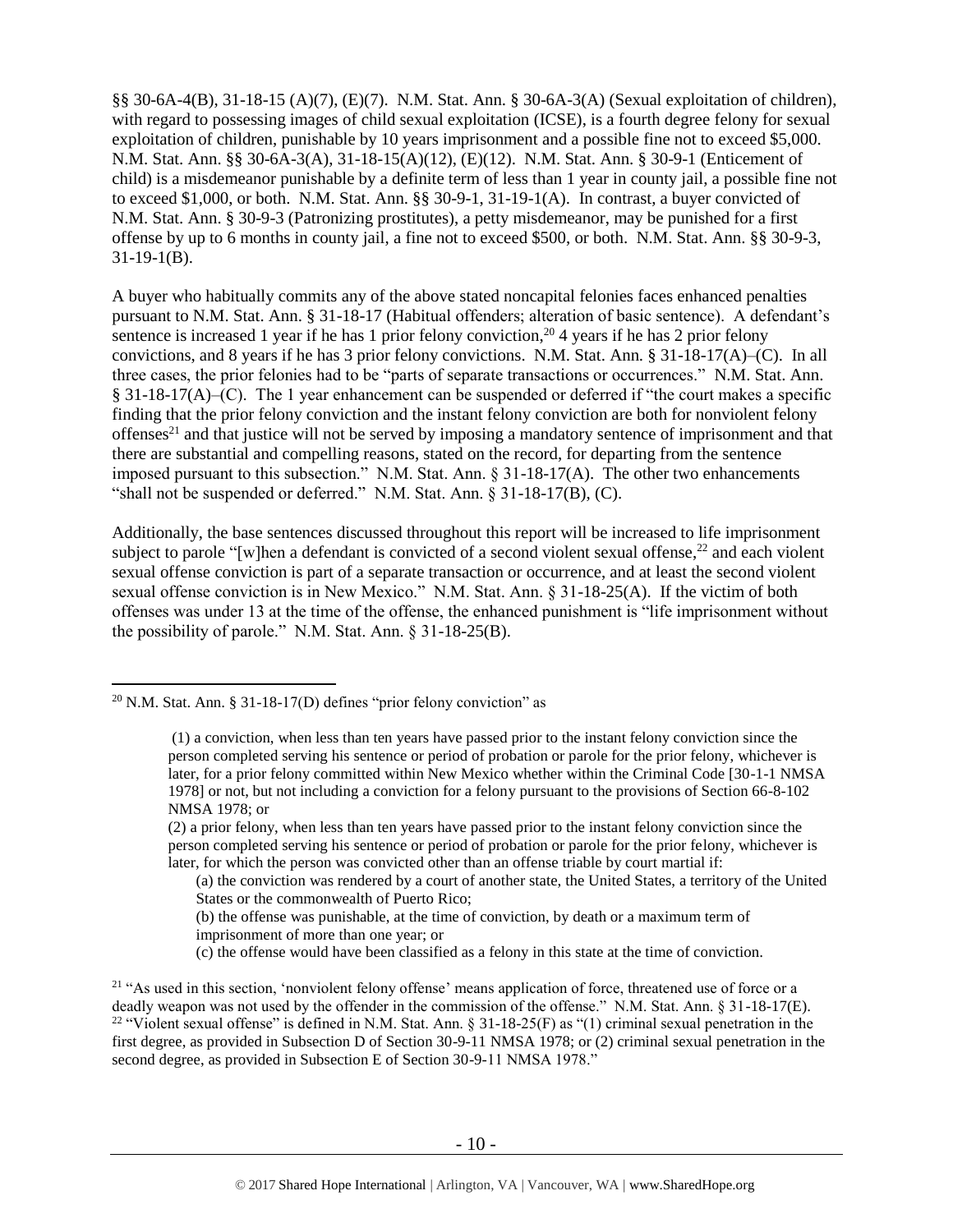<span id="page-10-0"></span>In comparison, if the victim is under the age of 14, a conviction under the TVPA for child sex trafficking is punishable by 15 years to life imprisonment and a fine not to exceed \$250,000. 18 U.S.C.  $§§ 1591(b)(1), 3559(a)(1), 3571(b)(3).$  If the victim is between the ages of  $14-17$ , a conviction is punishable by 10 years to life imprisonment and a fine not to exceed \$250,000. 18 U.S.C. §§ 1591(b)(2), 3559(a)(1), 3571(b)(3). A conviction is punishable by mandatory life imprisonment, however, if the buyer has a prior conviction for a federal sex offense<sup>23</sup> against a minor. 18 U.S.C. § 3559(e)(1). To the extent buyers can be prosecuted under other federal CSEC laws, $^{24}$  a conviction is punishable by penalties ranging from a fine not to exceed \$250,000 to life imprisonment and a fine not to exceed \$250,000.<sup>25</sup>

#### *2.5 Using the Internet or electronic communications to lure, entice, or purchase, or attempt to lure, entice, or purchase commercial sex acts with a minor is a separate crime or results in an enhanced penalty for buyers.*

Although not limited in application to commercial sex acts, the use of the Internet or electronic communications to solicit sexual contact with a child under 16 years of age is illegal under N.M. Stat. Ann. § 30-37-3.2(A) (Child solicitation by electronic communication device), which states that it is a crime to "knowingly and intentionally solicit<sup>[]</sup> a child under sixteen years of age, by means of an electronic communication device,  $^{26}$  to engage in sexual intercourse, sexual contact or in a sexual or obscene performance, or to engage in any other sexual conduct when the perpetrator is at least four years older than the child."

If the victim is 13–15, a conviction under N.M. Stat. Ann. § 30-37-3.2(B)(1) (Child solicitation by electronic communication device) is punishable as a fourth degree felony by 18 months imprisonment and a possible fine not to exceed \$5,000. N.M. Stat. Ann. §§ 30-37-3.2(B)(1), 31-18-15(A)(13), (E)(11). If the victim is under 13, a violation of N.M. Stat. Ann. § 30-72-3.2(B)(2) increases to a third degree felony punishable by imprisonment for 3 years and a fine not to exceed \$5,000. N.M. Stat. Ann. §§ 30-37-3.2(B)(2), 31-18-15(A)(11), (E)(11). Or, if the buyer "also appears for, attends or is present at a meeting that the person arranged pursuant to the solicitation," a violation of N.M. Stat. Ann.  $\S 30-37-3.2(C)(1)$  where the victim is 13–15 years old increases to a third degree felony punishable by imprisonment for 3 years and a possible fine not to exceed \$5,000, and where

 $\overline{a}$ 

<sup>26</sup> "Electronic communication device" is defined in N.M. Stat. Ann. § 30-37-3.2(F) as "a computer, video recorder, digital camera, fax machine, telephone, cellular telephone, pager, audio equipment or any other device that can produce an electronically generated image, message or signal."

<sup>&</sup>lt;sup>23</sup> Pursuant to 18 U.S.C. § 3559(e)(2), "federal sex offense" is defined as

an offense under section 1591 [18 USCS § 1591] (relating to sex trafficking of children), 2241 [18 USCS § 2241] (relating to aggravated sexual abuse),  $2242$  [18 USCS § 2242] (relating to sexual abuse),  $2244(a)(1)$ [18 USCS § 2244(a)(1)] (relating to abusive sexual contact), 2245 [18 USCS § 2245] (relating to sexual abuse resulting in death), 2251 [18 USCS § 2251] (relating to sexual exploitation of children), 2251A [18 USCS § 2251A] (relating to selling or buying of children),  $2422(b)$  [18 USCS § 2422(b)] (relating to coercion and enticement of a minor into prostitution), or  $2423(a)$  [18 USCS §  $2423(a)$ ] (relating to transportation of minors).

<sup>24</sup> 18 U.S.C. §§ 2251A(b) (Selling or buying of children), 2251(a) (Sexual exploitation of children), 2423(a) (Transportation of a minor with intent for minor to engage in criminal sexual activity), 2422(a) (Coercion and enticement), 2252(a)(2), (a)(4) (Certain activities relating to material involving the sexual exploitation of minors). <sup>25</sup> 18 U.S.C. §§ 2251A(b) (conviction punishable by imprisonment for 30 years to life and a fine), 2251(e) (conviction punishable by imprisonment for 15–30 years and a fine), 2423(a) (conviction punishable by imprisonment for 10 years to life and a fine), 2422(a) (conviction punishable by a fine, imprisonment up to 20 years, or both), 2252(b) (stating that a conviction under subsection (a)(2) is punishable by imprisonment for  $5-20$  years and a fine, while a conviction under subsection (a)(4) is punishable by imprisonment up to 10 years, a fine, or both.); *see also* 18 U.S.C §§ 3559(a)(1) (classifying all of the above listed offenses as felonies), 3571(b)(3) (providing a fine up to \$250,000 for any felony conviction).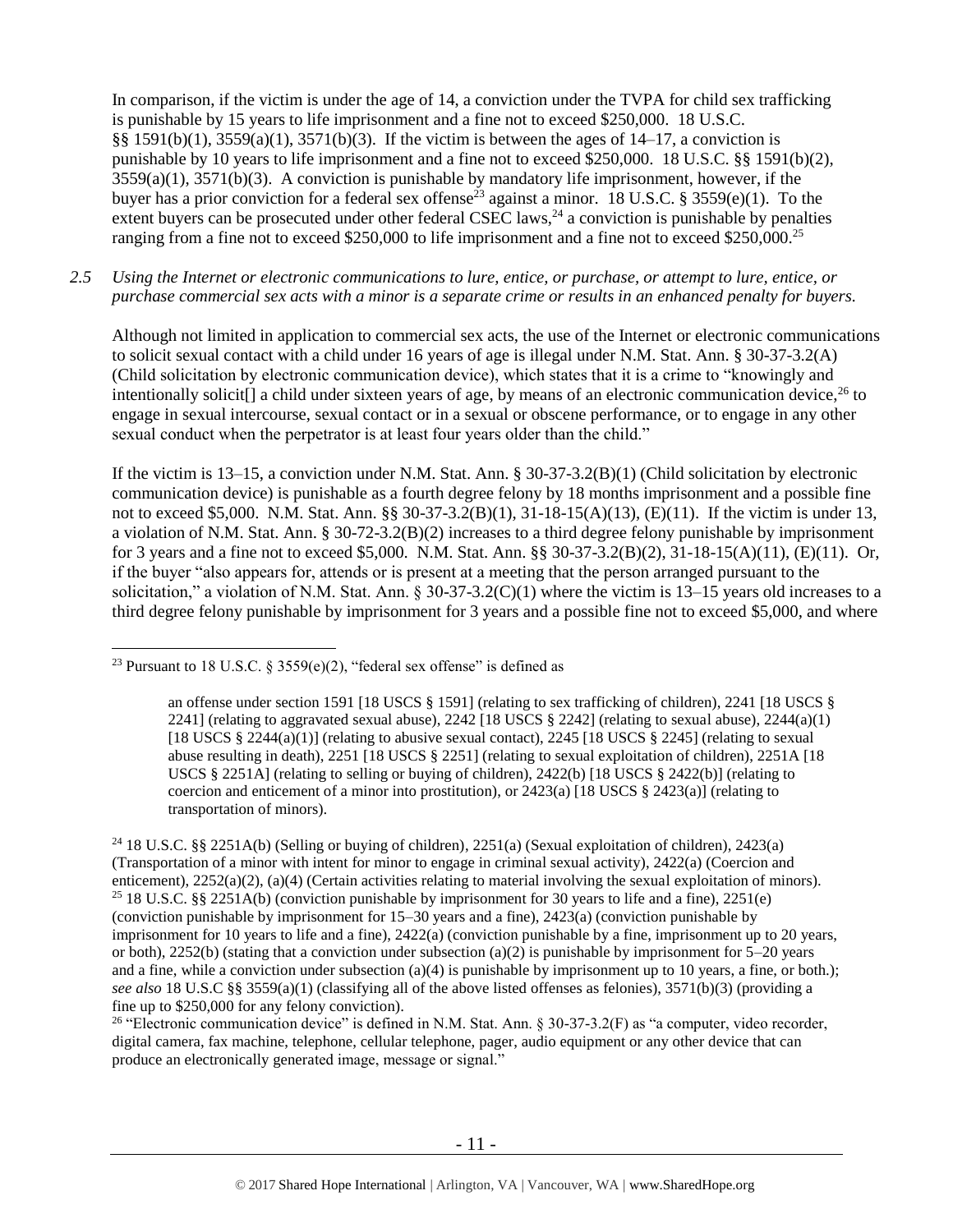the victim is under 13, a violation of N.M. Stat. Ann.  $\S 30-37-3.2(C)(2)$  increases to a second degree felony punishable by imprisonment for 9 years and a possible fine not to exceed \$10,000. N.M. Stat. Ann. §§ 30-37- 3.2(C), 31-18-15(A)(7), (A)(11), (E)(7), (E)(11).

*2.6 No age mistake defense is permitted for a buyer of commercial sex acts with any minor under 18.*

Nothing in N.M. Stat. Ann. § 30-52-1(A)(2) (Human trafficking), § 30-6A-4(B) (Sexual exploitation of children by prostitution), § 30-6A-3(A) (Sexual exploitation of children), or § 30-9-1 (Enticement of child), expressly prohibits a defendant from using the defense of mistake of age.

2.6.1 Recommendation: Amend N.M. Stat. Ann. § 30-6A-4(B) (Sexual exploitation of children by prostitution), § 30-6A-3(A) (Sexual exploitation of children), § 30-9-1 (Enticement of child), and §  $30-52-1(A)(2)$  (Human trafficking) to expressly prohibit the use of the defense of mistake of age.

## *2.7 Base penalties for buying sex acts with a minor under 18 are sufficiently high and not reduced for older minors.*

New Mexico's trafficking law, N.M. Stat. Ann. § 30-52-1(A)(2) (Human trafficking), staggers penalties based on a minor's age, and penalties are not sufficiently high when the victim is an older minor. If the victim is 16–17, a violation of N.M. Stat. Ann. § 30-52-1(A)(2) is a third degree felony punishable by imprisonment for 3 years. N.M. Stat. Ann.  $\S$ § 30-52-1(C), 31-18-15(A)(11). If the victim is 13–15, a violation of N.M. Stat. Ann. § 30-52-1(A)(2) is a second degree felony punishable by imprisonment for 9 years. N.M. Stat. Ann. §§ 30-52-1(C)(1), 31-18-15 (A)(7). If the victim is under 13, a violation of N.M. Stat. Ann. § 30-52-1(A)(2) is a first degree felony punishable by imprisonment for 18 years. N.M. Stat. Ann. §§ 30-52-1(C)(2), 31-18-15(A)(3).

New Mexico's buyer-applicable CSEC laws do not criminalize purchasing a commercial sex act with a minor over 16, and penalties are not sufficiently high regardless of a minor's age. A conviction under N.M. Stat. Ann. § 30-6A-4(B) (Sexual exploitation of children by prostitution) is punishable as a second degree felony by imprisonment for 9 years. N.M. Stat. Ann. §§ 30-6A-4(B), 31-18-15(A)(7). A conviction under N.M. Stat. Ann. § 30-9-1 (Enticement of child) is a misdemeanor punishable by up to 1 year in county jail. N.M. Stat. Ann. §§ 30-9-1, 31-19-1(A).

- 2.7.1 Recommendation: Amend N.M. Stat. Ann. § 30-52-1(C) (Human trafficking), § 30-6A-4 (Sexual exploitation of children by prostitution), and § 30-9-1 (Enticement of child) to provide substantial base penalties that reflect the seriousness of the offense for all violations against minors under the age of 18.
- *2.8 Financial penalties for buyers of commercial sex acts with minors are sufficiently high to make it difficult for buyers to hide the crime.*

Buyers convicted under N.M. Stat. Ann. § 30-52-1(A) (Human trafficking), New Mexico's CSEC laws and sexual offense laws may be required to pay fines up to \$15,000. Under N.M. Stat. Ann. § 30-52-1(C) (Human trafficking), a buyer may be required to pay a fine not to exceed \$5,000–\$15,000, depending on the age of the victim. N.M. Stat. Ann. §  $30-52-1(C)$ ,  $31-18-15(E)(3)$ ,  $(7)$ ,  $(11)$ . A buyer convicted of violating N.M. Stat. Ann. § 30-6A-4(B) (Sexual exploitation of children by prostitution) may be required to pay a fine of \$10,000. N.M. Stat. Ann. §§ 30-6A-4(B), 31-18-15(E)(7). A buyer convicted of violating N.M. Stat. Ann. § 30-9-1 (Enticement of child) may be required to pay a fine of \$1,000. N.M. Stat. Ann. §§ 30-9-1, 31-19-1(A). In the absence of force or other listed circumstances, a buyer convicted of violating N.M. Stat. Ann. § 30-9-11 (Criminal sexual penetration) may be required to pay a fine not to exceed \$5,000 if the minor is 13–16 or \$15,000 if the minor is under 13. N.M. Stat. Ann. §§ 30-9-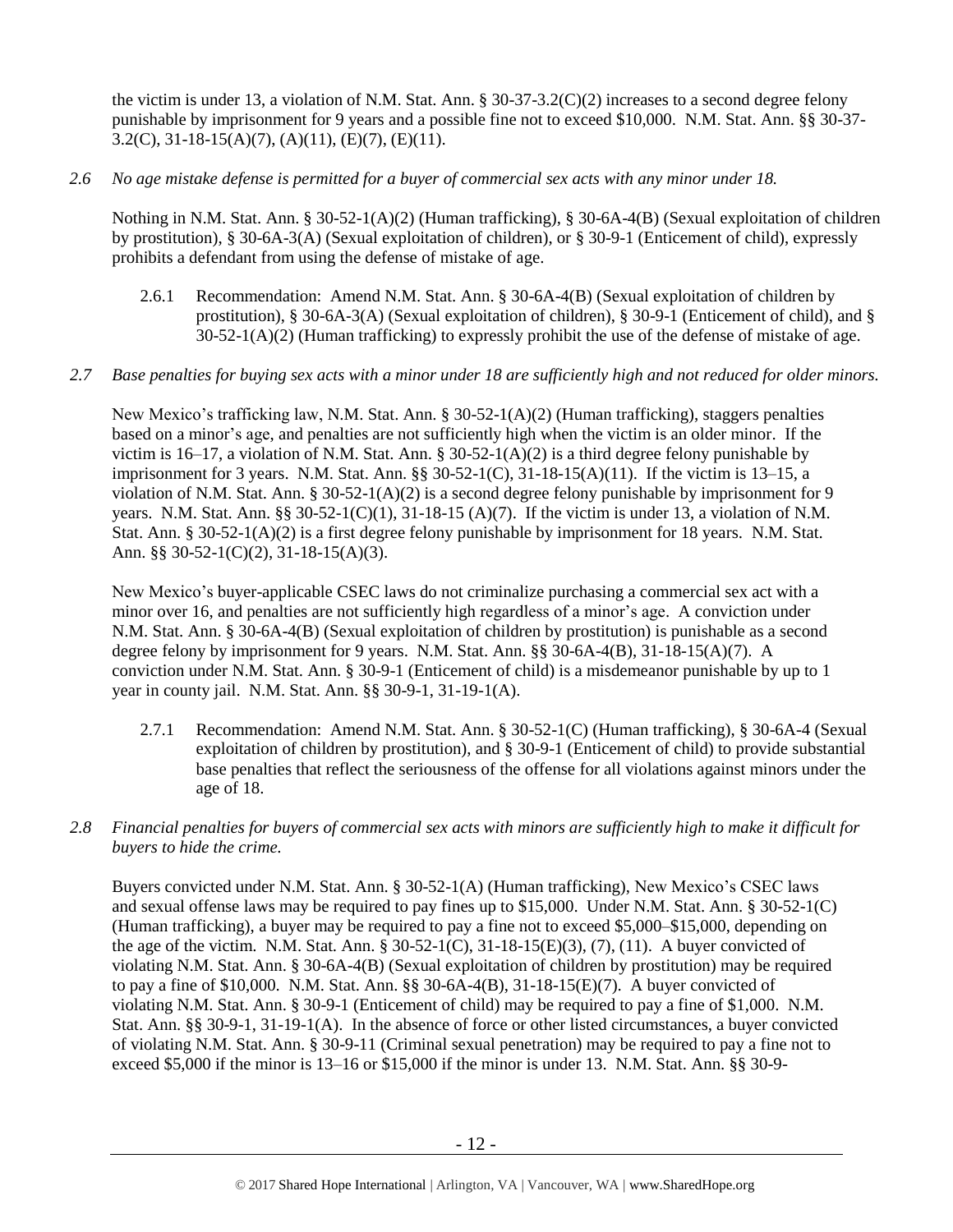$11(D)(1)$ ,  $(G)(1)$ ,  $31-18-15(E)(3)$ ,  $(E)(11)$ . Also in the absence of force or other listed circumstances, a buyer convicted of violating N.M. Stat. Ann. § 30-9-13 (Criminal sexual contact of a minor) may be required to pay a fine not to exceed \$12,500 if the minor is under 13 and unclothed. N.M. Stat. Ann. §§ 30-9-13(B)(1), 31-18-15(E)(5).

<span id="page-12-2"></span><span id="page-12-1"></span><span id="page-12-0"></span>Under N.M. Stat. Ann. § 30-52-1(A) (Human trafficking), the buyer will be required "to make restitution<sup>27</sup> to the victim<sup>28</sup> for the gross income or value of the victim's labor or services and any other actual damages<sup>29</sup> in accordance with Section 31-17-1 NMSA 1978 [Victim restitution]." N.M. Stat. Ann.  $$30-52-1(F).$ 

Additionally, pursuant to N.M. Stat. Ann. § 31-12-13 (Crime victims reparation fee) individuals convicted of felonies or misdemeanors must pay a crime victims reparation fee of \$75 for a felony conviction and \$50 for a misdemeanor conviction.

- 2.8.1 Recommendation: Amend N.M. Stat. Ann. § 30-52-1 (Human trafficking), § 30-6A-3 (Sexual exploitation of children), § 30-6A-4 (Sexual exploitation of children by prostitution), and § 30-9-1 (Enticement of child) to require mandatory minimum fines and asset forfeiture in connection with these offenses.
- *2.9 Buying and possessing images of child sexual exploitation carries penalties as high as similar federal offenses.*

N.M. Stat. Ann. § 30-6A-3(A) (Sexual exploitation of children) criminalizes the possession of images of child sexual exploitation (ICSE), stating,

It is unlawful for a person to intentionally possess any obscene visual or print medium depicting any prohibited sexual act or simulation of such an act if that person knows or has reason to know that the obscene medium depicts any prohibited sexual act or simulation of such act and if that person knows or has reason to know that one or more of the participants in that act is a child under eighteen years of age . . . .

A violation of N.M. Stat. Ann. § 30-6A-3(A) is punishable as a fourth degree felony for sexual exploitation of children by 10 years imprisonment and a possible fine not to exceed \$5,000. N.M. Stat. Ann. §§ 30-6A-3(A), 31-18-15(A)(12), (E)(12).

In comparison, a federal conviction for possession of  $ICSE<sup>30</sup>$  is generally punishable by imprisonment for  $5-20$ years and a fine not to exceed \$250,000.<sup>31</sup> Subsequent convictions, however, are punishable by imprisonment up to

<sup>&</sup>lt;sup>27</sup> "Restitution" is defined in N.M. Stat. Ann. § 31-17-1(4) as "full or partial payment of actual damages to a victim." <sup>28</sup> "Victim" is defined in N.M. Stat. Ann. § 31-17-1(1) as "any person who has suffered actual damages as a result of the defendant's criminal activities."

<sup>&</sup>lt;sup>29</sup> "Actual damages" is defined in N.M. Stat. Ann.  $\S 31$ -17-1(2) as "all damages which a victim could recover against the defendant in a civil action arising out of the same facts or events, except punitive damages and damages for pain, suffering, mental anguish and loss of consortium. Without limitation, 'actual damages' includes damages for wrongful death."

 $30\,18$  U.S.C. §§ 2252(a)(2), (a)(4) (Certain activities relating to material involving the sexual exploitation of minors),  $2252A(a)(2)$ –(3) (Certain activities relating to material constituting or containing child pornography), 1466A(a), (b) (Obscene visual representations of the sexual abuse of children).

 $31\,18$  U.S.C. §§ 2252(b) (stating that a conviction under subsection (a)(2) is punishable by imprisonment for 5–20 years and a fine, while a conviction under subsection (a)(4) is punishable by imprisonment up to 10 years, a fine, or both),  $2252A(b)(1)$  (a conviction is punishable by imprisonment for  $5-20$  years and a fine),  $1466A(a)$ , (b) (stating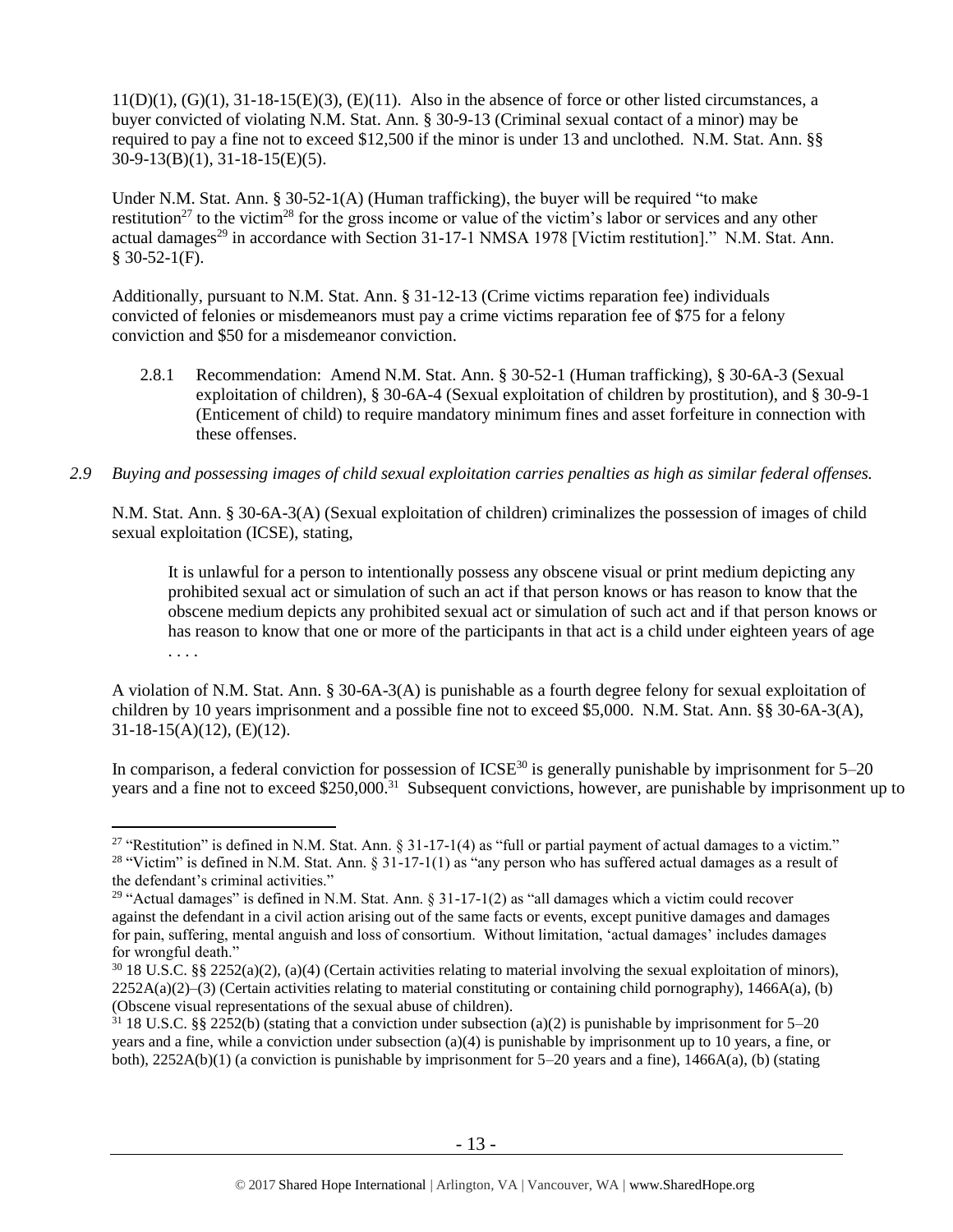40 years and a fine not to exceed \$250,000.<sup>32</sup>

*2.10 Convicted buyers of commercial sex acts with minors are required to register as sex offenders*.

Pursuant to N.M. Stat. Ann. § 29-11A-4(A) (Registration of sex offenders; information required; verification; criminal penalty for noncompliance), "A sex offender residing in this state shall register with the county sheriff for the county in which the sex offender resides." N.M. Stat. Ann. § 29-11A-3(H) defines "sex offender" to include certain persons who have been convicted of a "sex offense." N.M. Stat. Ann. § 29-11A-3(I) (Definitions) defines "sex offense" to include the following crimes:

(1) aggravated criminal sexual penetration or criminal sexual penetration in the first, second, third or fourth degree, as provided in Section 30-9-11 NMSA 1978;

. . . .

(3) criminal sexual contact of a minor in the second, third or fourth degree, as provided in Section 30-9- 13 NMSA 1978;

(4) sexual exploitation of children, as provided in Section 30-6A-3 NMSA 1978;

(5) sexual exploitation of children by prostitution, as provided in Section 30-6A-4 NMSA 1978;

(6) kidnapping, as provided in Section 30-4-1 NMSA 1978, when committed with the intent to inflict a sexual offense;

(7) false imprisonment, as provided in Section 30-4-1 NMSA 1978, when committed with the intent to inflict a sexual offense;

. . . .

(9) enticement of child, as provided in Section 30-9-1 NMSA 1978;

. . . .

 $\overline{a}$ 

(11) child solicitation by electronic communication device, as provided in Section 30-37-3.2 NMSA 1978, for convictions occurring on or after July 1, 2013;

(12) solicitation to commit criminal sexual contact of a minor in the second, third or fourth degree, as provided in Sections 30-9-13 and 30-28-3 NMSA 1978; or

 $(13)$  attempt to commit any of the sex offenses set forth in Paragraphs (1) through (10) of this subsection, as provided in Section 30-28-1 NMSA 1978.<sup>33</sup>

N.M. Stat. Ann. § 29-11A-3(I) does not, however, include violations of N.M. Stat. Ann. § 30-52-1 (Human trafficking) in its definition of "sex offense."

2.10.1 Recommendation: Amend N.M. Stat. Ann. § 29-11A-3(I) to include violations of N.M. Stat. Ann. § 30-52-1 (Human trafficking).

<sup>33</sup> N.M. Stat. § 30-28-1 (Attempt to commit a felony) states in part, "Attempt to commit a felony consists of an overt act in furtherance of and with intent to commit a felony and tending but failing to effect its commission."

that a conviction under subsection (a) is "subject to the penalties provided in section  $2252A(b)(1)$ ," imprisonment for 5–20 years and a fine, while a conviction under subsection (b) is "subject to the penalties provided in section 2252A(b)(2)," imprisonment up to 10 years, a fine, or both); *see also* 18 U.S.C §§ 3559(a)(1) (classifying all of the above listed offenses as felonies), 3571(b)(3) (providing a fine up to \$250,000 for any felony conviction).  $32\,18$  U.S.C. §§ 2252(b) (stating if a person has a prior conviction under subsection (a)(2), or a list of other statutes, a conviction is punishable by a fine and imprisonment for 15–40 years, but if a person has a prior conviction under subsection (a)(4), or a list of other statutes, a conviction is punishable by a fine and imprisonment for  $10-20$  years),  $2252A(b)(1)$  (stating if a person has a prior conviction under subsection (a)(2), (a)(3), or a list of other statutes, a conviction is punishable by a fine and imprisonment for  $15-40$  years),  $1466A(a)$ , (b) (stating that the penalty scheme for section 2252A(b) applies); *see also* 18 U.S.C §§ 3559(a)(1) (classifying all of the above listed offenses as felonies), 3571(b)(3) (providing a fine up to \$250,000 for any felony conviction).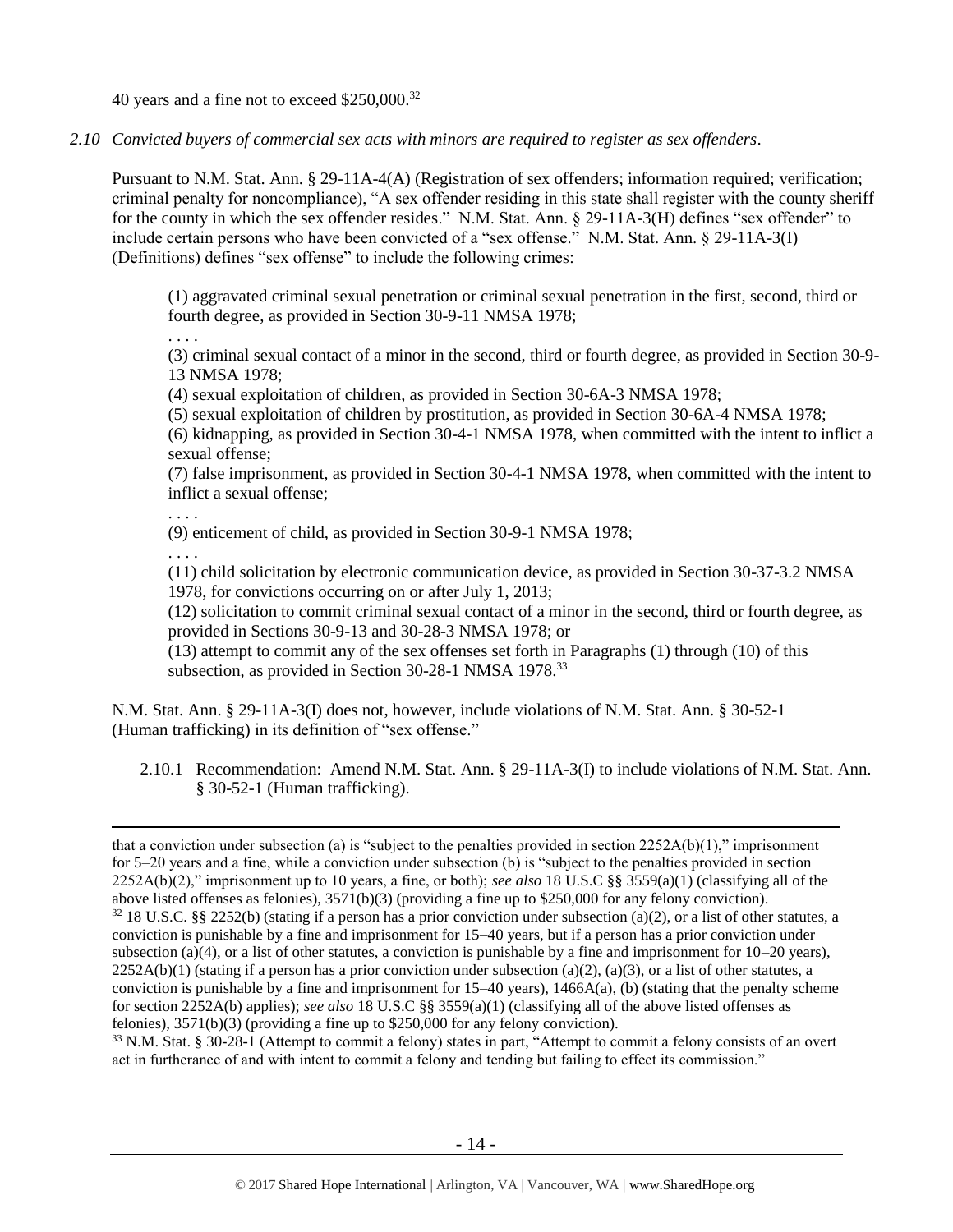#### FRAMEWORK ISSUE 3: CRIMINAL PROVISIONS FOR TRAFFICKERS

#### *Legal Components:*

- *3.1 Penalties for trafficking a child for sexual exploitation are as high as federal penalties.*
- *3.2 Creating and distributing images of child sexual exploitation carries penalties as high as similar federal offenses.*
- *3.3 Using the Internet or electronic communications to lure, entice, recruit or sell commercial sex acts with a minor is a separate crime or results in an enhanced penalty for traffickers.*
- *3.4 Financial penalties for traffickers, including asset forfeiture, are sufficiently high.*
- *3.5 Convicted traffickers are required to register as sex offenders.*
- *3.6 Laws relating to termination of parental rights include sex trafficking or commercial sexual exploitation of children (CSEC) offenses as grounds for termination in order to prevent traffickers from exploiting their parental rights as a form of control.*

*\_\_\_\_\_\_\_\_\_\_\_\_\_\_\_\_\_\_\_\_\_\_\_\_\_\_\_\_\_\_\_\_\_\_\_\_\_\_\_\_\_\_\_\_\_\_\_\_\_\_\_\_\_\_\_\_\_\_\_\_\_\_\_\_\_\_\_\_\_\_\_\_\_\_\_\_\_\_\_\_\_\_\_\_\_\_\_\_\_\_\_\_\_\_*

## *Legal Analysis:*

*3.1 Penalties for trafficking a child for sexual exploitation are as high as federal penalties.<sup>34</sup>*

Traffickers convicted under N.M. Stat. Ann. § 30-52-1(A)(2) (Human trafficking), if the victim is 16–17 years old, may be convicted of a third degree felony punishable by imprisonment for 3 years and a possible fine not to exceed \$5,000. N.M. Stat. Ann. §§ 30-52-1(C), 31-18-15(A)(11), (E)(11). If the victim is 13–15, the penalty increases to a second degree felony punishable by imprisonment for 9years and a possible fine not to exceed \$10,000. N.M. Stat. Ann. §§ 30-52-1(C)(1), 31-18-15(A)(7), (E)(7). If the victim is under 13, the penalty further increases to a first degree felony punishable by imprisonment for 18 years and a possible fine not to exceed \$15,000. N.M. Stat. Ann. §§ 30-52-1(C)(2), 31-18-  $15(A)(3)$ ,  $(E)(3)$ .

Traffickers may also be prosecuted under N.M. Stat. Ann. § 30-6A-4(A) (Sexual exploitation of children by prostitution). If the minor is under 16, a violation of N.M. Stat. Ann. § 30- 6A-4(A) is punishable as a second degree felony by imprisonment for 9 years and a possible fine not to exceed \$10,000. N.M. Stat. Ann. §§ 30-6A-4(A), 31-18-15(A)(7), (E)(7). However, if the child is under 13, the penalty increases to a first degree felony punishable by imprisonment for 18 years and a possible fine not to exceed \$15,000. N.M. Stat. Ann. §§ 30-6A-4(A), 31-18-15(A)(3), (E)(3).

N.M. Stat. Ann. § 30-9-1 (Enticement of a child) could also be used to prosecute traffickers. A violation of N.M. Stat. Ann. § 30-9-1 is a misdemeanor punishable by a definite term of less than 1 year in county jail, a possible fine not to exceed  $$1,000$ , or both. N.M. Stat. Ann. §§ 30-9-1, 31-19-1(A).

In comparison, if the victim is under the age of 14, a conviction under the Trafficking Victims Protection Act (TVPA) for child sex trafficking is punishable by 15 years to life imprisonment and a fine not to exceed \$250,000. 18 U.S.C. §§ 1591(b)(1), 3559(a)(1), 3571(b)(3). If the victim is between the ages of 14–17, a conviction is punishable by 10 years to life imprisonment and a fine not to exceed \$250,000. 18 U.S.C. §§ 1591(b)(2), 3559(a)(1), 3571(b)(3). A conviction is punishable by mandatory life imprisonment, however, if the trafficker has a prior conviction for a federal sex offense<sup>35</sup> against a minor. 18 U.S.C. § 3559(e)(1).

<sup>35</sup> *See supra* note [23.](#page-10-0)

<sup>34</sup> *See supra* Component 1.2 for a discussion of the relevant text of the statutes listed in this component.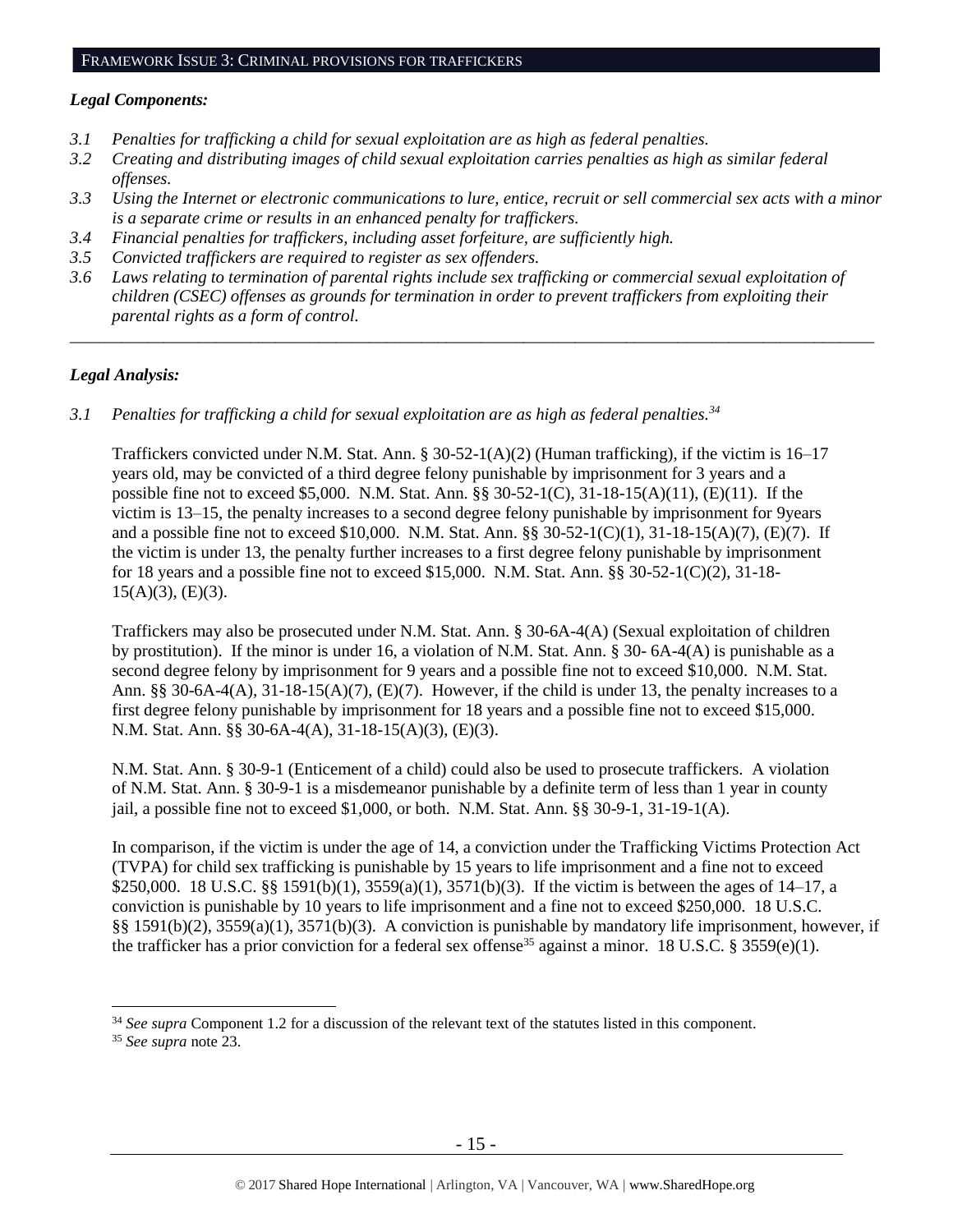- 3.1.1 Recommendation: Amend the penalties for violations of N.M. Stat. Ann. § 30-52-1 (Human trafficking of a minor), § 30-6A-4 (Sexual exploitation of children by prostitution), and N.M. Stat. Ann. § 30-9-1 (Enticement of a child) to reflect the seriousness of the offense.
- *3.2 Creating and distributing images of child sexual exploitation carries penalties as high as similar federal offenses*.

N.M. Stat. Ann. § 30-6A-3(D)–(F) (Sexual exploitation of children) criminalizes creating and manufacturing images of child sexual exploitation (ICSE). N.M. Stat. Ann. § 30-6A-3(D) states,

It is unlawful for a person to intentionally cause or permit a child under eighteen years of age to engage in any prohibited sexual act or simulation of such an act if that person knows, has reason to know or intends that the act may be recorded in any obscene visual or print medium or performed publicly. A person who violates the provisions of this subsection is guilty of a third degree felony for sexual exploitation of children and shall be sentenced [to a maximum of 11 years imprisonment and a maximum fine of \$5,000] pursuant to the provisions of N.M. Stat. Ann. § 31-18-15[A(10), E(10),] unless the child is under the age of thirteen, in which event the person is guilty of a second degree felony for sexual exploitation of children and shall be sentenced to [a maximum of 12 years imprisonment and a maximum fine of \$5,000 pursuant to] the provisions of N.M. Stat. Ann.  $\S 31-18-15$  [A(6), E(6)].

N.M. Stat. Ann. § 30-6A-3(E) states,

It is unlawful for a person to intentionally manufacture any obscene visual or print medium depicting any prohibited sexual act or simulation of such an act if one or more of the participants in that act is a child under eighteen years of age. A person who violates the provisions of this subsection is guilty of a second degree felony for sexual exploitation of children . . . .

Second degree felonies for sexual exploitation of children are punishable by imprisonment for 12 years and a possible fine not to exceed \$5,000. N.M. Stat. Ann. § 31-18-15(A)(6), (E)(6).

Regarding producing simulated ICSE that depict a real child, N.M. Stat. Ann. § 30-6A-3(F) states,

It is unlawful for a person to intentionally manufacture any obscene visual or print medium depicting any prohibited sexual act or simulation of such an act if that person knows or has reason to know that the obscene medium depicts a prohibited sexual act or simulation of such an act and if that person knows or has reason to know that a real child under eighteen years of age, who is not a participant, is depicted as a participant in that act . . . .

A violation of N.M. Stat. Ann. § 30-6A-3(F) is punishable as a regular fourth degree felony by 18 months imprisonment and a possible fine not to exceed \$5,000. N.M. Stat. Ann. §§ 30-6A-3(F), 31-18-15(A)(13),  $(E)(11)$ .

N.M. Stat. Ann. § 30-6A-3(C) criminalizes the distribution of ICSE, stating,

It is unlawful for a person to intentionally distribute any obscene visual or print medium depicting any prohibited sexual act or simulation of such an act if that person knows or has reason to know that the obscene medium depicts any prohibited sexual act or simulation of such act and if that person knows or has reason to know that one or more of the participants in that act is a child under eighteen years of age.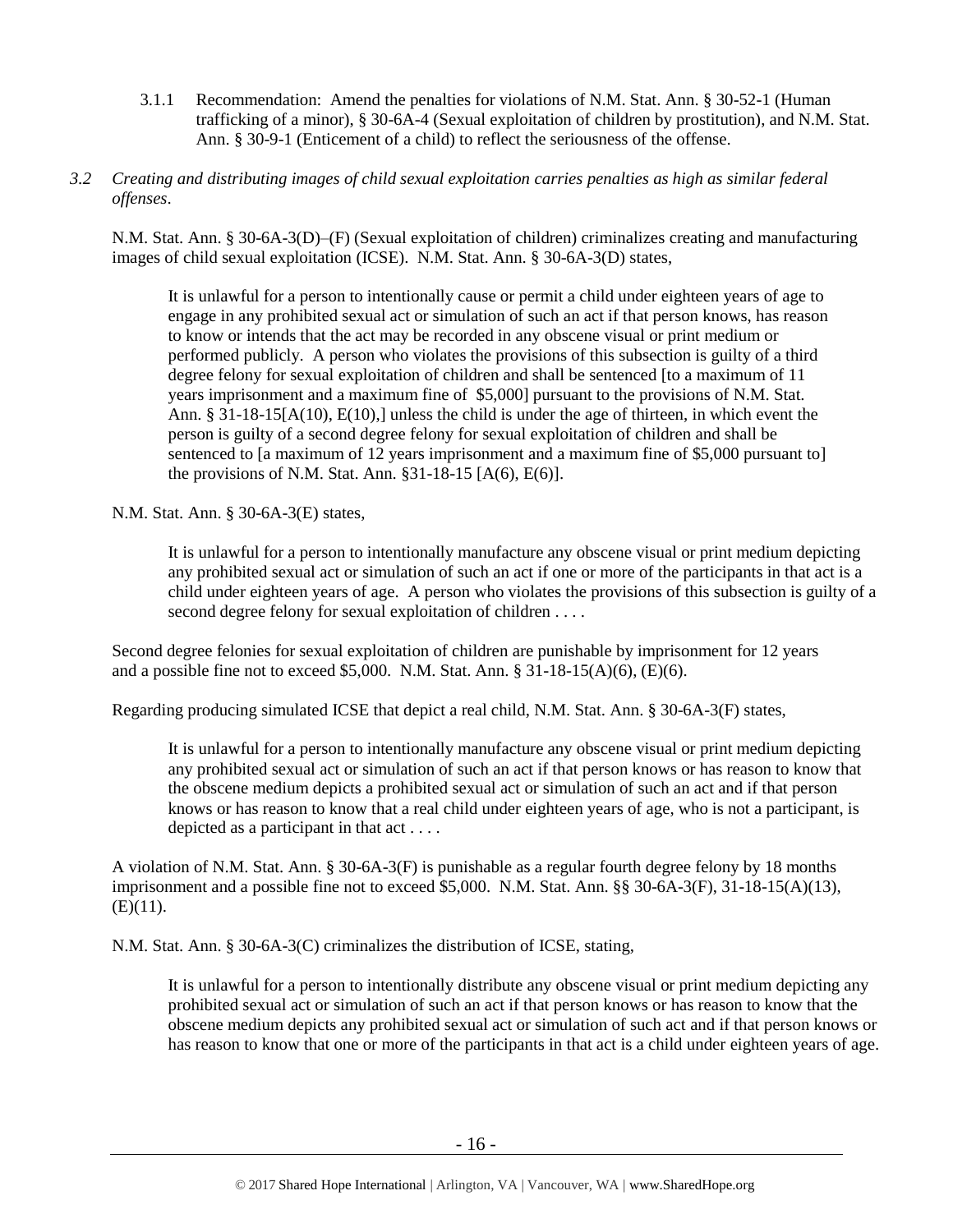A violation of N.M. Stat. Ann. § 30-6A-3(C) is a third degree felony for sexual exploitation of children and is punishable by 11 years imprisonment and a fine up to \$5,000. N.M. Stat. Ann. §§ 30-6A-3(C); 31-18- 15(A)(10), (E)(10).

In comparison, if the victim is under the age of 14, a conviction under the TVPA for child sex trafficking is punishable by 15 years to life imprisonment and a fine not to exceed \$250,000. 18 U.S.C. §§ 1591(b)(1),  $3559(a)(1)$ ,  $3571(b)(3)$ . If the victim is between the ages of  $14-17$ , a conviction is punishable by 10 years to life imprisonment and a fine not to exceed \$250,000. 18 U.S.C. §§ 1591(b)(2), 3559(a)(1), 3571(b)(3). A conviction is punishable by mandatory life imprisonment, however, if the trafficker has a prior conviction for a federal sex offense<sup>36</sup> against a minor. 18 U.S.C. § 3559(e)(1). Additionally, a federal conviction for distribution of ICSE<sup>37</sup> is generally punishable by imprisonment for  $5-20$  years and a fine not to exceed \$250,000.<sup>38</sup> Subsequent convictions, however, are punishable by imprisonment up to 40 years and a fine not to exceed \$250,000.<sup>39</sup>

#### *3.3 Using the Internet or electronic communications to lure, entice, recruit or sell commercial sex acts with a minor is a separate crime or results in an enhanced penalty for traffickers.*

While not limited to commercial sex acts, the use of the Internet or electronic communications to solicit sexual contact with a child under 16 is illegal under N.M. Stat. Ann. § 30-37-3.2 (Child solicitation by electronic communication device). N.M. Stat. Ann. § 30-37-3.2(A) applies to the act of "knowingly and intentionally soliciting a child under sixteen years of age, by means of an electronic communication device,<sup>40</sup> to engage in sexual intercourse, sexual contact or in a sexual or obscene performance, or to engage in any other sexual conduct when the perpetrator is at least four years older than the child."

## *3.4 Financial penalties for traffickers, including asset forfeiture, are sufficiently high*.

Traffickers convicted of committing an offense related to their involvement in domestic minor sex trafficking face a number of financial penalties, including fines, restitution, forfeiture and civil damages.

Traffickers convicted under N.M. Stat. Ann. § 30-52-1 (Human trafficking) and New Mexico's CSEC laws may be required to pay fines ranging from \$1,000–\$15,000. Specifically, a trafficker convicted under N.M. Stat. Ann. § 30-52-1(C) may be required to pay a fine not to exceed \$5,000–\$15,000,

<sup>36</sup> *See supra* note [23.](#page-10-0)

 $37\,18$  U.S.C. §§ 2252(a)(1), (a)(2), (a)(3) (Certain activities relating to material involving the sexual exploitation of minors),  $2252A(a)(2)$ , (a)(3) (Certain activities relating to material constituting or containing child pornography), 1466A(a) (Obscene visual representations of the sexual abuse of children).

<sup>&</sup>lt;sup>38</sup> 18 U.S.C. §§ 2252(b) (stating that a conviction under subsection (a)(1), (a)(2), or (a)(3) is punishable by imprisonment for 5–20 years and a fine), 2252A(b)(1) (a conviction is punishable by imprisonment for 5–20 years and a fine), 1466A(a), (b) (stating that a conviction under subsection (a) is "subject to the penalties provided in section 2252A(b)(1)," imprisonment for 5–20 years and a fine, while a conviction under subsection (b) is "subject to the penalties provided in section 2252A(b)(2)," imprisonment up to 10 years, a fine, or both); *see also* 18 U.S.C §§  $3559(a)(1)$  (classifying all of the above listed offenses as felonies),  $3571(b)(3)$  (providing a fine up to \$250,000 for any felony conviction).

<sup>&</sup>lt;sup>39</sup> 18 U.S.C. §§ 2252(b) (stating if a person has a prior conviction under subsection (a)(1), (a)(2), or (a)(3) or a list of other statutes, a conviction is punishable by a fine and imprisonment for  $15-40$  years),  $2252A(b)(1)$  (stating if a person has a prior conviction under subsection (a)(2), (a)(3), or a list of other statutes, a conviction is punishable by a fine and imprisonment for 15–40 years), 1466A(a), (b) (stating that the penalty scheme for section 2252A(b) applies); *see also* 18 U.S.C §§ 3559(a)(1) (classifying all of the above listed offenses as felonies), 3571(b)(3) (providing a fine up to \$250,000 for any felony conviction).

<sup>&</sup>lt;sup>40</sup> See supra note [11](#page-4-0) for the definition of "electronic communication device."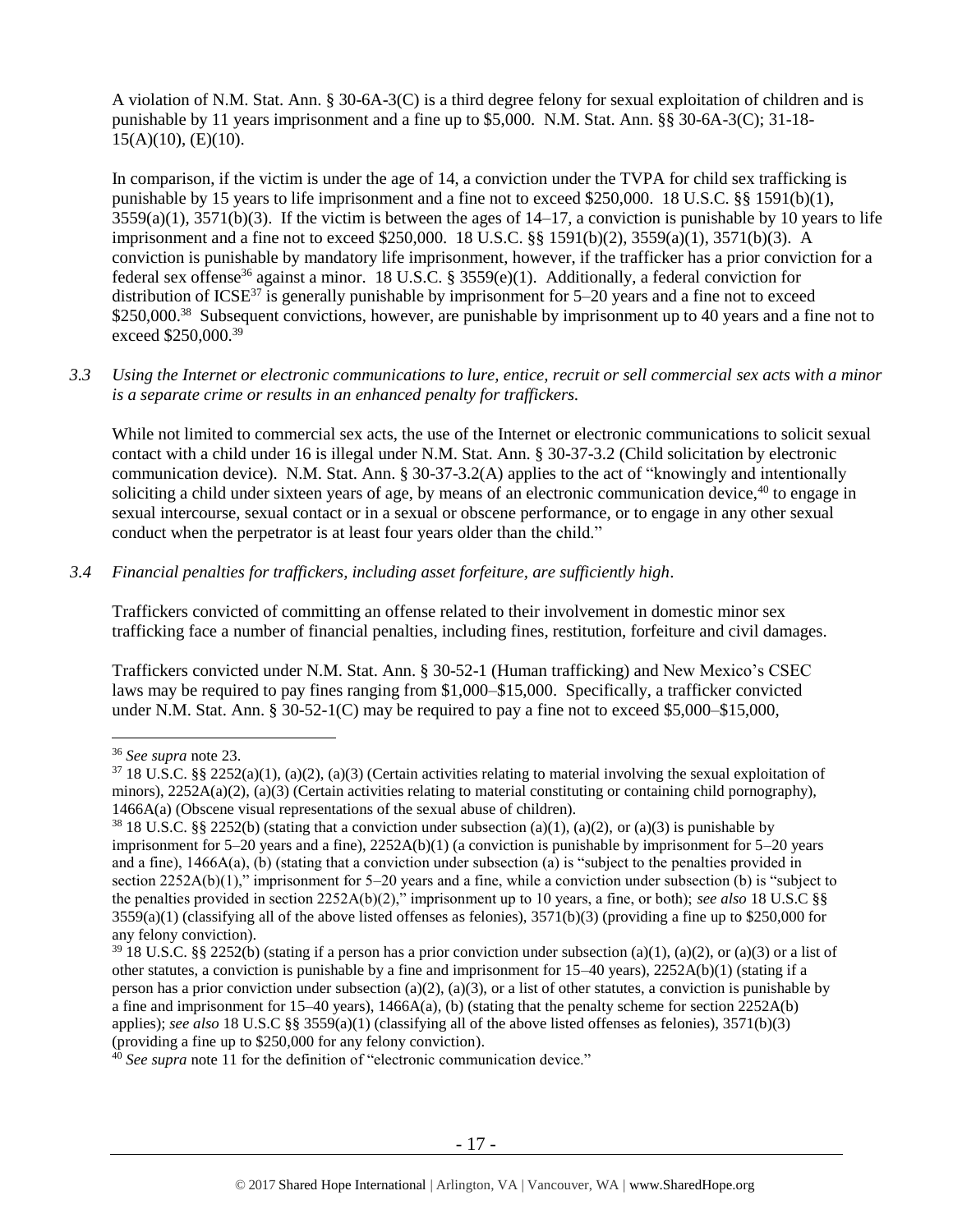depending on the victim's age. N.M. Stat. Ann. §§ 30-52-1(C), 13-18-15(E)(3), (E)(6), (E)(9). A trafficker convicted of violating N.M. Stat. Ann. § 30-6A-4 (Sexual exploitation of children by prostitution) may be required to pay a fine of \$10,000–\$15,000 depending on the age of the victim. N.M. Stat. Ann. §§ 30-6A-4(A), 31-18-15(E)(3), (7). A trafficker convicted of N.M. Stat. Ann. § 30-9-1 (Enticement of child) may be required to pay a fine not to exceed \$1,000. N.M. Stat. Ann. §§ 30-9-1, 31-  $19-1(A)$ .

Traffickers may also be required "to make restitution<sup>41</sup> to the victim<sup>42</sup> for the gross income or value of the victim's labor or services and any other actual damages<sup>43</sup> in accordance with Section 31-17-1 NMSA 1978 [Victim restitution], which states "It is the policy of this state that restitution be made by each violator . . . to the victims of his criminal activities to the extent that the defendant is reasonably able to do so." N.M. Stat. Ann. § 30-52-1(F). Restitution is mandatory for traffickers who violate N.M. Stat. Ann. § 30-52-1(F) (Human trafficking), which states,

A person convicted of human trafficking shall, in addition to any other punishment, be ordered to make restitution to the victim for the gross income or value of the victim's labor or services and any other actual damages in accordance with Section 31-17-1 NMSA 1978

Traffickers may face forfeiture of property under the nuisance laws. N.M. Stat. Ann. § 30-8-8.1(B) (Abatement of house of prostitution) provides that "two or more convictions of any person or persons occurring at least one week apart within a period of one year for violation of either Section 30-9-2 [Prostitution] or 30-9-3 [Patronizing prostitutes] NMSA 1978 arising out of conduct engaged in at the place described in an abatement action creates a presumption that the place is a house of prostitution. However, this presumption shall not arise unless the person against whom the abatement action is brought is shown to have had actual knowledge or to have received written notice from law enforcement officials of the convictions upon which the presumption is based." Pursuant to N.M. Stat. Ann. § 30-8-8.1(C),

If, in an abatement action brought under Section 30-8-8 [Abatement of a public nuisance] NMSA 1978, a binding admission is made by the defendant or the court concludes that a house of prostitution exists at the location alleged, the court may, as part of its judgment:

(1) direct the removal from the house of prostitution all movable personal property used in conducting the house of prostitution and shall direct the sale of that property in the same manner as personal property is sold when seized under a writ of execution; and (2) order the closing of the house of prostitution for a period of one year and prohibit any person entering it except under conditions specified in the order.

Additionally, pursuant to N.M. Stat. Ann. § 31-12-13 (Crime victims reparation fee) individuals convicted of felonies or misdemeanors must pay a crime victims reparation fee of \$75 for a felony conviction and \$50 for a misdemeanor conviction.

## *3.5 Convicted traffickers are required to register as sex offenders.*

Pursuant to N.M. Stat. Ann. § 29-11A-4(A) (Registration of sex offenders; information required; Verification; criminal penalty for noncompliance), "A sex offender residing in this state shall register with the county sheriff for the county in which the sex offender resides." The sex offender must register within 5 days of arriving in

<sup>41</sup> *See supra* note [27](#page-12-0) the definition of "restitution."

<sup>42</sup> *See supra* note [28](#page-12-1) for the definition of "victim."

<sup>&</sup>lt;sup>43</sup> See supra note [29](#page-12-2) for the definition of "actual damages."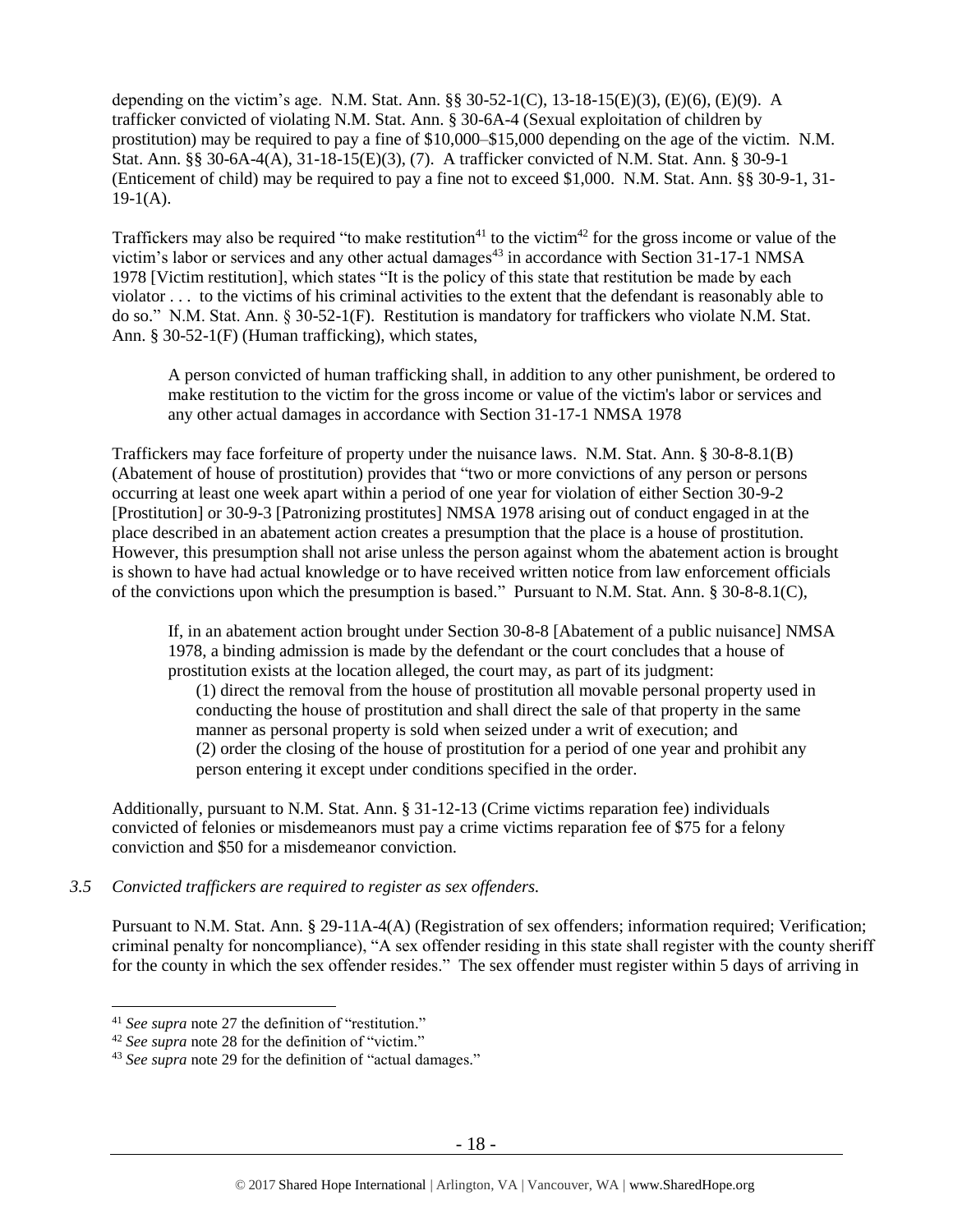the state and provide detailed registration information pursuant to N.M. Stat. Ann. 29-11-A-4(B). N.M. Stat. Ann. § 29-11A-3(H) defines "sex offender" to include certain persons who have been convicted of a "sex offense." Pursuant to N.M. Stat. Ann. § 29-11A-3(I) (Definitions), the definition of "sex offense" includes the following crimes:

(4) sexual exploitation of children, as provided in Section 30-6A-3 NMSA 1978;

(5) sexual exploitation of children by prostitution, as provided in Section 30-6A-4 NMSA 1978;

(6) kidnapping, as provided in Section 30-4-1 NMSA 1978, when committed with the intent to inflict a sexual offense;

(7) false imprisonment, as provided in Section 30-4-3 NMSA 1978, when committed with the intent to inflict a sexual offense;

. . . .

. . . .

(9) enticement of child, as provided in Section 30-9-1 NMSA 1978;

. . . .

 $\overline{a}$ 

(11) child solicitation by electronic communication device, as provided in Section 30-37-3.2 NMSA 1978, for convictions occurring on or after July 1, 2013;

(12) solicitation to commit criminal sexual contact of a minor in the second, third or fourth degree, as provided in Sections 30-9-13 and 30-28-3 NMSA 1978; or

(13) attempt to commit any of the sex offenses set forth in Paragraphs (1) through (10) of this subsection, as provided in Section 30-28-1 NMSA 1978 . . . .

N.M. Stat. Ann. § 29-11A-3(I) does not, however, include violations of N.M. Stat. Ann. § 30-52-1 (Human trafficking) in its definition of "sex offense."

- 3.5.1 Recommendation: Amend N.M. Stat. Ann. § 29-11A-3(I) to include violations of N.M. Stat. Ann. § 30-52-1 (Human trafficking) when the victim is a minor, in its definition of "sex offense" for purposes of requiring registration as a sex offender.
- *3.6 Laws relating to termination of parental rights include sex trafficking or commercial sexual exploitation of children (CSEC) offenses as grounds for termination in order to prevent traffickers from exploiting their parental rights as a form of control.*

Although N.M. Stat. Ann. § 30-52-1 (Human Trafficking) is not explicitly included as a ground for terminating parental rights under N.M. Stat. Ann. § 32A-4-28(B) (Termination of parental rights; adoption decree), CSEC appears to be included based on the definition of "abused child." Pursuant to N.M. Stat. Ann.  $$32A-4-28(B),<sup>44</sup>$ 

The court shall terminate parental rights with respect to a child when:

(1) there has been an abandonment of the child by his parents;

<span id="page-18-0"></span> $(2)$  the child has been a neglected or abused<sup>45</sup> child as defined in the Abuse and Neglect Act [32A-

4-1 NMSA 1978] and the court finds that the conditions and causes of the neglect and abuse are

<sup>44</sup> N.M. Stat. Ann. § 32A-4-28(A) states, "In proceedings to terminate parental rights, the court shall give primary consideration to the physical, mental and emotional welfare and needs of the child, including the likelihood of the child being adopted if parental rights are terminated."

<sup>&</sup>lt;sup>45</sup> An "abused child" is defined in N.M. Stat. Ann.  $\S 32A-4-2(B)$  as including one "who has suffered sexual abuse or sexual exploitation inflicted by the child's parent, guardian or custodian." "'Sexual abuse' includes to criminal sexual contact, incest or criminal sexual penetration, as those acts are defined by state law." N.M. Stat. Ann. § 32A-4-2(J). "Sexual exploitation" is defined as including "(1) allowing, permitting or encouraging a child to engage in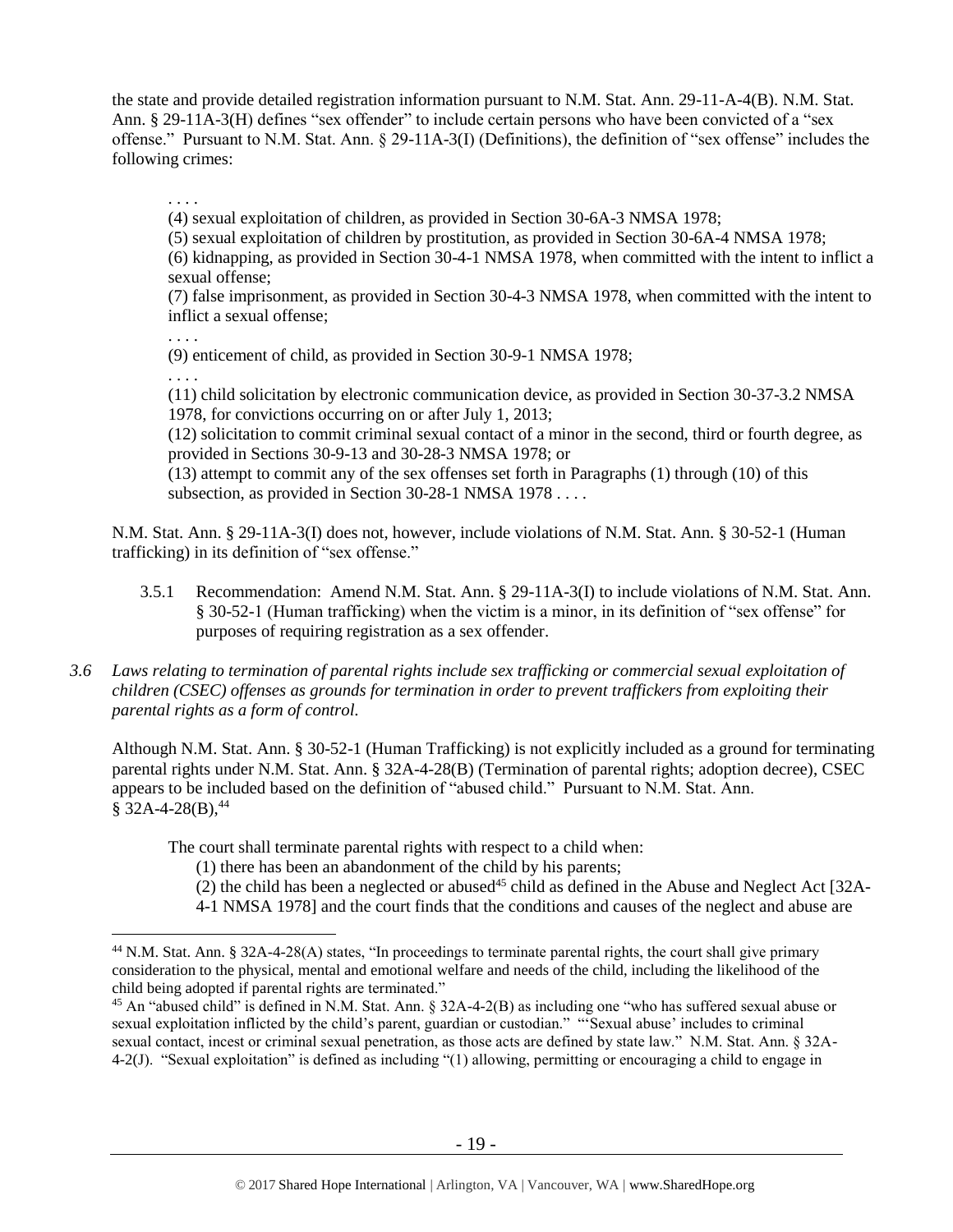unlikely to change in the foreseeable future despite reasonable efforts by the department or other appropriate agency to assist the parent in adjusting the conditions that render the parent unable to properly care for the child. The court may find in some cases that efforts by the department or another agency are unnecessary, when:

(a) there is a clear showing that the efforts would be futile; or

(b) the parent has subjected the child to aggravated circumstances;<sup>46</sup>

. . . .

 $\overline{a}$ 

[T]hose circumstances in which the parent, guardian or custodian has:

(3) attempted, conspired to subject or has subjected the child to torture, chronic abuse or sexual abuse; or

prostitution; (2) allowing, permitting, encouraging or engaging a child in obscene or pornographic photographing; or (3) filming or depicting a child for obscene or pornographic commercial purposes, as those acts are defined by state law." N.M. Stat. Ann. § 32A-4-2(K).

The text of N.M. Stat. Ann. § 32A-4-2 cited here and elsewhere in this report includes amendments made by the enactment of House Bill 411 during the 2017 1st Regular Session of the 53rd Legislature of New Mexico (effective June 16, 2017).

 $46$  N.M. Stat. Ann. § 32A-4-2(C) defines "aggravated circumstances" as

<sup>(1)</sup> attempted, conspired to cause or caused great bodily harm to the child or great bodily harm or death to the child's sibling;

<sup>(2)</sup> attempted, conspired to cause or caused great bodily harm or death to another parent, guardian or custodian of the child;

<sup>(4)</sup> had parental rights over a sibling of the child terminated involuntarily.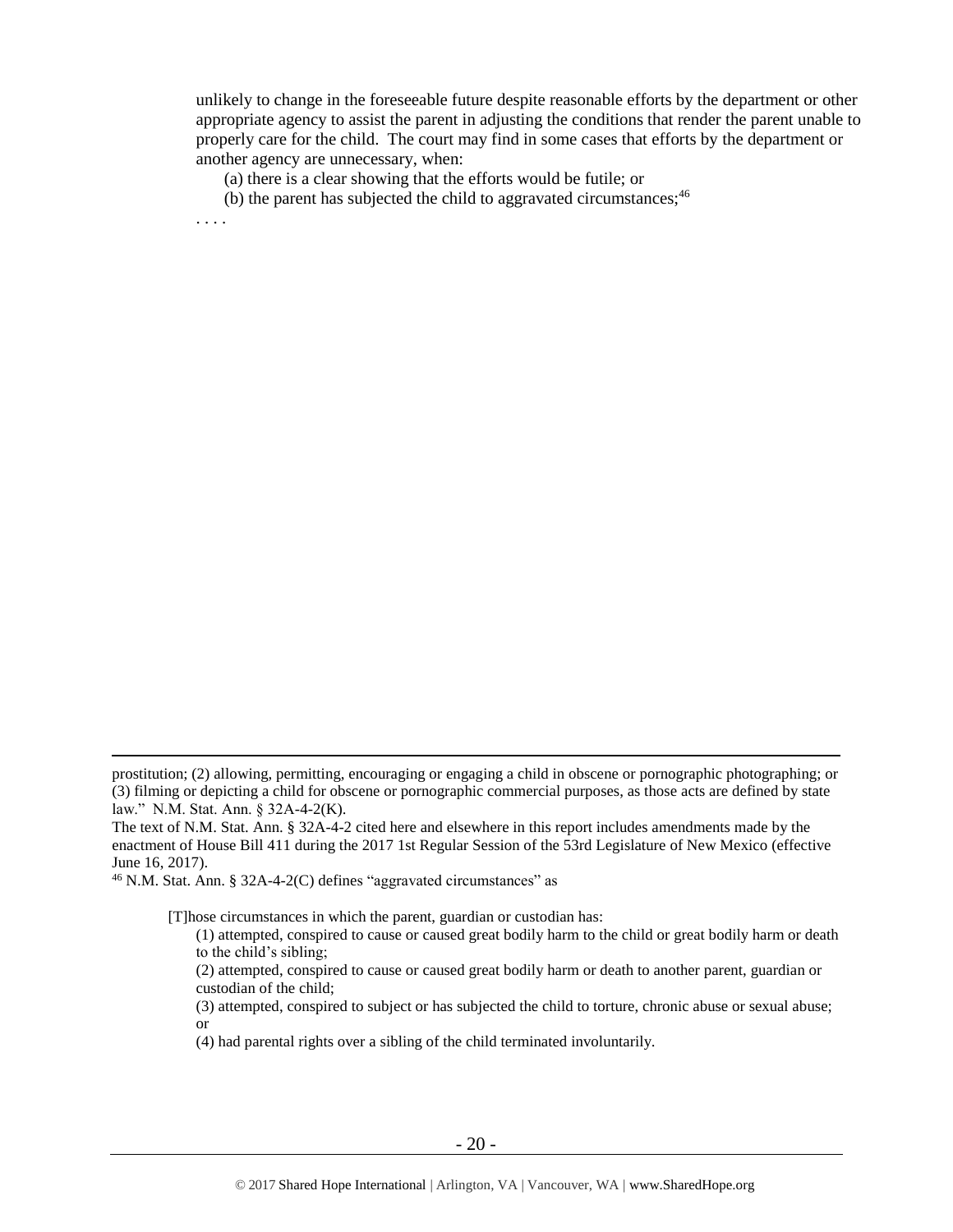#### *Legal Components:*

- *4.1 The acts of assisting, enabling, or financially benefitting from child sex trafficking are included as criminal offenses in the state sex trafficking statute.*
- *4.2 Financial penalties, including asset forfeiture laws, are in place for those who benefit financially from or aid and assist in committing domestic minor sex trafficking.*
- *4.3 Promoting and selling child sex tourism is illegal.*
- *4.4 Promoting and selling images of child sexual exploitation carries penalties as high as similar federal offenses. \_\_\_\_\_\_\_\_\_\_\_\_\_\_\_\_\_\_\_\_\_\_\_\_\_\_\_\_\_\_\_\_\_\_\_\_\_\_\_\_\_\_\_\_\_\_\_\_\_\_\_\_\_\_\_\_\_\_\_\_\_\_\_\_\_\_\_\_\_\_\_\_\_\_\_\_\_\_\_\_\_\_\_\_\_\_\_\_\_\_\_\_\_\_*

## *Legal Analysis:*

*4.1 The acts of assisting, enabling, or financially benefitting from child sex trafficking are included as criminal offenses in the state sex trafficking statute*.

Although it is not limited to minor victims, N.M. Stat. Ann.  $\S 30-52-1(A)(3)$  (Human trafficking) forbids "benefiting, financially or by receiving anything of value, from the labor, services or commercial sexual activity of another person with the knowledge that force, fraud or coercion was used to obtain the labor, services or commercial sexual activity."<sup>47</sup> Facilitators convicted under N.M. Stat. Ann.§ 30-52-1(A)(3), if the victim is 16 or older, will be guilty of a third degree felony punishable by imprisonment for 3 years and a possible fine not to exceed \$5,000. N.M. Stat. Ann. §§ 30-52-1(C), 31-18-15(A)(11), (E)(11). If the victim is 13–15 the penalty increases to a second degree felony punishable by imprisonment for 9 years and a possible fine not to exceed \$10,000. N.M. Stat. Ann. §§ 30-52-1(C)(1), 31-18-15(A)(7), (E)(7). If the victim is under 13, the penalty further increases to a first degree felony punishable by imprisonment for 18 years and a possible fine not to exceed \$15,000. N.M. Stat. Ann. §§ 30-52-1(C)(2), 31-18-15(A)(3), (E)(3).

Facilitators may also be prosecuted under N.M. Stat. Ann. § 30-6A-4(A) (Sexual exploitation of children by prostitution).<sup>48</sup> If the minor is under 16 years old, a violation of N. M. Stat. Ann. § 30-6A-4(A) is punishable as a second degree felony by imprisonment for 9 years and a possible fine not to exceed \$10,000. N.M. Stat. Ann. §§ 30-6A-4(A),31-18-15(A)(7), (E)(7). However, if the child is under 13, the violation increases to first degree felony punishable by imprisonment for 18 years and a possible fine not to exceed \$15,000. N.M. Stat. Ann. §§ 30-6A-4(A), 31-18-15(A)(3), (E)(3).

*4.2 Financial penalties, including asset forfeiture laws, are in place for those who benefit financially from or aid and assist in committing domestic minor sex trafficking.*

Facilitators convicted of an offense related to their involvement in domestic minor sex trafficking face a number of financial penalties, including fines, restitution, forfeiture and civil damages.

Facilitators convicted under N.M. Stat. Ann. § 30-52-1 (Human trafficking) and New Mexico's CSEC laws may be required to pay fines ranging from \$1,000–\$15,000. Specifically, a facilitator convicted under N.M. Stat. Ann. § 30-52-1(C) may be required to pay a fine not to exceed \$5,000–\$15,000, depending on the victim's age. N.M. Stat. Ann. §§ 30-52-1(C), 13-18-15(E)(3), (E)(7), (E)(11). A facilitator convicted of violating N.M. Stat. Ann. § 30-6A-4(A) (Sexual exploitation of children by prostitution) may be required to pay a fine not to exceed \$10,000–\$15,000, depending on the victim's age. N.M. Stat. Ann. §§ 30-6A-4(A), 31-18-15(E)(3), (E)(7).

<sup>47</sup> *See supra* note [2](#page-0-0) for the definition of "commercial sexual activity."

<sup>48</sup> *See supra* Component 1[.2.](#page-1-1)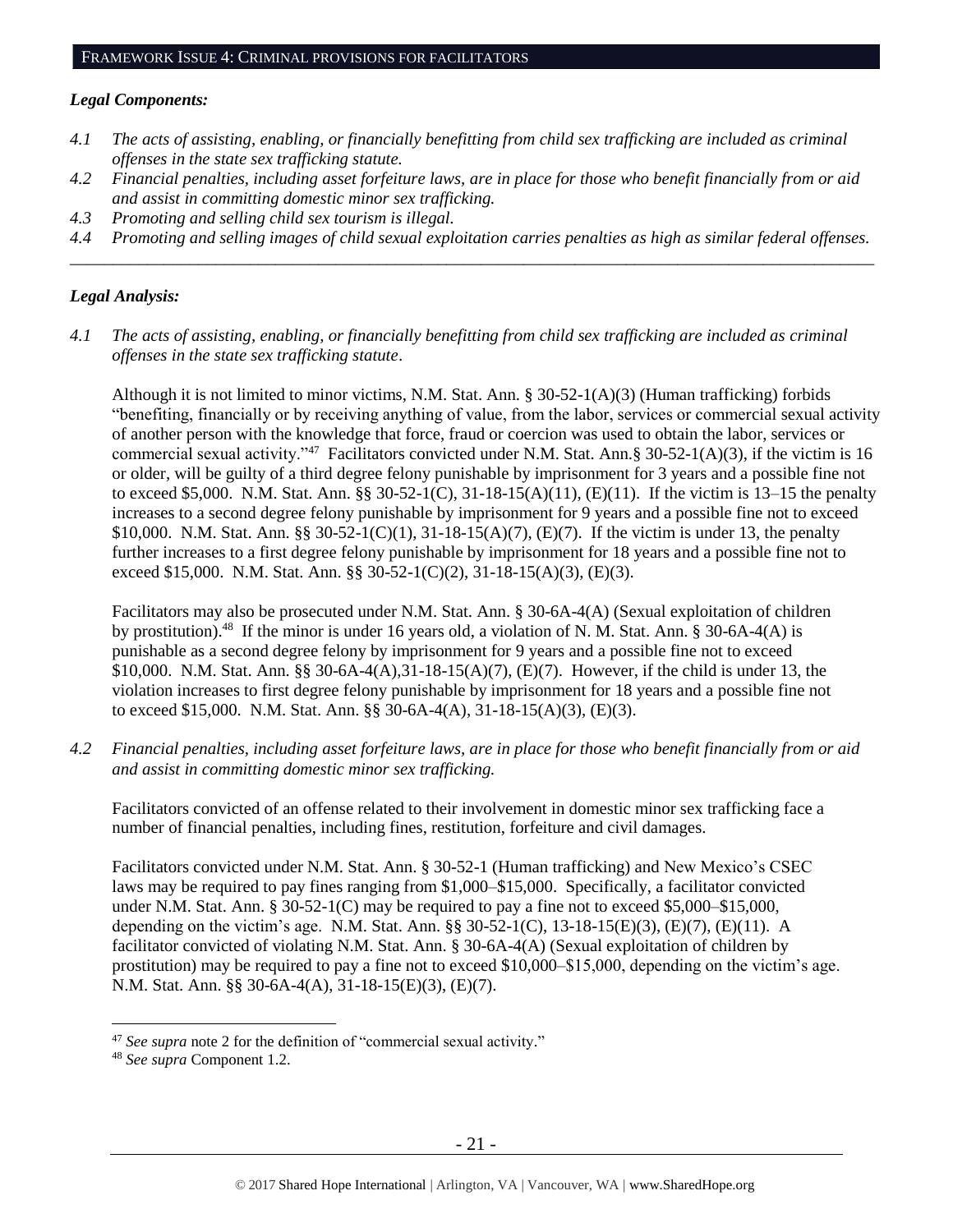A facilitator convicted of violating N.M. Stat. Ann. § 30-52-1(A)(3) shall also be required "to make restitution<sup>49</sup> to the victim<sup>50</sup> for the gross income or value of the victim's labor or services and any other actual damages<sup>51</sup> in accordance with Section 31-17-1 NMSA 1978 [Victim restitution]." N.M. Stat. Ann. § 30-52-1(F). A facilitator convicted of violating N.M. Stat. Ann. § 30-6A-4(A) (Sexual exploitation of children by prostitution) may be required to pay restitution pursuant to N.M. Stat. Ann. § 31-17-1, which states "It is the policy of this state that restitution be made by each violator of the Criminal Code . . . to the victims of his criminal activities to the extent that the defendant is reasonably able to do so."

Facilitators who allow their property to be used for commercial sexual exploitation of minors may face forfeiture of personal property under the nuisance laws. N.M. Stat. Ann. § 30-8-8.1(B) (Abatement of house of prostitution) provides,

two or more convictions of any person or persons occurring at least one week apart within a period of one year for violation of either Section 30-9-2 [Prostitution] or 30-9-3 [Patronizing prostitutes] NMSA 1978 arising out of conduct engaged in at the place described in an abatement action creates a presumption that the place is a house of prostitution. However, this presumption shall not arise unless the person against whom the abatement action is brought is shown to have had actual knowledge or to have received written notice from law enforcement officials of the convictions upon which the presumption is based.

Pursuant to N.M. Stat. Ann. § 30-8-8.1(C),

If, in an abatement action brought under Section 30-8-8 [Abatement of a public nuisance] NMSA 1978, a binding admission is made by the defendant or the court concludes that a house of prostitution exists at the location alleged, the court may, as part of its judgment:

(1) direct the removal from the house of prostitution all movable personal property used in conducting the house of prostitution and shall direct the sale of that property in the same manner as personal property is sold when seized under a writ of execution; and (2) order the closing of the house of prostitution for a period of one year and prohibit any person entering it except under conditions specified in the order.

Additionally, pursuant to N.M. Stat. Ann. § 31-12-13 (Crime victims reparation fee) individuals convicted of felonies or misdemeanors must pay a crime victims reparation fee of \$75 for a felony conviction and \$50 for a misdemeanor conviction.

*4.3 Promoting and selling child sex tourism is illegal*.

There is no specific provision in the New Mexico code prohibiting child sex tourism.

4.3.1 Recommendation: Enact a law that prohibits selling or offering to sell travel services that include or facilitate travel for the purpose of engaging in commercial sexual exploitation of a minor or prostitution of a minor, if the offer, sale, or travel occurs in New Mexico.

<sup>49</sup> *See supra* note [27](#page-12-0) the definition of "restitution."

<sup>50</sup> *See supra* note [28](#page-12-1) for the definition of "victim."

<sup>51</sup> *See* supra note [29](#page-12-2) for the definition of "actual damages."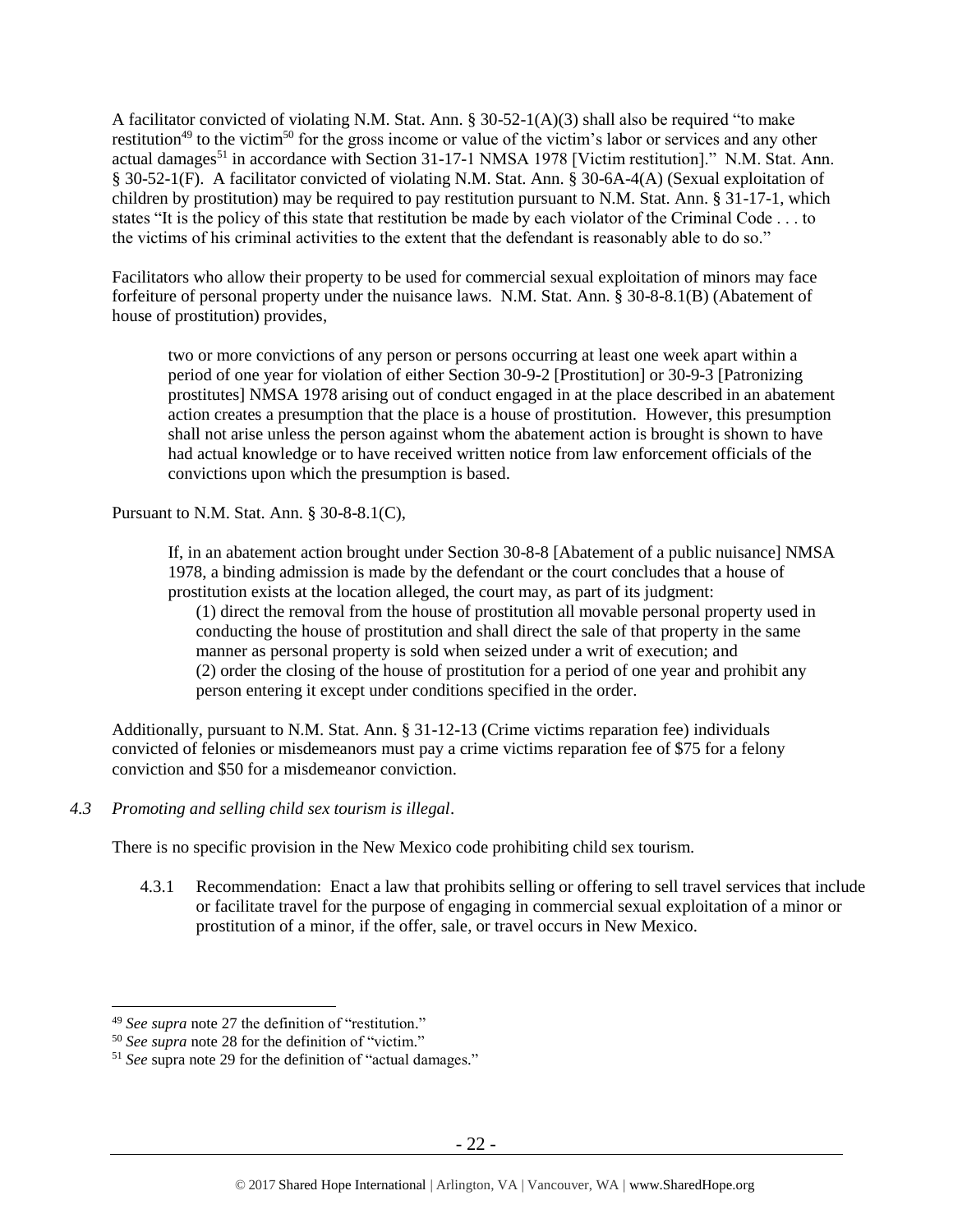## *4.4 Promoting and selling images of child sexual exploitation carries penalties as high as similar federal offenses*.

N.M. Stat. Ann. § 30-6A-3(C) and (G) (Sexual exploitation of children) criminalize the distribution of images of child sexual exploitation (ICSE). N.M. Stat. Ann. § 30-6A-3(C) states in part,

It is unlawful for a person to intentionally distribute any obscene visual or print medium depicting any prohibited sexual act or simulation of such an act if that person knows or has reason to know that the obscene medium depicts any prohibited sexual act or simulation of such act and if that person knows or has reason to know that one or more of the participants in that act is a child under eighteen years of age . . . .

A violation of N.M. Stat. Ann. § 30-6A-3(C) is a third degree felony for sexual exploitation of children, punishable by imprisonment for 11 years and a possible fine of \$5,000. N.M. Stat. Ann. §§ 30-6A-3(C), 31-18-  $15(A)(10)$ , (E)(10).

Regarding simulated ICSE depicting a real child's participation, N.M. Stat. Ann. § 30-6A-3(G) states,

It is unlawful for a person to intentionally distribute any obscene visual or print medium depicting any prohibited sexual act or simulation of such an act if that person knows or has reason to know that the obscene medium depicts a prohibited sexual act or simulation of such an act and if that person knows or has reason to know that a real child under eighteen years of age, who is not a participant, is depicted as a participant in that act . . . .

A violation of N.M. Stat. Ann. § 30-6A-3(G) is a third degree felony punishable by imprisonment for 3 years and a possible fine of \$5,000. N.M. Stat. Ann. §§ 30-6A-3(G), 31-18-15(A)(11), (E)(11).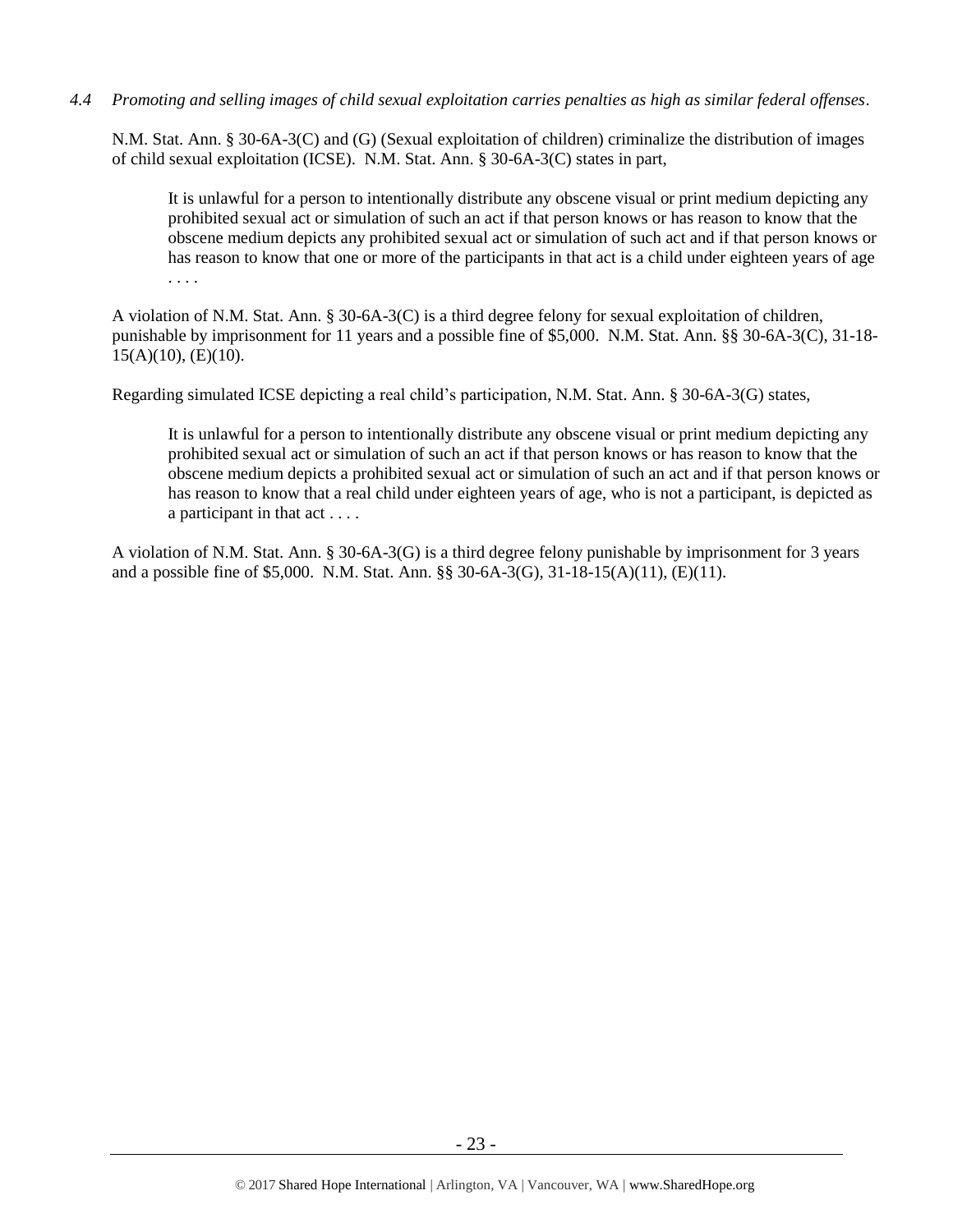## *Legal Components:*

- *5.1 Victims under the core child sex trafficking offense include all commercially sexually exploited children.*
- *5.2 The state sex trafficking statute expressly prohibits a defendant from asserting a defense based on the willingness of minor under to 18 engage in the commercial sex act.*
- *5.3 State law prohibits the criminalization of minors under 18 for prostitution offenses.*
- *5.4 State law provides a non-punitive avenue to specialized services through one or more points of entry.*
- *5.5 Child sex trafficking is identified as a type of abuse and neglect within child protection statutes.*
- *5.6 The definition of "caregiver" or another related term in the child welfare statutes is not a barrier to a sex trafficked child accessing the protection of child welfare.*
- *5.7 Crime victims' compensation is specifically available to a child victim of sex trafficking or commercial sexual exploitation of children (CSEC).*
- *5.8 Victim-friendly procedures and protections are provided in the trial process for minors under 18.*
- *5.9 Child sex trafficking victims may vacate delinquency adjudications and expunge related records for prostitution and other offenses arising from trafficking victimization, without a waiting period.*
- *5.10 Victim restitution and civil remedies for victims of domestic minor sex trafficking or commercial sexual exploitation of children (CSEC) are authorized by law.*
- *5.11 Statutes of limitations for civil and criminal actions for child sex trafficking or commercial sexual exploitation of children (CSEC) offenses are eliminated or lengthened to allow prosecutors and victims a realistic opportunity to pursue criminal action and legal remedies.*

*\_\_\_\_\_\_\_\_\_\_\_\_\_\_\_\_\_\_\_\_\_\_\_\_\_\_\_\_\_\_\_\_\_\_\_\_\_\_\_\_\_\_\_\_\_\_\_\_\_\_\_\_\_\_\_\_\_\_\_\_\_\_\_\_\_\_\_\_\_\_\_\_\_\_\_\_\_\_\_\_\_\_\_\_\_\_\_\_\_\_\_\_\_\_*

## *Legal Analysis:*

 $\overline{a}$ 

*5.1 Victims under the core child sex trafficking offense include all commercially sexually exploited children.<sup>52</sup>*

N.M. Stat. Ann § 30-52-1(A)(2) (Human trafficking) includes all commercial sexual exploitation of minors. Under N.M. Stat. Ann § 30-52-1(A)(2), force, fraud, or coercion is not required when the victim is a minor.<sup>53</sup> The core sex trafficking statutes applies to buyers; thus, buying commercial sex with a person who is under the age of eighteen constitutes human trafficking.<sup>54</sup> Additionally, the offense of human trafficking under N.M. Stat. Ann § 30-52-1(A)(2) does not require that a trafficker or controlling third party be identified. Consequently, New Mexico's human trafficking offense includes any child who is bought for sex, regardless of whether force, fraud or coercion is used, regardless of whether a buyer exploited the youth without a trafficker's involvement, and regardless of whether the victim identifies a trafficker. N.M. Stat. Ann  $\S 30-52-1(A)(2)$ .

*5.2 The state sex trafficking statute expressly prohibits a defendant from asserting a defense based on the willingness of a minor under 18 to engage in the commercial sex act.* 

N.M. Stat. Ann. § 30-52-1 (Human trafficking) is silent with regard to the availability of a defense based on the willingness of the minor to engage in the commercial sex act.

<sup>52</sup> *See generally* SHARED HOPE INTERNATIONAL, "Eliminating the Third Party Control Barrier to Identifying Juvenile Sex Trafficking Victims," JuST Response Policy Paper (2015), [http://sharedhope.org/wp](http://sharedhope.org/wp-content/uploads/2015/08/Policy-Paper_Eliminating-Third-Party-Control_Final1.pdf)[content/uploads/2015/08/Policy-Paper\\_Eliminating-Third-Party-Control\\_Final1.pdf](http://sharedhope.org/wp-content/uploads/2015/08/Policy-Paper_Eliminating-Third-Party-Control_Final1.pdf) (discussing need to include all commercially sexually exploited children within sex trafficking definitions and corresponding need to include buyer conduct in core sex trafficking offenses regardless of whether victim is under control of a third party).

<sup>53</sup> *See supra* discussion in Component 1.1.

<sup>54</sup> *See supra* discussion in Component 2.1.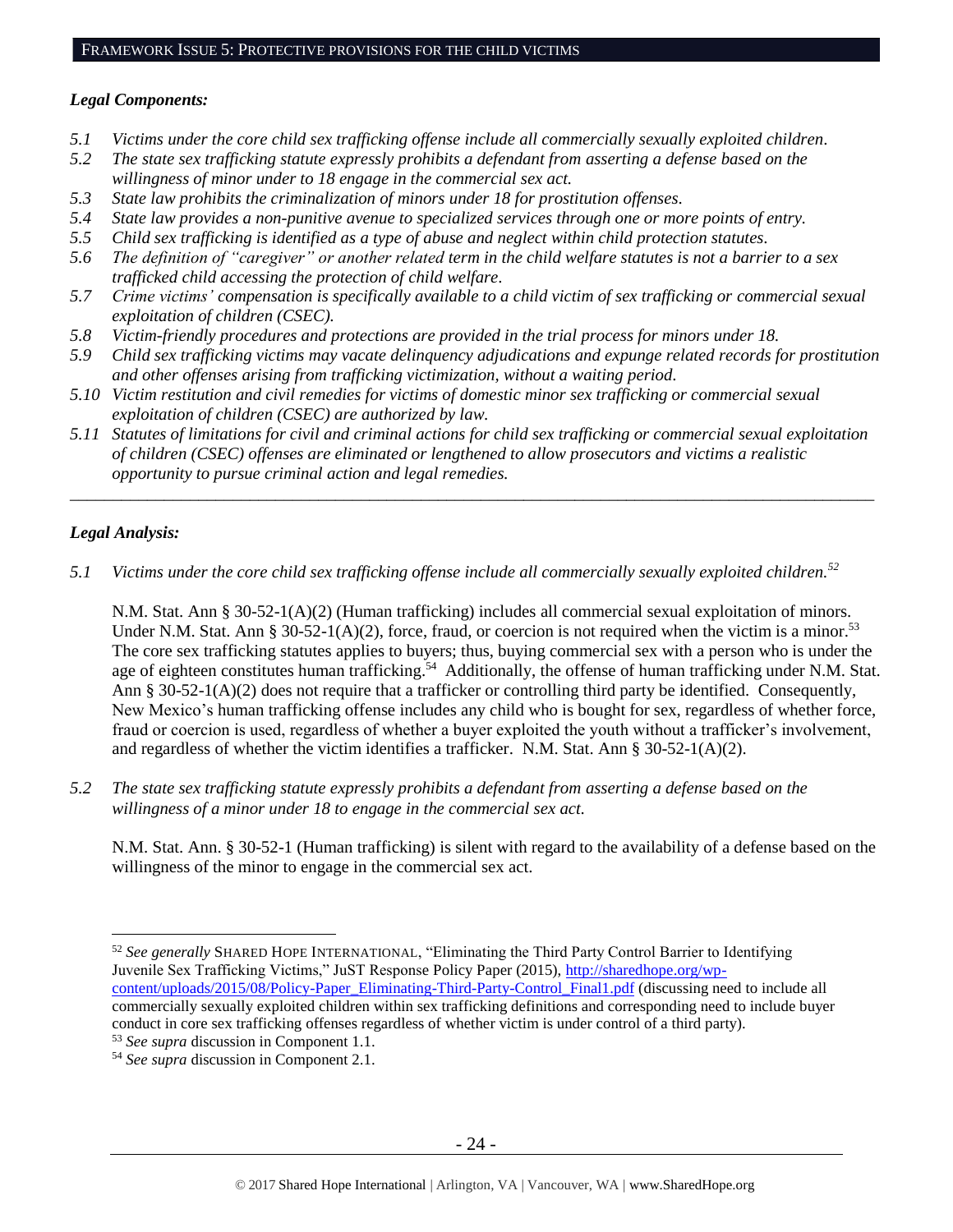5.2.1. Recommendation: Amend N.M. Stat. Ann. § 30-52-1 (Human trafficking), § 30-6A-4 (Sexual exploitation of children by prostitution), and § 30-6A-3(Sexual exploitation of children), to expressly provide that a minor's willingness to engage in the commercial sex act is not a defense to the crime.

#### *5.3 State law prohibits the criminalization of minors under 18 for prostitution offenses.<sup>55</sup>*

N.M. Stat. Ann. § 30-9-2 (Prostitution) is age-neutral, stating, "Whoever commits prostitution is guilty of a petty misdemeanor." N.M. Stat. Ann. § 30-9-2 further states that "[p]rostitution consists of knowingly engaging in or offering to engage in a sexual act for hire." A minor charged with the petty misdemeanor of prostitution may be punished by up to 6 months in county jail, a fine not to exceed \$500, or both. N.M. Stat. Ann. §§ 30-9- 2, 31-19-1(B). Moreover, if the minor has a prior conviction, a violation would be a misdemeanor punishable by a definite term of up to 1 year in county jail, a fine of \$1,000, or both. N.M. Stat. Ann. §§ 30-9-2, 31-19-  $1(A)$ .

Pursuant to N.M. Stat. Ann. § 30-52-1(E) (Human trafficking), however, trafficking victims may not be charged as an accessory to the crime of human trafficking.

- 5.3.1 Recommendation: Amend N.M. Stat. Ann. § 30-9-2 (Prostitution) to ensure that all minors are protected from criminalization for prostitution offenses.
- *5.4 State law provides a non-punitive avenue to specialized services through one or more points of entry.*

## **System response to child engaged in commercial sex act**

A juvenile sex trafficking victim may be taken into custody through either New Mexico's child protection system or its juvenile justice system. If certified as a victim of human trafficking, however, a child may access services through an alternative process that does not necessitate taking the child into custody or mandate physical placement of the child.

Pursuant to N.M. Stat. Ann. § 30-52-2(A) (Human trafficking; benefits and services for trafficking victims),

Human trafficking victims found in the state shall be eligible for benefits and services from the state until the victim qualifies for benefits and services authorized by the federal Victims of Trafficking and Violence Protection Act of 2000; provided that the victim cooperates in the investigation or prosecution of the person charged with the crime of human trafficking . . . .

If the victim is a minor, however, N.M. Stat. Ann. § 30-52-2(D) removes the cooperation requirement.

In order for a victim to receive services under N.M. Stat. Ann. § 30-52-2, law enforcement must "certify to the human services department and the children, youth and families department that a person is a victim of human trafficking." N.M. Stat. Ann. § 30-52-2(C). Once certified as a trafficking victim, a child shall be provided benefits and services, according to N.M. Stat. Ann. § 30-52-2(A),

as quickly as can reasonably be arranged regardless of immigration status and shall include, when appropriate to a particular case:

<sup>&</sup>lt;sup>55</sup> For more information regarding recent federal legislation impacting this component see: http://go.sharedhope.org/stateimpactmemo.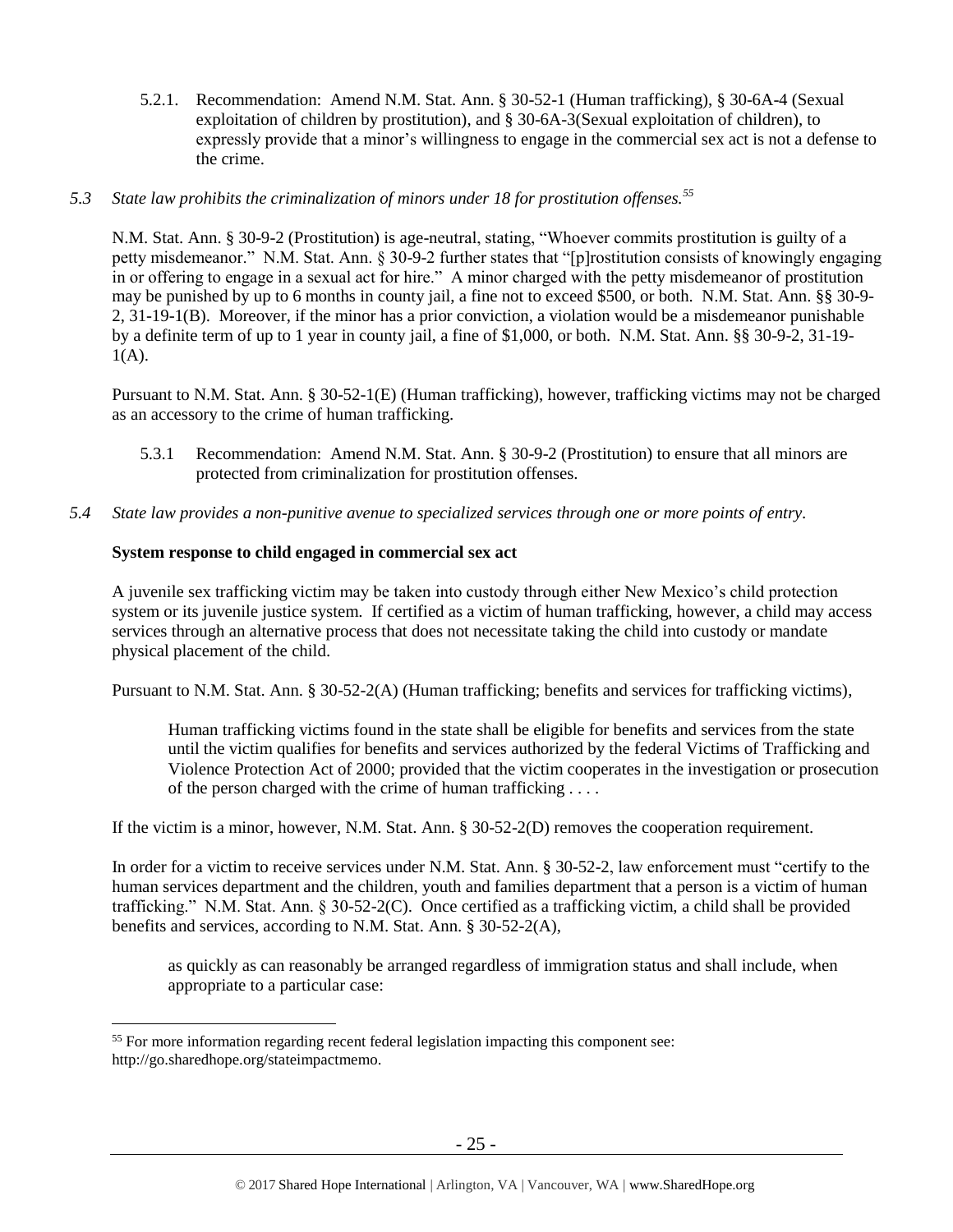(1) case management;

(2) emergency temporary housing

(3) health care;

(4) mental health counseling;

- (5) drug addiction screening and treatment;
- (6) language interpretation, translation services and English language instruction;
- (7) job training, job placement assistance and post-employment services for job retention;

(8) child care;

(9) advocacy services;

(10) state-funded cash assistance;

(11) food assistance;

(12) services to assist the victim and the victim's family members; and

(13) other general assistance services and benefits as determined by the children, youth and families department or the human services department.

## **Summary**

Although available, services are not required to be specialized to the needs of juvenile sex trafficking victims. Further, New Mexico law does not mandate immunity for offenses committed as a result of the trafficking victimization.

5.4.1 Recommendation: Amend New Mexico's protective response for juvenile sex trafficking victims to include specialized services and a mandatory mechanism to prevent delinquency adjudications.

## *5.5 Child sex trafficking is identified as a type of abuse and neglect within child protection statutes.<sup>56</sup>*

Although, sexual exploitation is identified as a type of abuse and neglect within New Mexico's Children's Code, sex trafficking is not. As used in Chapter 32A, Article 4 (Child Abuse and Neglect), an "abused child" is defined in N.M. Stat. Ann. § 32A-4-2(B) (Definitions) as a child

(1) who has suffered or who is at risk of suffering serious harm because of the action or inaction of the child's parent, guardian or custodian;

(2) who has suffered physical abuse, emotional abuse or psychological abuse inflicted or caused by the child's parent, guardian or custodian;

(3) who has suffered sexual abuse or sexual exploitation inflicted by the child's parent, guardian or custodian;

(4) whose parent, guardian or custodian has knowingly, intentionally or negligently placed the child in a situation that may endanger the child's life or health; or

(5) whose parent, guardian or custodian has knowingly or intentionally tortured, cruelly confined or cruelly punished the child.

"'Sexual abuse' includes criminal sexual contact, incest or criminal sexual penetration, as those acts are defined by state law." N.M. Stat. Ann.  $\S 32A-4-2(J)$ .<sup>57</sup> "Sexual exploitation" is defined as including "(1) allowing, permitting or encouraging a child to engage in prostitution; (2) allowing, permitting, encouraging or engaging a child in obscene or pornographic photographing; or (3) filming or depicting a

<sup>56</sup> For more information regarding recent federal legislation impacting this component see:

http://go.sharedhope.org/stateimpactmemo.

<sup>57</sup> *See supra* note [45.](#page-18-0)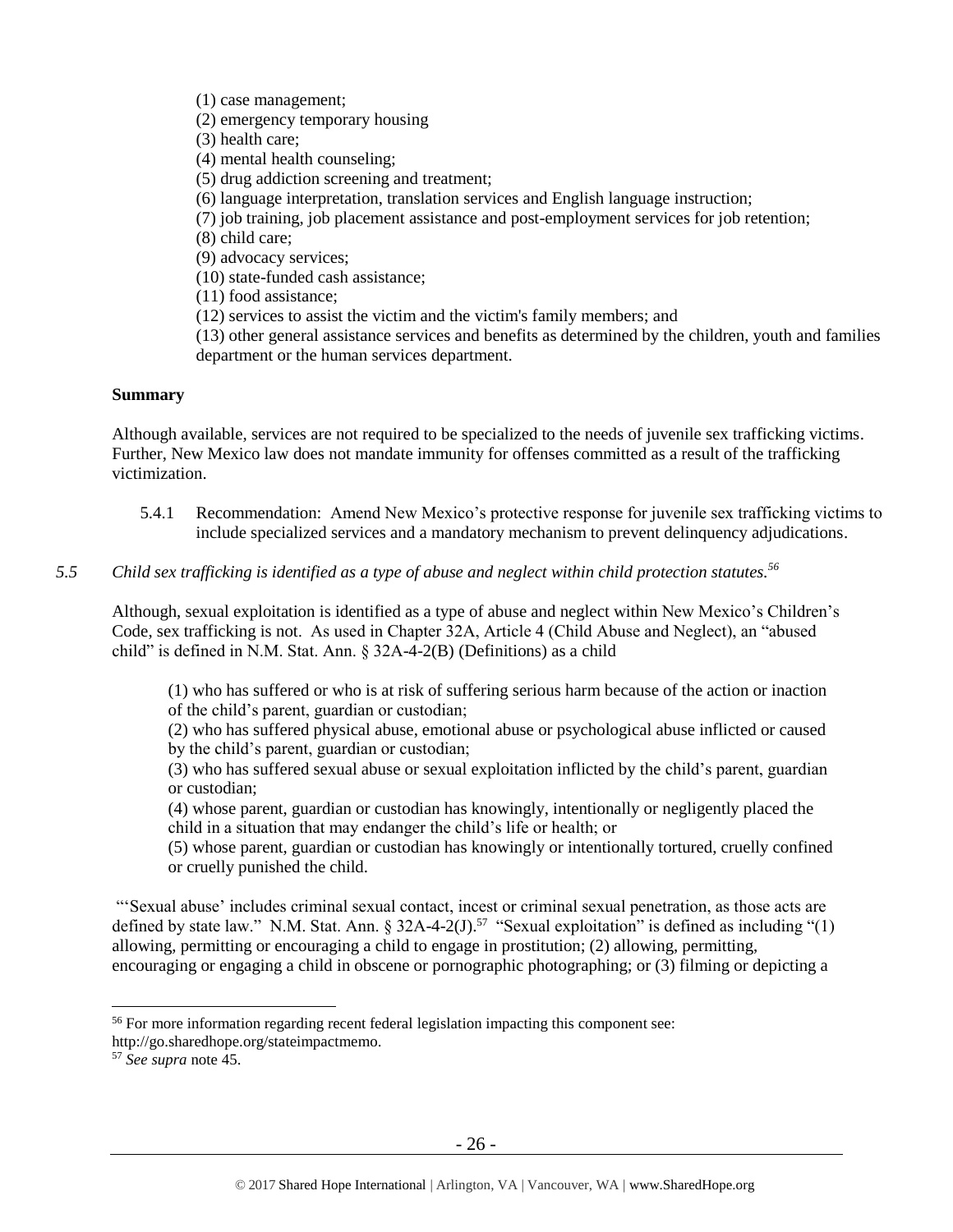child for obscene or pornographic commercial purposes, as those acts are defined by state law." N.M. Stat. Ann. § 32A-4-2(K).

Similarly, N.M. Stat. Ann. § 32A-4-2(G) defines a "neglected child" in part, as a child "(3) who has been physically or sexually abused, when the child's parent, guardian or custodian knew or should have known of the abuse and failed to take reasonable steps to protect the child from further harm . . . ."

5.5.1 Recommendation: Expand the definitions of abuse within N.M. Stat. Ann. § 32A-4-2 (Definitions) to expressly include when a child is victimized through N.M. Stat. Ann. § 30-52-1(A)(2) (Human trafficking).

## *5.6 The definition of "caregiver" or another related term in the child welfare statutes is not a barrier to a sex trafficked child accessing the protection of child welfare.*

The fault of a parent, guardian or custodian is required to constitute abuse or neglect<sup>58</sup> under N.M. Stat. Ann. §  $32A-4-2(B)$ ,  $(G)$ <sup>59</sup> (Definitions); "Custodian" is defined as "an adult with whom the child lives who is not a parent or guardian<sup>60</sup> of the child." N.M. Stat. Ann. § 32A-1-4(F). Although for purposes of New Mexico's Children's Code, the definition of "custodian" in N.M. Stat. Ann. § 32A-1-4(F) could be broad enough to cover situations of non-familial trafficking in which the offender is in possession of a child, the term would not include buyers, rendering child sex trafficking victims directly exploited by a buyer, without an identified third party trafficker who lived with the child and thereby fulfilled the definition of a "custodian," potentially without access to services through child welfare.

However, N.M. Stat. Ann. § 30-52-2(A) states, "[h]uman trafficking victims found in the state shall be eligible for benefits and services from the state . . . provided that the victim cooperates in the investigation or prosecution of the person charged with the crime of human trafficking." A victim's ability to cooperate is usually determined by the court, but victims of human trafficking who are under the age of 18 are "eligible for benefits and services without a finding [of ability to cooperate] by the court." N.M. Stat. Ann. § 30-52-2(D). Accordingly, listed service providers include the children, youth and families department and the human services department. N.M. Stat. Ann. § 30-52-2(A). While this provision may allow some child sex trafficking victims to access the protection of child welfare, such access is not mandatory.

- 5.6.1 Recommendation: Amend N.M. Stat. Ann. § 32A-4-2 (Definitions) to allow child welfare protection for child sex trafficking victims irrespective of the perpetrator of the abuse.
- *5.7 Crime victims' compensation is specifically available to a child victim of sex trafficking or commercial sexual exploitation of children (CSEC).*

Only victims of certain enumerated crimes, including N.M. Stat. Ann. § 31-22-8(A)(15) (Human trafficking), § 30-9-11 (Criminal sexual penetration), and § 30-9-13 (Criminal sexual contact of a minor) who have been "injured<sup>61</sup> or killed by any act or omission of any other person coming within the criminal jurisdiction of the state" may receive reparations. N.M. Stat. Ann. §§ 31-22-7(A), 31-22-8(A)(10)–(11). CSEC crimes are not

<sup>58</sup> *See supra* discussion in Component 5.5 regarding definitions of "abused child," "neglected child," "sexual abuse," and "sexual exploitation."

<sup>59</sup> *See supra* note [45.](#page-18-0)

 $60$  N.M. Stat. Ann.§ 32A-1-4(J) defines "guardian" as "a person appointed as a guardian by a court or Indian tribal authority or a person authorized to care for the child by a parental power of attorney as permitted by law."  $61$  "Injury" is defined in N.M. Stat. Ann. § 31-22-3(F) as "actual bodily harm or disfigurement and includes pregnancy and extreme mental distress."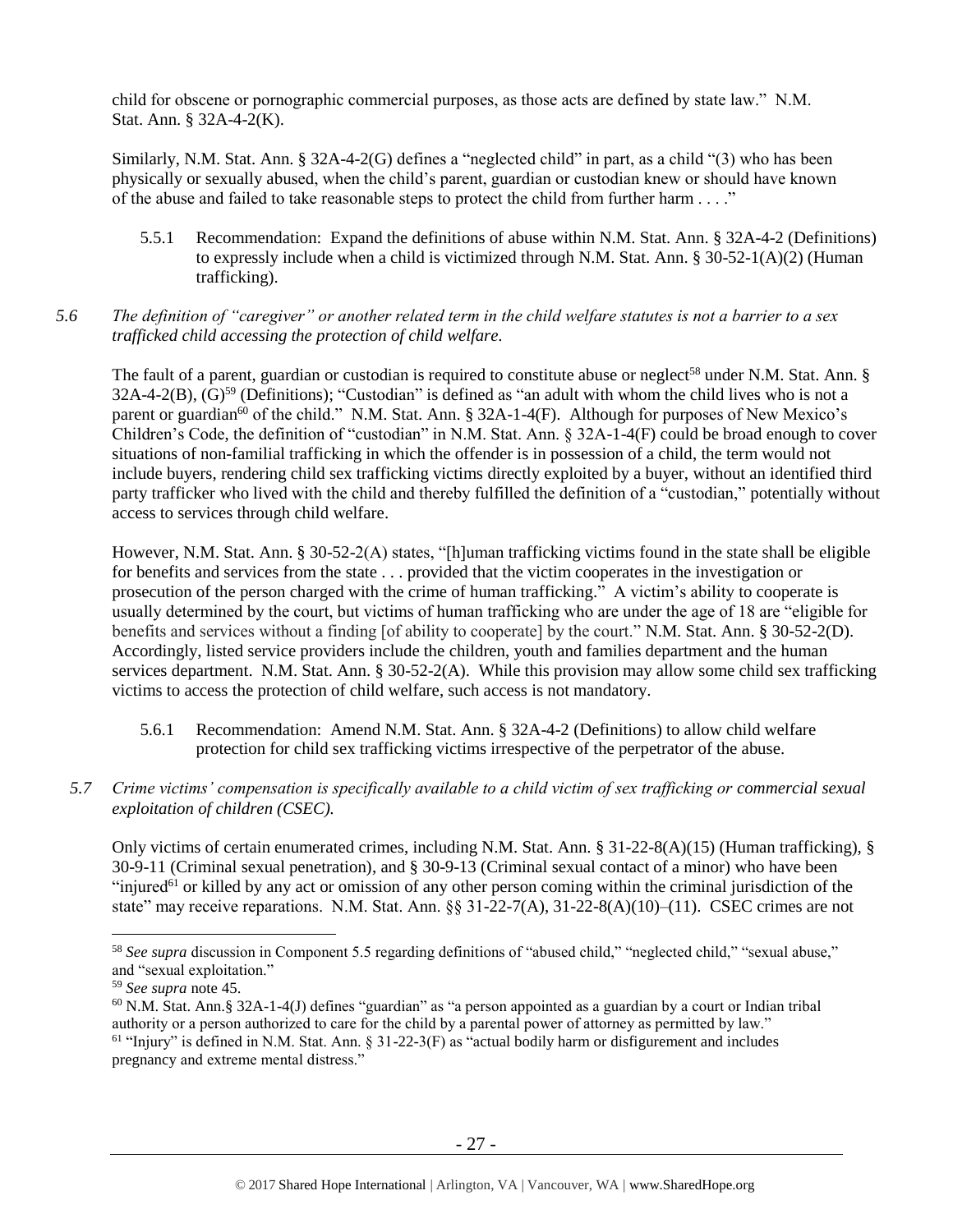specifically listed as offenses for which victims are eligible to receive awards pursuant to New Mexico's Crime Reparation Act.

Therefore, to the extent domestic minor sex trafficking victims qualify as victims of N.M. Stat. Ann. § 31-22-8(A)(15) (Human trafficking), § 30-9-11 (Criminal sexual penetration), or § 30-9-13 (Criminal sexual contact of a minor), they may be eligible for compensation; however, several other factors could present difficulties for victims of domestic minor sex trafficking. Specifically, in determining whether to award reparations, "The commission shall consider the behavior of the victim and whether, because of provocation or otherwise, the victim bears responsibility for the crime that caused his injury . . . and shall reduce the amount of reparation in accordance with its assessment of the degree of responsibility attributable to the victim." N.M. Stat. Ann. § 31-22-7(C).

No award may be made to a victim "unless the commission finds that . . . the claimant or victim fully cooperated with the appropriate law enforcement agencies. N.M. Stat. Ann. § 31-22-7(D)(3). Pursuant to § 30-52-2(A) a human trafficking victim can be eligible for benefits and services by the state until TVPA benefits are authorized "provided that the victim cooperates in the investigation and prosecution of the person charged with the crime of human trafficking." Additionally, to be eligible for a reparation award, a victim must file an application for an award within 2 years of the date the injury occurs and must report the crime to law enforcement within 30 days after the occurrence of the crime, unless the crime is sexual assault, in which case the victim has 180 days, or if the crime is N.M. Stat. Ann. § 30-6-1 (abandonment or abuse of a child), N.M. Stat. Ann. § 30-9-11 (Criminal sexual penetration) or N.M. Stat. Ann. § 30-9- 13 (Criminal sexual contact of a minor), in which case victims have 2 years from the earlier of the date they turn 18 or the date the crime is reported to law enforcement. N.M. Stat. Ann. § 31-22-14(A), (F)(1). Nothing expressly exempts domestic minor sex trafficking victims from any of these requirements, although N.M. Stat. Ann. § 31-22-14(A) (Limitations on award--collateral recovery--preliminary award]) allows a victim to apply for an extension with a showing of good cause. N.M. Stat. Ann. § 31-22- 14(A).<sup>62</sup> Additionally, under N.M. Stat. Ann. §31-12-13 (Crime victims reparation fee) individuals convicted of felonies or misdemeanors must pay a crime victims reparation fee of \$75 for each felony conviction and \$50 for each misdemeanor conviction.

- 5.7.1 Recommendation: Amend N.M. Stat. Ann. § 31-22-8 (Crimes enumerated), § 31-22-7 (Eligibility for reparation) and § 31-22-14 (Limitations on award; collateral recovery; preliminary award) to make victims of N.M. Stat. Ann. § 30-6A-4 (Sexual exploitation of children by prostitution), § 30- 6A-3 (Sexual exploitation of children), § 30-9-1 (Enticement of child), and § 30-37-3.2 (Child solicitation by electronic communication device) expressly eligible for victims compensation and exempt these categories of victims, as well as human trafficking victims, from the ineligibility factors.
- *5.8 Victim-friendly procedures and protections are provided in the trial process for minors under 18.*

 $\overline{a}$ 

New Mexico law provides special protections for victims of sexual offenses, but victims of human trafficking and CSEC offense are not expressly listed to receive these protections. N.M. Stat. Ann. § 30- 9-16 (Testimony; limitations; in camera hearing) establishes limitations on the type of evidence that can be admitted in court. Specifically, in prosecutions for certain offenses, including N.M. Stat. Ann. § 30-9- 11 (Criminal sexual penetration) and § 30-9-13 (Criminal sexual contact of a minor), "evidence of the victim's past sexual conduct, opinion evidence of the victim's past sexual conduct or of reputation for

 $91$  According to the Victims Reparations Act, victims of human trafficking are included in the crimes enumerated. N.M. Stat. Ann. § 31-22-8.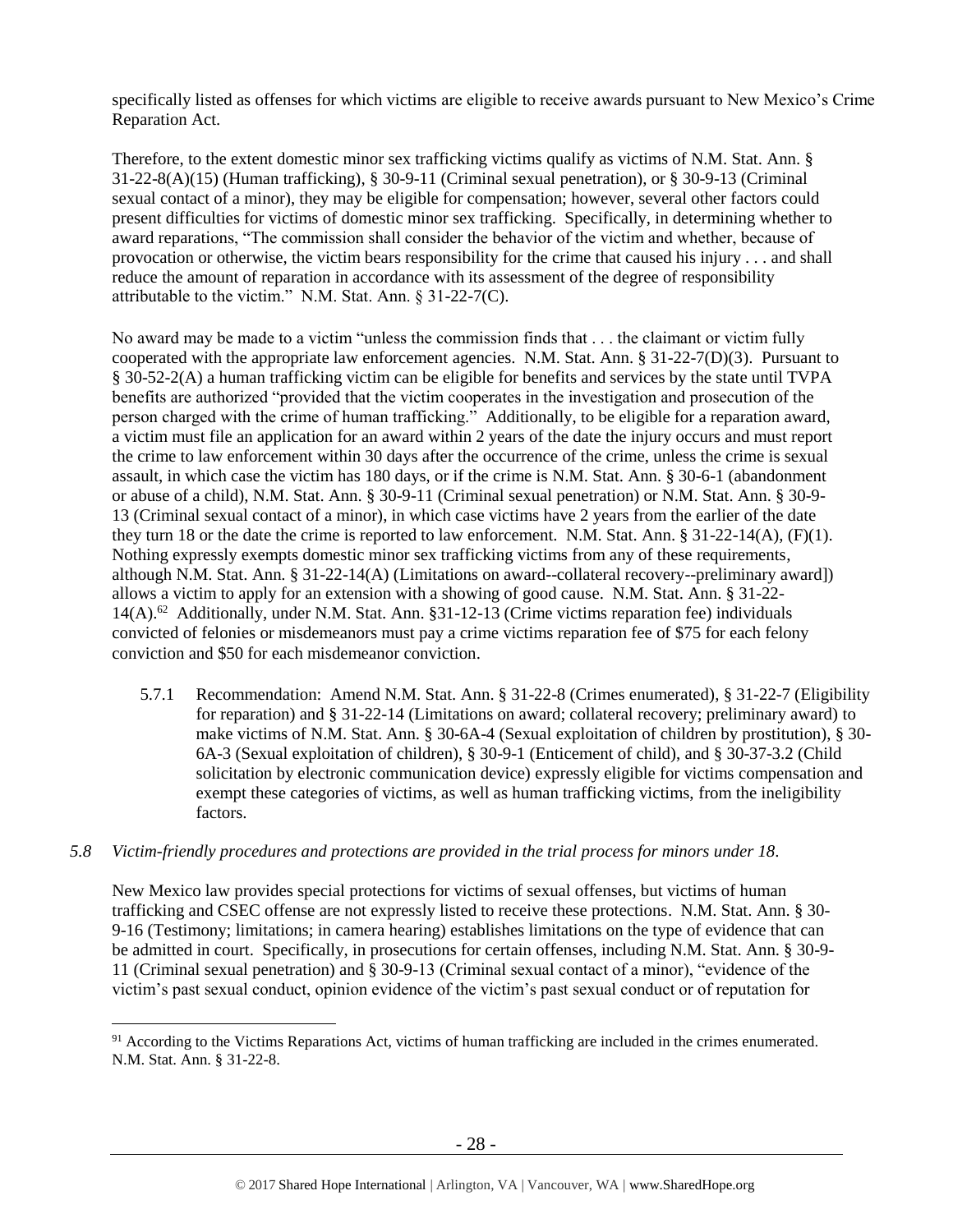past sexual conduct, shall not be admitted unless, and only to the extent the court finds that, the evidence is material to the case and that its inflammatory or prejudicial nature does not outweigh its probative value." N.M. Stat. Ann. § 30-9-16(A).<sup>63</sup>

Additionally, pursuant to N.M. Stat. Ann. § 30-9-17(A) (Videotaped depositions of alleged victims who are under sixteen years of age), in a prosecution for N.M. Stat. Ann. § 30-9-11 or § 30-9-13, where the victim is under 16,

[T]he district court may, for a good cause show, order the taking of a videotaped deposition of any alleged victim under the age of sixteen years. The videotaped deposition shall be taken before the judge in chambers in the presence of the district attorney, the defendant and his attorneys. Examination and cross-examination of the alleged victim shall proceed at the taking of the videotaped deposition in the same manner as permitted at trial under the provisions of Rule 611 of the New Mexico Rules of Evidence [Rule 11-611 NMRA]. Any videotaped deposition taken under the provisions of this act [this section] shall be viewed and heard at the trial and entered into the record in lieu of the direct testimony of the alleged victim.

Pursuant to N.M. Dist. Ct. R. Cr. P. § 5-504 (Videotaped depositions; testimony of certain minors who are victims of sexual offenses), such videotape testimony may be taken "upon a showing that the child may be unable to testify without suffering unreasonable and unnecessary mental or emotional harm." Under subsections (B), (C),

B. At the trial of a defendant charged with criminal sexual penetration or criminal sexual contact on a child under sixteen (16) years of age, any part or all of the videotaped deposition of a child under sixteen (16) years of age taken pursuant to Paragraph A of this rule, may be shown to the trial judge or the jury and admitted as evidence as an additional exception to the hearsay rule of the Rules of Evidence if:

(1) the child is unable to testify before the court without suffering unreasonable and unnecessary mental or emotional harm;

(2) the deposition was presided over by a district judge and the defendant was present and was represented by counsel or waived counsel; and

(3) the defendant was given an adequate opportunity to cross-examine the child, subject to such protection of the child as the judge deems necessary.

C. Additional use at trial. In addition to the use of a videotaped deposition as permitted by Paragraph B of this rule, a videotaped deposition may be used for any of the reasons set forth in Paragraph N of Rule 5-503 NMRA.

However, prostituted children may receive less protection when they or their offender are charged with violations of N.M. Stat. Ann. § 30-9-2 (Prostitution), § 30-9-3 (Patronizing prostitutes), or § 30-9-4

<sup>63</sup> N.M. Stat. Ann. § 30-9-16(C) states,

If the evidence referred to in Subsection A or B of this section is proposed to be offered, the defendant shall file a written motion prior to trial. The court shall hear the pretrial motion prior to trial at an in camera hearing to determine whether the evidence is admissible pursuant to the provisions of Subsection A or B of this section. If new information, which the defendant proposes to offer pursuant to the provisions of Subsection A or B of this section, is discovered prior to or during the trial, the judge shall order an in camera hearing to determine whether the proposed evidence is admissible. If the proposed evidence is deemed admissible, the court shall issue a written order stating what evidence may be introduced by the defendant and stating the specific questions to be permitted.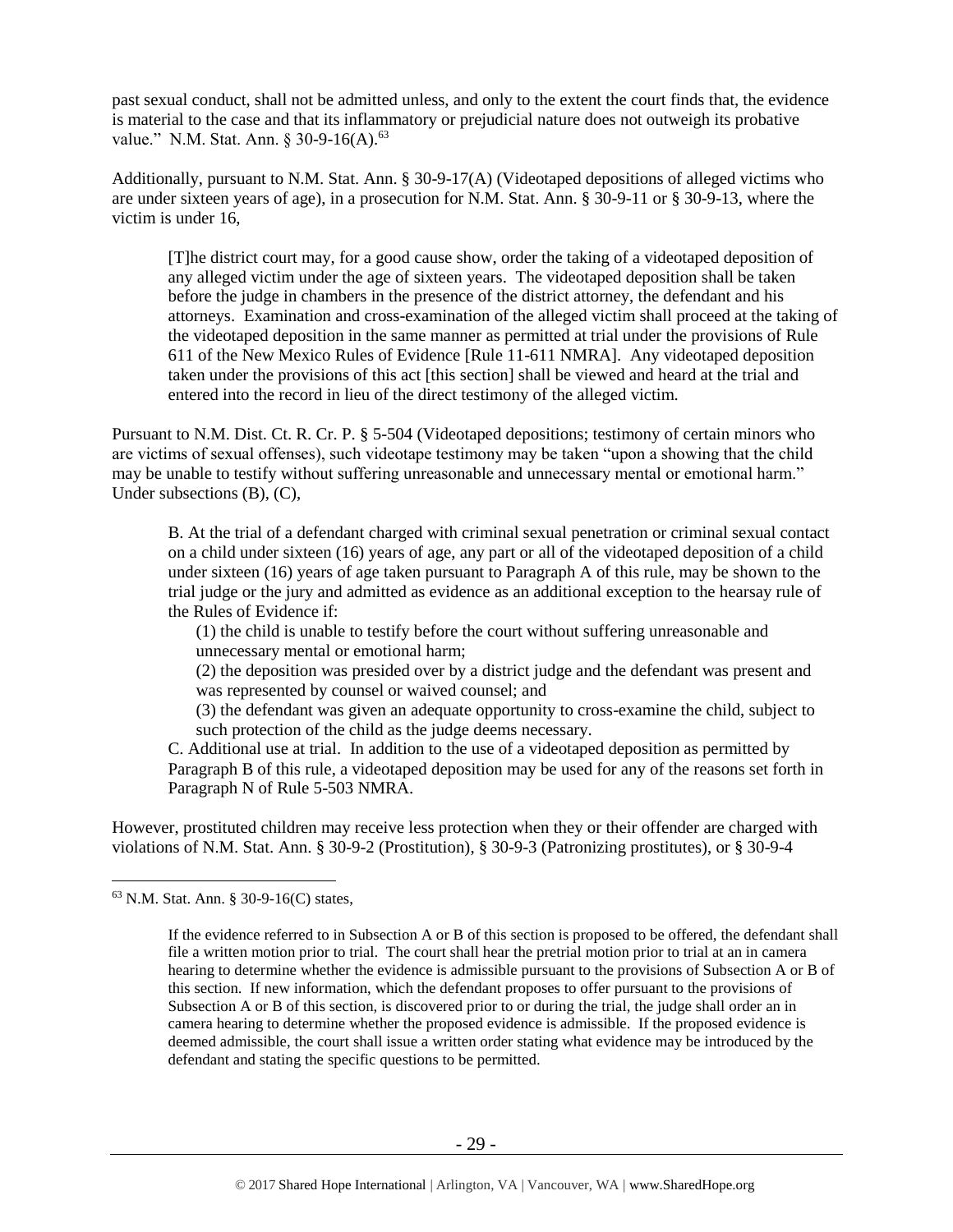(Promoting prostitution). Pursuant to N.M. Stat. Ann. § 30-9-6 (Testimony of witnesses to prostitution and lewdness), in any hearing or trial dealing with a violation of the aforementioned offenses,

[N]o person shall be excused from giving testimony or producing documentary or other evidence material to such investigation, proceeding, preliminary hearing or trial on the ground that the testimony or evidence required of him is incriminating evidence; provided that, any person who is so subpoenaed and ordered to testify or produce evidence concerning such crimes shall be immune to prosecution or conviction for any violation of such crimes about which he may testify.

- 5.8.1 Recommendation: Amend N.M. Stat. Ann. § 30-9-16 (Testimony; limitations; in camera hearing) and § 30-9-17 (Videotaped depositions of alleged victims who are under sixteen years of age) to include N.M. Stat. Ann.§ 30-52-1 (Human trafficking), § 30-6A-4 (Sexual exploitation of children by prostitution), § 30-37-3.2 (Child solicitation by electronic communication device), § 30-6A-3 (Sexual exploitation of children), and § 30-9-1 (Enticement of child) as offenses for which minor victims may receive victim-friendly criminal justice procedures.
- *5.9 Child sex trafficking victims may vacate delinquency adjudications and expunge related records for prostitution and other offenses arising from trafficking victimization, without a waiting period.*

New Mexico law allows a child sex trafficking victim to vacate a delinquency adjudication and expunge related records regardless of the offense, but mandates a minimum 2 year waiting period. Specifically, N.M. Stat. Ann. § 32A-3B-21(A) (Expungement of records) provides,

On motion by or on behalf of an individual who has been the subject of a petition filed under the Children's Code [32A-1-1 NMSA 1978], or on the court's own motion, the court shall vacate its findings, orders and judgments on the petition, and order the legal and social files and records of the court, the department and any other agency in the case expunged . . . if the court finds that:

(1) two years have elapsed since the final release of the individual from legal custody and supervision or two years have elapsed since the entry of any other judgment not involving legal custody or supervision; and

(2) the individual has not, within the two years immediately prior to filing the motion, been convicted of a felony or of a misdemeanor involving moral turpitude or found delinquent by a court, and no proceeding is pending seeking such a conviction or finding.

Because delinquency petitions are filed under the Children's Code, a child sex trafficking victim may seek to vacate a delinquency adjudication and expunge related records under N.M. Stat. Ann. § 32A-3B- $21(A)$ .

However, N.M. Stat. Ann. § 32A-3B-21(A) mandates a minimum 2 year waiting period, meaning a child sex trafficking victim may face collateral consequences associated with having an accessible delinquency record during that time.

- 5.9.1 Recommendation: Amend N.M. Stat. Ann. § 32A-3B-21(A) (Expungement of records) to allow child sex trafficking victims to vacate delinquency adjudications and expunge related records without a waiting period.
- *5.10 Victim restitution and civil remedies for victims of domestic minor sex trafficking or commercial sexual exploitation of children (CSEC) are authorized by law.*

N.M. Stat. Ann. § 30-52-1 (Human trafficking) expressly authorizes human trafficking victims to receive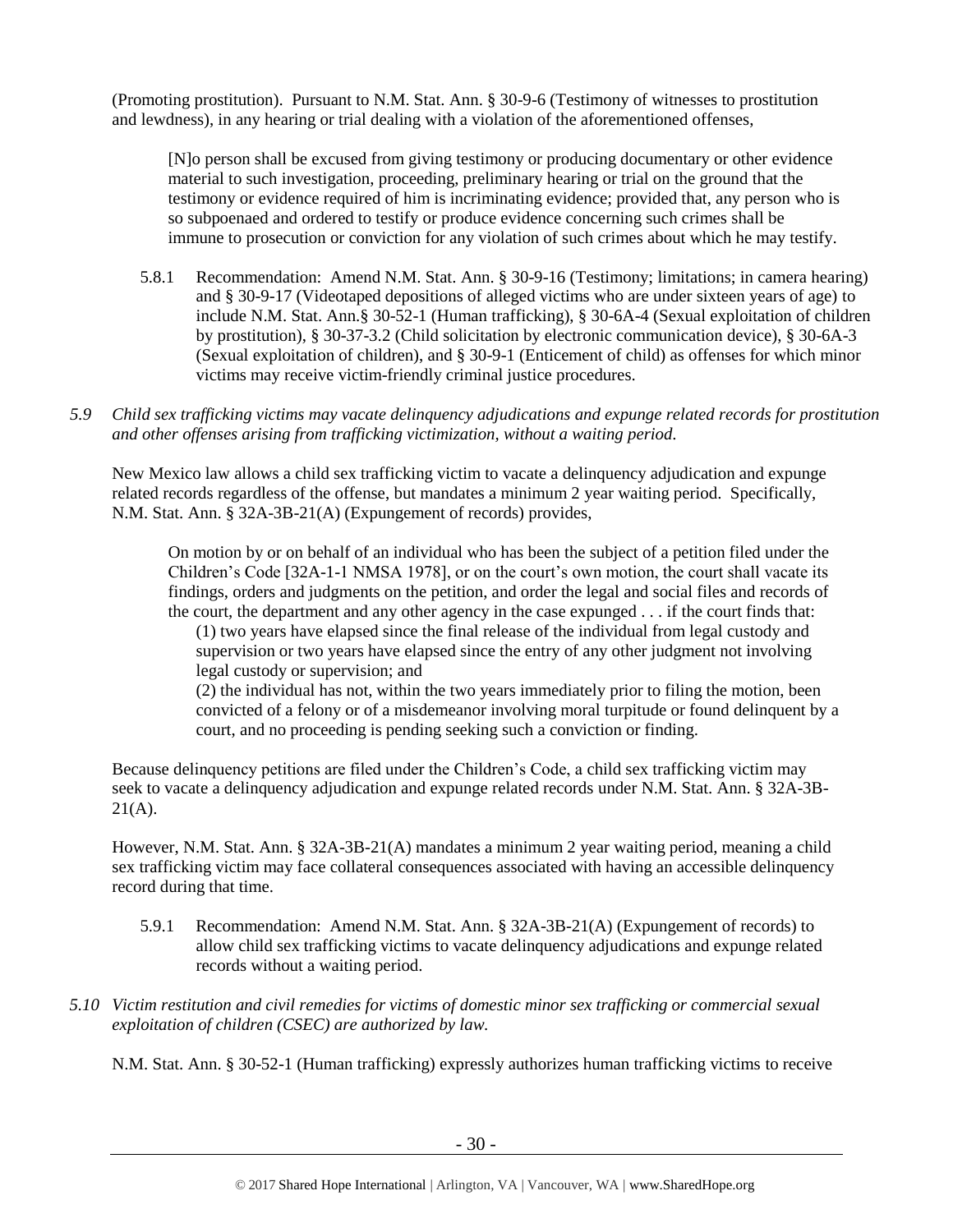restitution from their offenders. Specifically, N.M. Stat. Ann. § 30-52-1(F) provides, "A person convicted of human trafficking shall, in addition to any other punishment, be ordered to make restitution to the victim for the gross income or value of the victim's labor or services and any other actual damages in accordance with Section 31-17-1 NMSA 1978 [Victim Restitution]."

Minor victims of other CSEC crimes also may be eligible to receive restitution, pursuant to N.M. Stat. Ann. § 31-17-1(B), which states,

If the trial court exercises either of the sentencing options under Section 31-20-6 NMSA 1978 [Conditions of order deferring or suspending sentence], the court shall require as a condition of probation or parole that the defendant, in cooperation with the probation or parole officer assigned to the defendant, promptly prepare a plan of restitution, including a specific amount of restitution to each victim and a schedule of restitution payments . . . .

Pursuant to N.M. Stat. Ann. § 31-26-4(H) (Victim's rights), victims of violations of N.M. Stat. Ann. § 30- 9-11 and § 30-9-13 are expressly afforded the right to receive restitution. However, a victim may only exercise this right if the victim reports the crime to law enforcement within 5 days of the occurrence or discovery of the offense, "unless the district attorney determines that the victim had a reasonable excuse for failing to do so," and the victim cooperates completely with the "reasonable requests made by law enforcement agencies and the district attorneys." N.M. Stat. Ann. § 31-26-5(A),  $(C)$ .<sup>64</sup>

In addition to restitution available through the criminal process, N.M. Stat. Ann. § 30-52-1.1(A) allows a human trafficking victim to bring a civil action "in any court of competent jurisdiction against an alleged human trafficker for actual damages, compensatory damages, punitive damages, injunctive relief or any other appropriate relief. Where the court finds that a defendant's actions were willful and malicious, the court may award treble damages to the plaintiff.

Civil remedies are available to victims of childhood sexual abuse<sup>65</sup> for "personal injury caused by childhood sexual abuse." N.M. Stat. Ann. § 37-1-30 (Actions for damages due to childhood sexual abuse—Limitation on actions). Additionally, victims whose offenders are convicted of violating New Mexico's racketeering statute, N.M. Stat. Ann. § 30-42-4 (Prohibited activities; penalties) may have a civil cause of action for treble damages. N.M. Stat. Ann. § 30-42-6(A) (Racketeering; civil remedies) provides, "A person who sustains injury to his person, business or property by a pattern of racketeering activity may file an action in the district court for the recovery of three times the actual damages proved and the costs of the suit, including reasonable attorney's fees."

*5.11 Statutes of limitations for civil and criminal actions for child sex trafficking or commercial sexual exploitation of children (CSEC) offenses are eliminated or lengthened to allow prosecutors and victims a realistic opportunity to pursue criminal action and legal remedies.*

 $\overline{a}$ 

Civil actions based on New Mexico's CSEC offenses are not expressly limited by statute in Chapter 37, Article 1 (Limitations of actions). Nevertheless, N.M. Stat. Ann. § 37-1-10 (Minors; incapacitated

<sup>&</sup>lt;sup>64</sup> For the purposes of Chapter 31, Article 26 (Victims of Crime), a "victim" is defined in part as "an individual against whom a criminal offense is committed." N.M. Stat. Ann. § 31-26-3(F). The definition of "criminal offense" includes violations of N.M. Stat. Ann. § 30-9-11 (Criminal sexual penetration) and § 30-9-13 (Criminal sexual contact of a minor). N.M. Stat. Ann. § 31-26-3(B)(11), (12).

<sup>65</sup> "Childhood sexual abuse" is defined in N.M. Stat. Ann. § 37-1-30(B) as including violations of N.M. Stat. Ann. § 30-9-11 (Criminal sexual penetration), § 30-9-13 (Criminal sexual contact of a minor), § 30-6A-3 (Sexual exploitation of children), and § 30-6A-4 (Sexual exploitation of children by prostitution).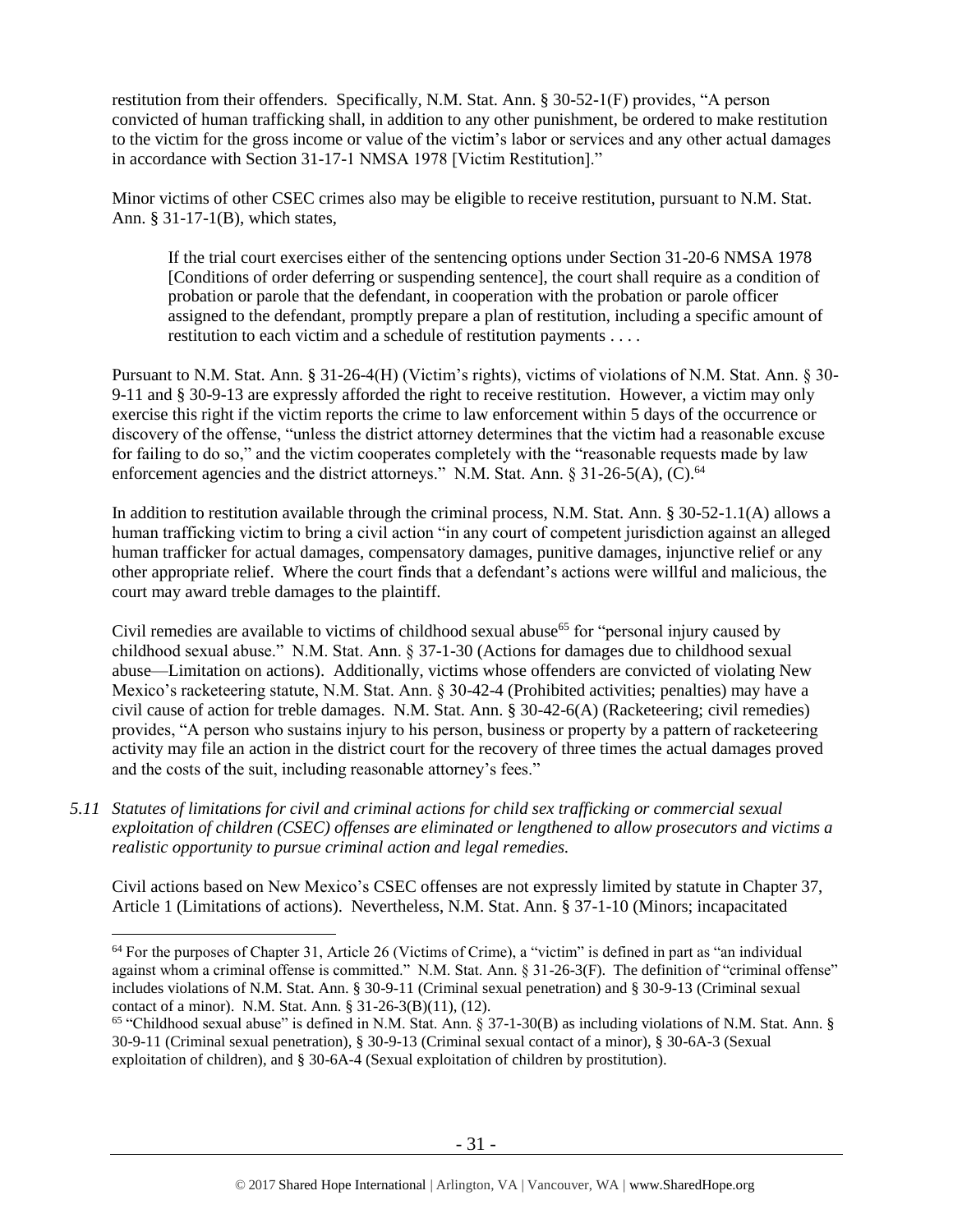persons) generally tolls the applicable statute of limitation for minors until "one year from and after the termination of such incapacity." In addition, N.M. Stat. Ann. § 30-52-1.1(B) specifically addresses civil actions brought by survivors of human trafficking. Civil actions may be filed within 10 years from the date on which, (1) the defendant's human trafficking actions occurred; or (2) the victim attains eighteen years of age if the victim was a minor when the defendant's actions occurred.

A victim seeking civil damages for childhood sexual abuse is subject to the statute of limitations provided in N.M. Stat. Ann. § 37-1-30(A)<sup>66</sup> (Action for damages due to childhood sexual abuse; limitation on actions), which states,

An action for damages based on personal injury caused by childhood sexual abuse<sup>67</sup> shall be commenced by a person before the latest of the following dates:

(1) the first instant of the person's twenty-fourth birthday; or

(2) three years from the date that a person first disclosed the person's childhood sexual abuse to a licensed medical or mental health care provider in the context of receiving health care from the provider.

Regarding criminal actions, no statute of limitations applies to a "first degree violent felony." N.M. Stat. Ann. § 30-1-8(I). Generally, a 6-year statute applies to second degree felonies, a 5-year statute applies to third or fourth degree felonies, a 2-year statute applies to misdemeanors, a 1-year statute applies to petty misdemeanors, and a 3-year limitation applies to crimes not included in the Criminal Code or where a limitation is not provided. N.M. Stat. Ann. § 30-1-8(A)–(D), (H).

For minor victims of N.M. Stat. Ann § 30-6-1 (Abandonment or abuse of a child), N.M. Stat. Ann. § 30- 9-11 (Criminal sexual penetration), and N.M. Stat. Ann. § 30-9-13 (Criminal sexual contact of a minor), however, the statute of limitations for criminal actions tolls "until the victim attains the age of eighteen or the violation is reported to a law enforcement agency, whichever occurs first." N.M. Stat. Ann. § 30-1- 9.1.

5.11.1 Recommendation: Enact a law under Article 1 (Limitations of actions) eliminating the statute of limitations for human trafficking and CSEC offenses.

<sup>&</sup>lt;sup>66</sup> The text of N.M. Stat. Ann. § 37-1-30 cited here and elsewhere in this report includes amendments made by the enactment of Senate Bill 91 during the 2017 1st Regular Session of the 53rd Legislature of New Mexico (effective April 6, 2017).

<sup>67</sup> *See supra* note [45.](#page-18-0)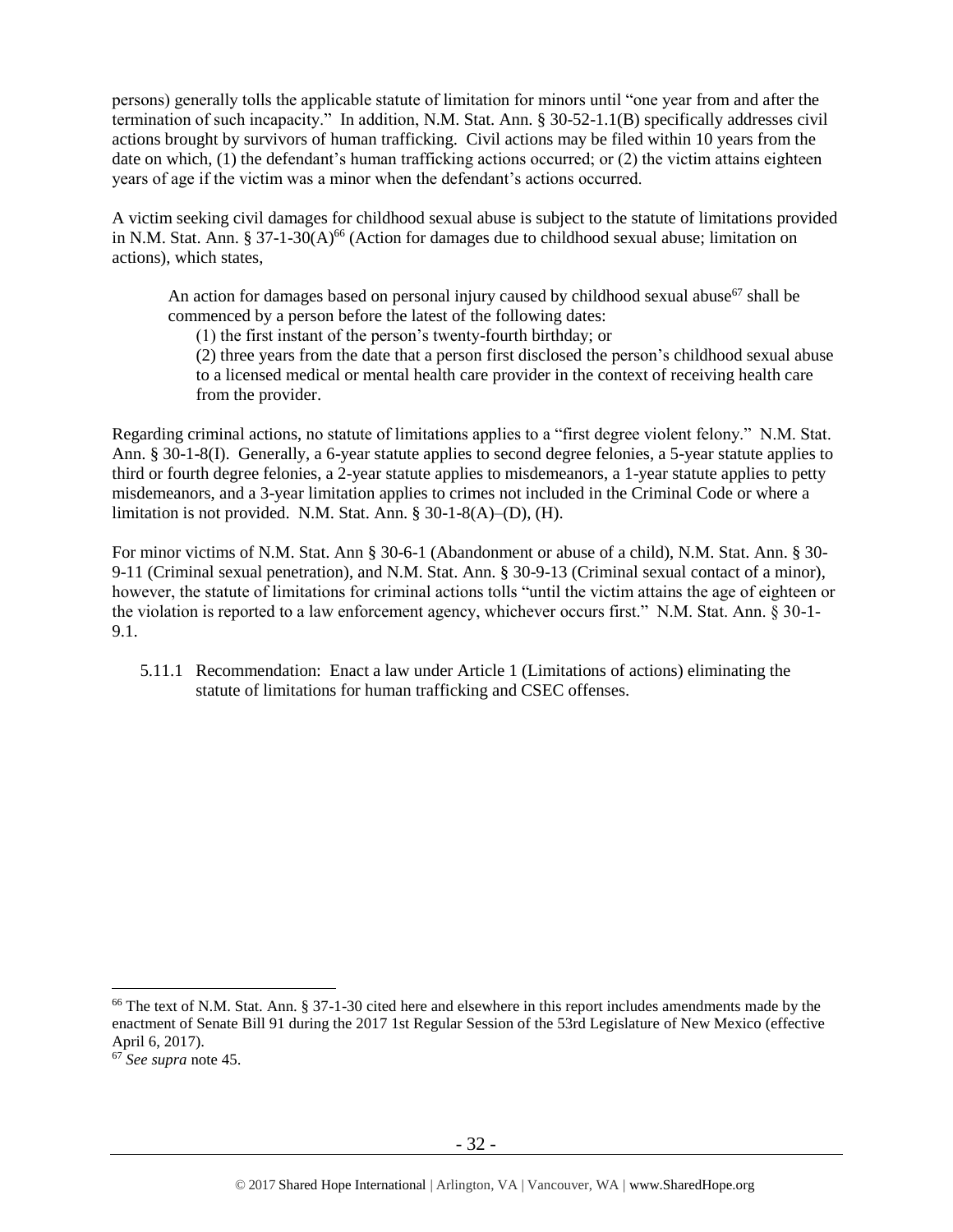#### FRAMEWORK ISSUE 6: CRIMINAL JUSTICE TOOLS FOR INVESTIGATION AND PROSECUTIONS

#### *Legal Components:*

- *6.1 Training on human trafficking and domestic minor sex trafficking for law enforcement is statutorily mandated.*
- *6.2 Single party consent to audiotaping is permitted in law enforcement investigations.*
- *6.3 Wiretapping is an available tool to investigate domestic minor sex trafficking and commercial sexual exploitation of children (CSEC).*
- *6.4 Using a law enforcement decoy posing as a minor to investigate buying or selling of commercial sex acts is not a defense to soliciting, purchasing, or selling sex with a minor.*

*\_\_\_\_\_\_\_\_\_\_\_\_\_\_\_\_\_\_\_\_\_\_\_\_\_\_\_\_\_\_\_\_\_\_\_\_\_\_\_\_\_\_\_\_\_\_\_\_\_\_\_\_\_\_\_\_\_\_\_\_\_\_\_\_\_\_\_\_\_\_\_\_\_\_\_\_\_\_\_\_\_\_\_\_\_\_\_\_\_\_\_\_\_\_*

- *6.5 Using the Internet or electronic communications to investigate buyers and traffickers is a permissible investigative technique.*
- *6.6 State law requires reporting of missing children and recovered missing children.*

## *Legal Analysis:*

 $\overline{a}$ 

*6.1 Training on human trafficking and domestic minor sex trafficking for law enforcement is statutorily mandated or authorized.*

Training on human trafficking and domestic minor sex trafficking for law enforcement is not specifically mandated.<sup>68</sup> Instead, N.M. Stat. Ann. § 29-11-5(A) (Sexual crimes prosecution and treatment program) provides for the development of:

[A] statewide comprehensive plan to train law enforcement officers and criminal justice and medical personnel in the ability to deal with sexual crimes; to develop strategies for prevention of such crimes; to provide assistance in the assembly of evidence for the facilitation of prosecution of such crimes; and to provide medical and psychological treatment to victims of such crimes. This plan shall include, but not be limited to:

(1) education and training of law enforcement officers and criminal justice and medical personnel;

(2) collection, processing and analysis of evidence which facilitates prosecution of suspects of sexual crimes; and

(3) medical and psychological treatment of victims of such crimes.

Additionally, N.M. Stat. Ann. § 29-11-5(D) (Sexual crimes prosecution and treatment program) states,

Training for law enforcement officers in the proper treatment of victims of sexual crimes and collection of evidence and coordination among agencies shall be incorporated in the regular training program for recruits by the New Mexico state police; the basic course taught by the New Mexico law enforcement academy or by other authorized law enforcement agencies.

*6.2 Single party consent to audiotaping is permitted in law enforcement investigations.*

Single-party consent to audio-taping is permitted in New Mexico. N.M. Stat. Ann. § 30-12-1(C) (Interference with communications; exception) permits single-party consent to audio-taping by stating, "[i]nterference with

<sup>68</sup> N.M. Stat. Ann. § 30-52-3 (Temporary provision; task force to combat human trafficking; membership; duties) which expressly mandated training for law enforcement and victim service providers expired July 1, 2016.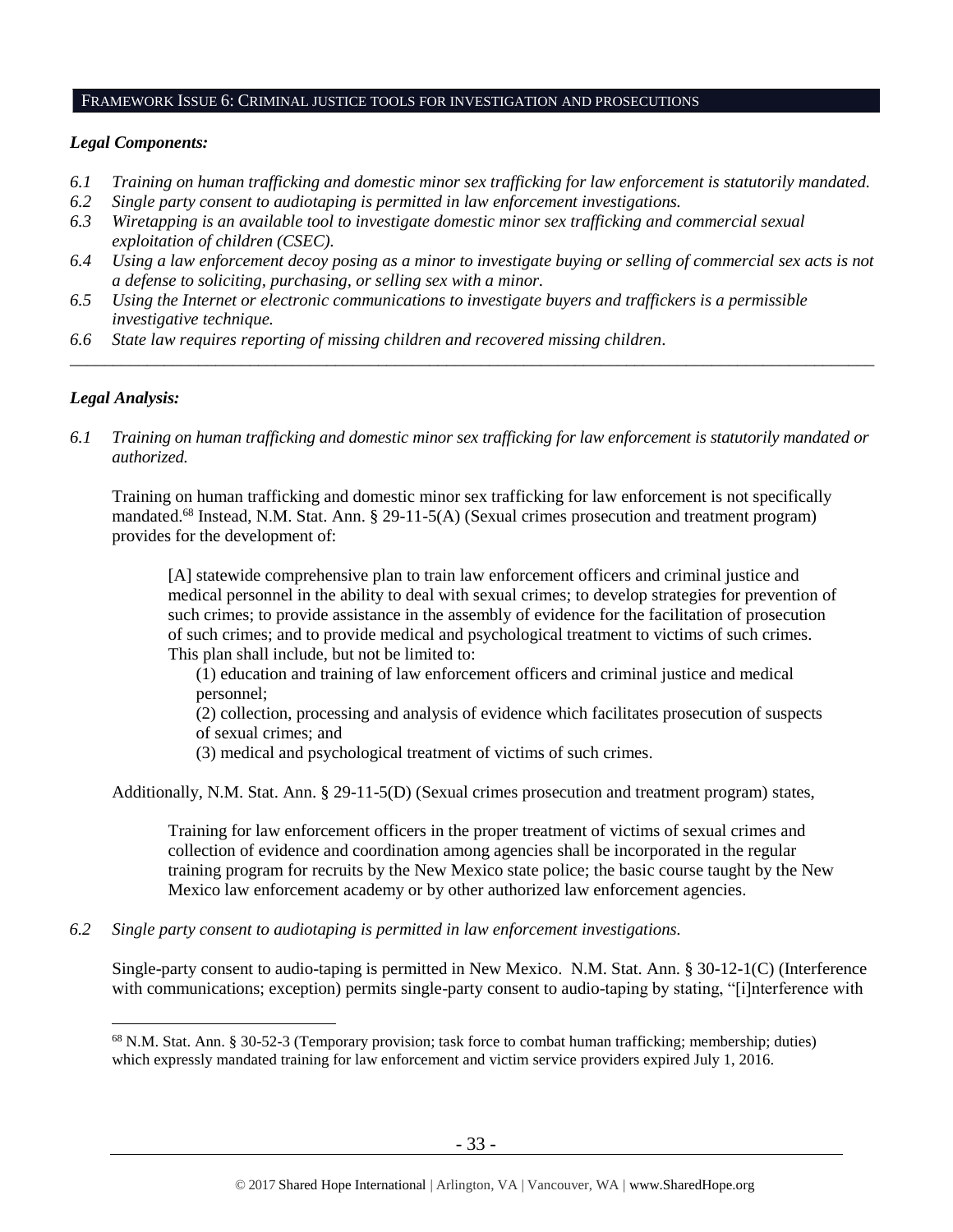communications consists of knowingly and without lawful authority: . . . (C) reading, interrupting, taking or copying any message, communication or report intended for another by telegraph or telephone without the consent of a sender or intended recipient thereof." No interference with communications occurs where the interference is done "by a person acting under color of law in the investigation of a crime, where such person is a party to the communication, or one of the parties to the communication has given prior consent to such interception, monitoring or recording of such communication." N.M. Stat. Ann. § 30-12-1(E)(3).

## *6.3 Wiretapping is an available tool to investigate domestic minor sex trafficking and commercial sexual exploitation of children (CSEC).*

Under N.M. Stat. Ann. § 30-12-2(A) (Grounds for order of interception), the attorney general and the district attorney have express authority to seek an order for wiretapping in investigations related to N.M. Stat. Ann. § 30-9-11(A) (Criminal sexual penetration). Pursuant to N.M. Stat. Ann. § 30-12-2,

An ex parte order for wiretapping, eavesdropping or the interception of any wire or oral communication may be issued by any judge of a district court upon application of the attorney general or a district attorney, stating that there is probable cause to believe that:

A. evidence may be obtained of the commission of:

. . . .

(1) the crime of murder, kidnapping, extortion, robbery, trafficking or distribution of controlled substances or bribery of a witness;

(2) the crime of burglary, aggravated burglary, criminal sexual penetration, arson, mayhem, receiving stolen property or commercial gambling, if punishable by imprisonment for more than [1] year; or

B. the communication, conversation or discussion is itself an element of any of the above specified crimes.

N.M. Stat. Ann. § 30-12-8(A) (Use of contents as evidence; disclosure; motion to suppress) allows the use of wiretapping and resulting evidence in court only where,

[E]ach party, not less than ten days before the trial, hearing or proceeding has been furnished with a copy of the court order and accompanying application, under which interception was authorized or approved. This ten-day period may be waived by the court if it finds that it was not possible to furnish the party with such information ten days before the trial, hearing or proceeding, and that the party will not be prejudiced by the delay in receiving such information.

- 6.3.1 Recommendation: Amend N.M. Stat. Ann. § 30-12-2(A) (Grounds for order of interception) to permit the use of electronic surveillance in investigations involving CSEC offenses.
- *6.4 Using a law enforcement decoy posing as a minor to investigate buying or selling of commercial sex acts is not a defense to soliciting, purchasing, or selling sex with a minor.*

New Mexico's human trafficking law does not prohibit a defense to prosecution based on the use of a law enforcement decoy posing as a minor. Pursuant to N.M. Stat. Ann. § 30-52-1 (Human trafficking), a person must engage in "knowingly . . . recruiting, soliciting, enticing, transporting, or obtaining by any means a person under the age of eighteen years with the intent or knowledge that the person will be caused to engage in commercial sexual activity." While "caused" is a broad term, when a buyer attempts to purchase sex with a minor, the buyer arguably demonstrates "intent" that the offeree would "be caused to engage in commercial sexual activity."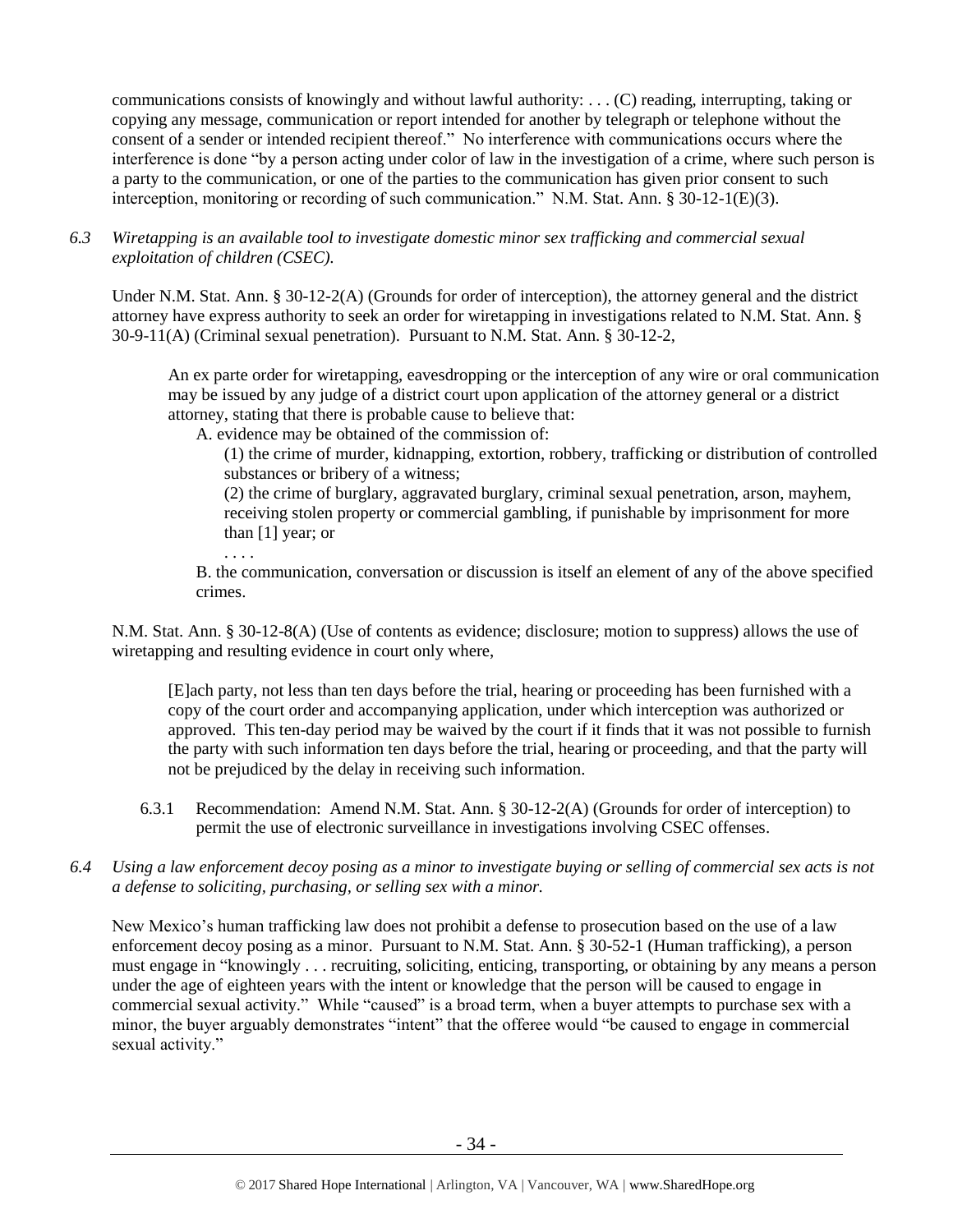One buyer applicable, albeit non-CSEC offense, contains language indicating that a defense to the use of a law enforcement decoy, posing as a minor, is unavailable. N.M. Stat. Ann. § 30-37-3.2(D) (Child solicitation by electronic communication device) expressly prohibits the defense, stating, "In a prosecution for child solicitation by electronic communication device, it is not a defense that the intended victim of the defendant was a peace officer posing as a child under sixteen years of age." Furthermore, N.M. Stat. Ann. § 30-37-3.2 provides for heightened penalties if the defendant subsequently "attends or is present at a meeting that the person arranged pursuant to the solicitation . . . ."

6.4.1 Recommendation: Amend N.M. Stat. Ann. § 30-52-1(A)(2) (Human trafficking), § 30-6A-4 (Sexual exploitation of children by prostitution), § 30-6A-3(C) (Sexual exploitation of children), and § 30-9-1 (Enticement of child) to provide that the minor may be "believed to be a minor" thereby allowing for a decoy investigation and prevent a defense based on the minor not in fact being a minor.

#### *6.5 Using the Internet or electronic communications to investigate buyers and traffickers is a permissible investigative technique.*

N.M. Stat. Ann. § 30-37-3.2 (Child solicitation by electronic communication device) allows law enforcement officers to conduct investigations through use of the Internet or electronic communications. N.M. Stat. Ann. § 30-37-3.2(D) states that "[i]n a prosecution for child solicitation by electronic communication device, it is not a defense that the intended victim of the defendant was a peace officer posing as a child under sixteen years of age."

*6.6 State law requires reporting of missing children and recovered missing children.*

N.M. Stat. Ann. § 29-15-7(A) (Law enforcement requirements; missing person reports; unidentified human remains) states,

A law enforcement agency shall accept without delay and without exception for any reason any report of a missing person and, no later than two hours after receiving a missing person report or additional or supplemental information for the report, shall:

(1) start an appropriate investigation to determine the present location of the missing person and to determine whether the missing person is an endangered person;

(2) provide to the clearinghouse all information the law enforcement agency has relating to an investigation regarding or the location or identification of a missing person;

(3) enter the name of the missing person into the clearinghouse and the national crime information center missing person file; and

(4) if the missing person is determined to be an endangered person, notify the department of public safety in accordance with procedures prescribed by the department.

Additionally, under N.M. Stat. Ann. § 29-15-7.1 (Missing child reports; law enforcement agencies; duties; registrar),

A. Upon receiving a report of a child believed to be missing, a law enforcement agency shall: (1) no later than two hours after receiving the report, enter identifying and descriptive information about the child into the national crime information center computer . . . ; and (2) notify the state registrar within twenty-four hours, by telephone, facsimile or electronic transmission, of the missing child. Within three days of this initial notification, the law enforcement agency shall make a written notification in a manner and form prescribed by the state registrar.